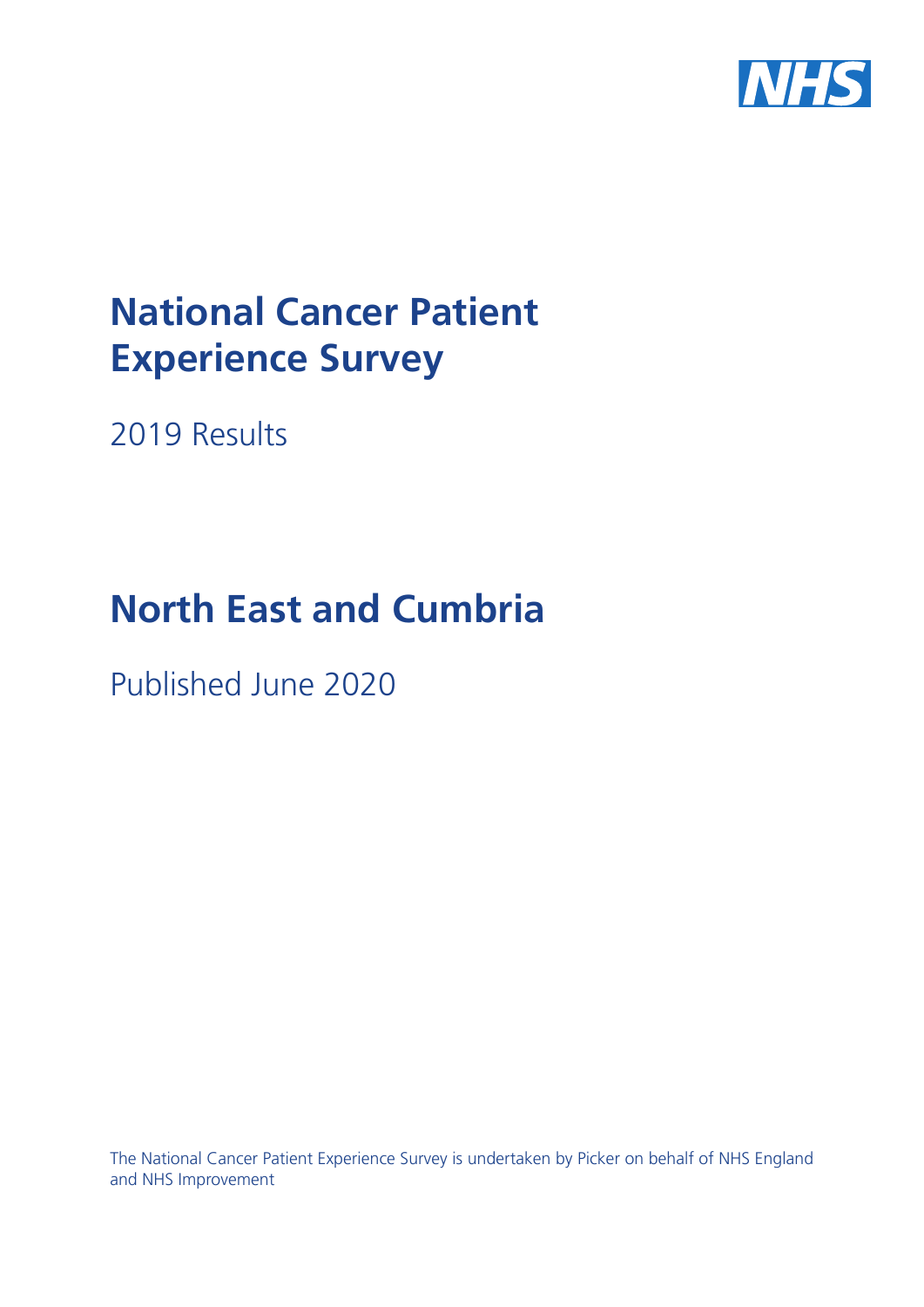# **Executive Summary** Case Mix Adjusted scores

#### **Cancer Dashboard Questions**

The following seven questions are included in phase 1 of the Cancer Dashboard developed by Public Health England and NHS England:

Q61. Patient's average rating of care scored from very poor to very good



#### **Questions Outside Expected Range**

|                                                                                                                       |            | Case Mix Adjusted Scores   |                            |                   |
|-----------------------------------------------------------------------------------------------------------------------|------------|----------------------------|----------------------------|-------------------|
|                                                                                                                       | 2019 Score | Lower<br>Expected<br>Range | Upper<br>Expected<br>Range | National<br>Score |
| Q2. Patient thought they were seen as soon as necessary                                                               | 86%        | 83%                        | 85%                        | 84%               |
| Q11. Patient felt they were told sensitively that they had cancer                                                     | 87%        | 85%                        | 87%                        | 86%               |
| Q14. Patient felt that treatment options were completely explained                                                    | 85%        | 82%                        | 85%                        | 83%               |
| Q15. Patient felt possible side effects were definitely explained in an understandable way                            | 76%        | 71%                        | 74%                        | 73%               |
| Q17. Patient definitely told about side effects that could affect them in the future                                  | 61%        | 55%                        | 59%                        | 57%               |
| Q18. Patient definitely involved as much as they wanted in decisions about care and<br>treatment                      | 83%        | 79%                        | 83%                        | 81%               |
| Q20. Patient found it very or quite easy to contact their CNS                                                         | 89%        | 81%                        | 89%                        | 85%               |
| Q32. Patient's family or someone close definitely felt able to talk to a doctor                                       | 76%        | 70%                        | 74%                        | 72%               |
| Q35. All hospital staff asked patient what name they prefer to be called by                                           | 77%        | 65%                        | 77%                        | 71%               |
| Q37. Patient definitely found hospital staff to discuss worries or fears during their inpatient<br>visit              | 55%        | 49%                        | 55%                        | 52%               |
| Q43. Patient definitely found hospital staff to discuss worries or fears during their outpatient<br>or day case visit | 74%        | 68%                        | 73%                        | 71%               |
| Q49. Beforehand patient completely had all information needed about chemotherapy<br>treatment                         | 88%        | 83%                        | 86%                        | 84%               |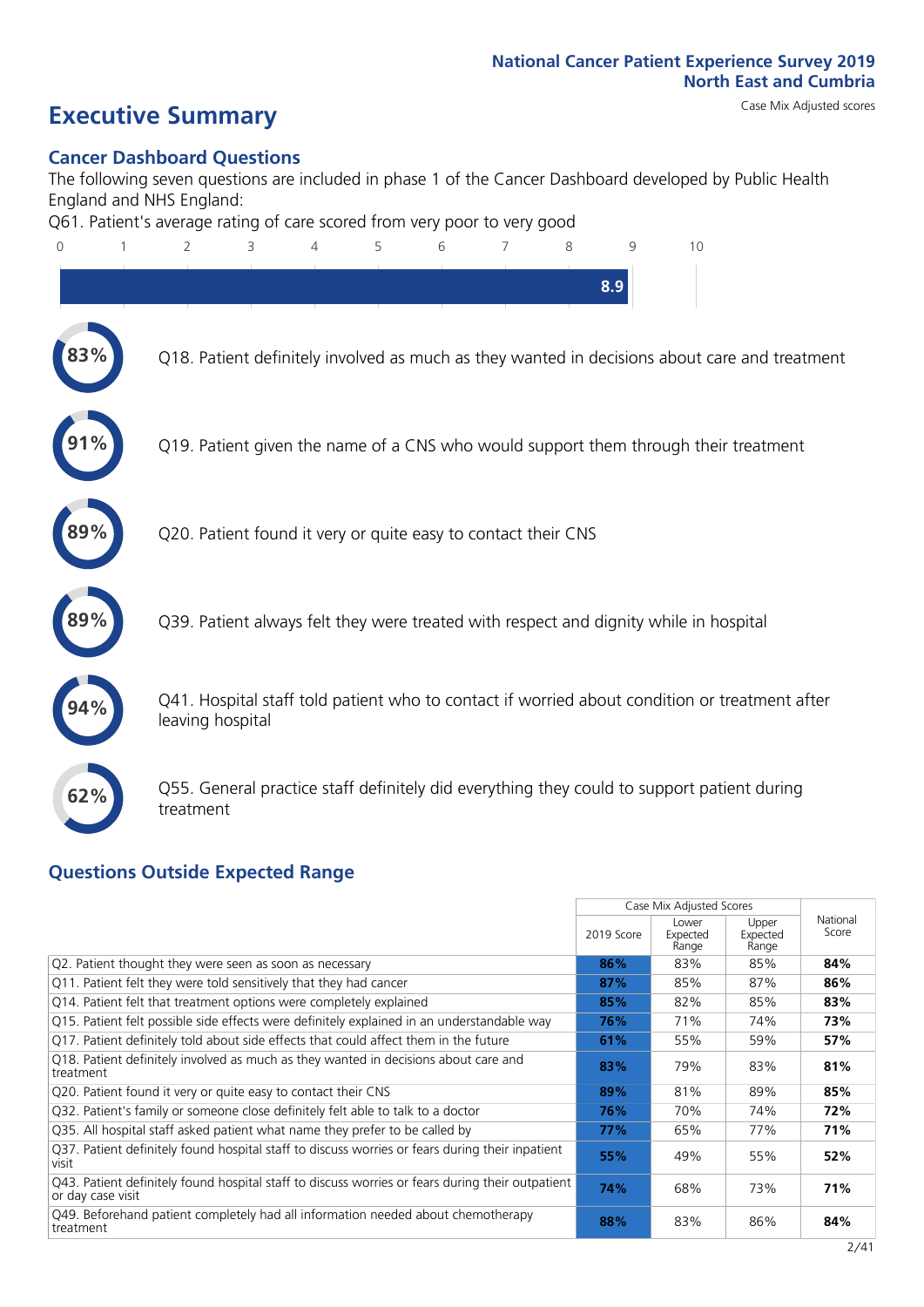|                                                                                                                    |            | Case Mix Adjusted Scores   |                            |                   |
|--------------------------------------------------------------------------------------------------------------------|------------|----------------------------|----------------------------|-------------------|
|                                                                                                                    | 2019 Score | Lower<br>Expected<br>Range | Upper<br>Expected<br>Range | National<br>Score |
| Q50. Patient given enough information about whether chemotherapy was working in a<br>completely understandable way | 71%        | 65%                        | 70%                        | 68%               |
| Q51. Hospital staff definitely gave family or someone close all the information needed to<br>help care at home     | 63%        | 56%                        | 63%                        | 60%               |
| Q53. Patient definitely given enough support from health or social services after treatment                        | 52%        | 38%                        | 52%                        | 45%               |
| Q54. GP given enough information about patient's condition and treatment                                           | 97%        | 95%                        | 96%                        | 95%               |
| Q56. Different people treating and caring for patient always work well together to give best<br>possible care      | 76%        | 70%                        | 75%                        | 73%               |
| Q59. Patient felt length of time for attending clinics and appointments for cancer was about<br>right              | 76%        | 66%                        | 73%                        | 69%               |
| Q61. Patient's average rating of care scored from very poor to very good                                           | 8.9        | 8.7                        | 8.9                        | 8.8               |

|                                                                    |            | Case Mix Adjusted Scores   |                            |                   |  |  |
|--------------------------------------------------------------------|------------|----------------------------|----------------------------|-------------------|--|--|
|                                                                    | 2019 Score | Lower<br>Expected<br>Range | Upper<br>Expected<br>Range | National<br>Score |  |  |
| Q25. Hospital staff told patient they could get free prescriptions | 80%        | 80%                        | 84%                        | 82%               |  |  |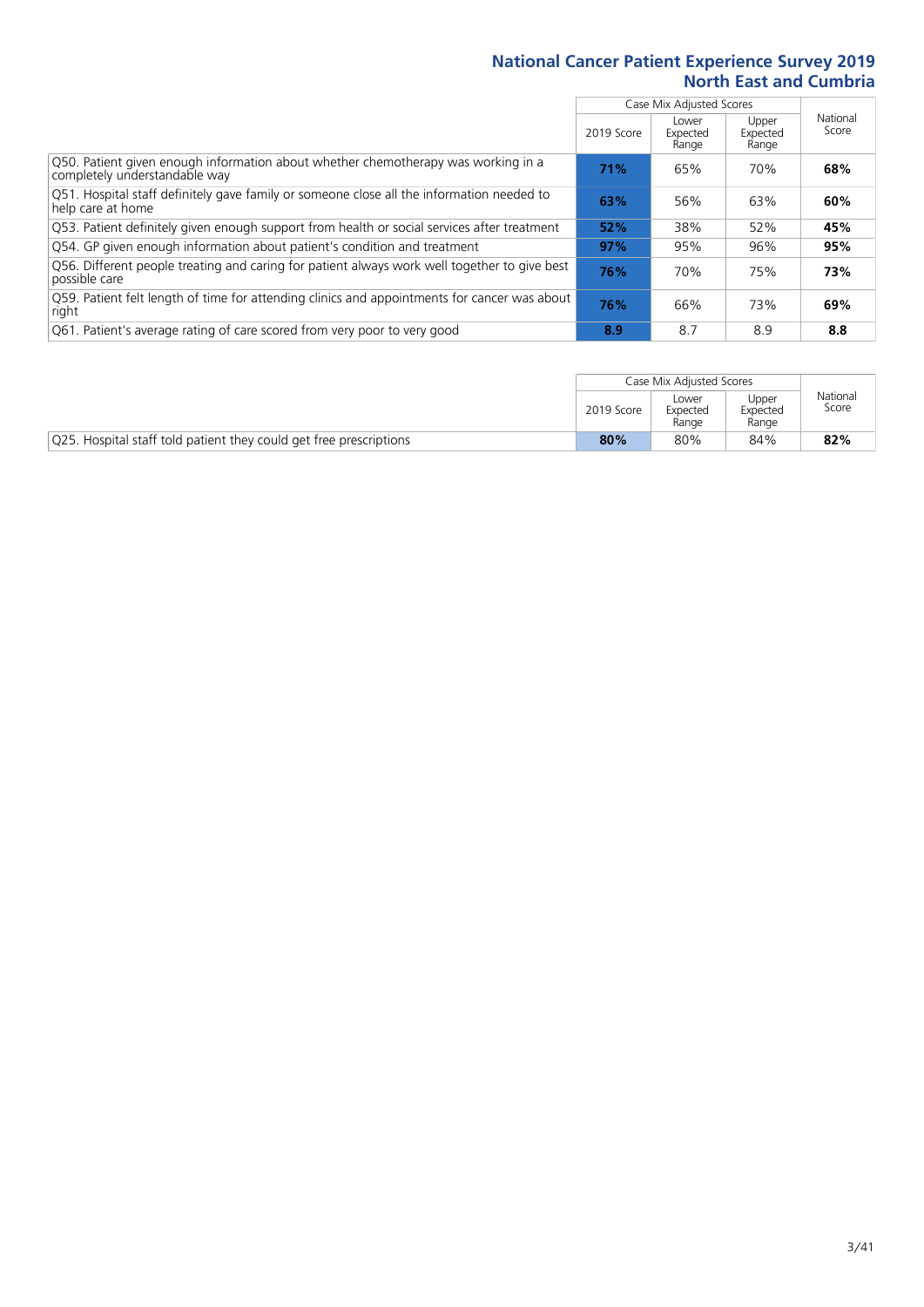### **Introduction**

The National Cancer Patient Experience Survey 2019 is the ninth iteration of the survey first undertaken in 2010. It has been designed to monitor national progress on cancer care; to provide information to drive local quality improvements; to assist commissioners and providers of cancer care; and to inform the work of the various charities and stakeholder groups supporting cancer patients.

The survey was overseen by a national Cancer Patient Experience Advisory Group. This Advisory Group set the principles and objectives of the survey programme and guided questionnaire development. The survey was commissioned and managed by NHS England. The survey provider, Picker, is responsible for designing, running and analysing the survey.

The 2019 survey involved 143 NHS Trusts. Out of 111,366 people, 67,858 people responded to the survey, yielding a response rate of 61%.

### **Methodology**

#### **Eligibility, fieldwork and survey methods**

The sample for the survey included all adult (aged 16 and over) NHS patients, with a confirmed primary diagnosis of cancer, discharged from an NHS Trust after an inpatient episode or day case attendance for cancer related treatment in the months of April, May and June 2019. The fieldwork for the survey was undertaken between December 2019 and March 2020.

As in the previous four years, the survey used a mixed mode methodology. Questionnaires were sent by post, with two reminders where necessary, but also included an option to complete the questionnaire online. A Freephone helpline and email was available for respondents to opt out, ask questions about the survey, enable them to complete their questionnaire over the phone and provide access to a translation and interpreting facility for those whose first language was not English.

#### **Case-mix adjustment**

Both unadjusted and adjusted scores are presented in this report. Case-mix adjusted scores allows us to account for the impact that differing patient populations might have on results. By using the case-mix adjusted estimates we can obtain a greater understanding of how a Cancer Alliance is performing given their patient population. The factors taken into account in this case-mix adjustment are gender, age, ethnic group, deprivation, and tumour group.

#### **Scoring methodology**

Fifty-two questions from the questionnaire are scored as these questions relate directly to patient experience. For all but one question (Q61), scores are presented as the percentage of positive responses out of all scored responses. For Q61, respondents rate their overall care on a scale of 0 to 10, of which the average was calculated for this question's presented score. The percentages in this report have been rounded to the nearest percentage point. Therefore, in some cases the figures do not appear to add up to 100%.

#### **Statistical significance**

In the reporting of 2019 results, appropriate statistical tests have been undertaken to identify unadjusted scores for which the change over time is 'statistically significant'. Thirty-seven scored questions in 2019 have been compared with those of 2018 and a statistically significant change between the two years has been reported where identified.

For the scored questions that are comparable beyond 2018, statistically significant change over the five years has also been reported where identified. A statistically significant difference means that the change in the result is very unlikely to have occurred by sampling variation.

### **Suppression**

#### **Question-level suppression**

For scores where the base size per question is  $<$ 21, the score will be suppressed and replaced with an asterisk (\*). The base size will include neutral response options.

#### **Double suppression**

If any group within a particular sub-group breakdown (such as the tumour group breakdown) has <21 responses, then the figure for this particular group is suppressed and replaced with an asterisk (\*). If there is only one group within the sub-group breakdown that has <21 respondents, and is therefore suppressed, the group with the next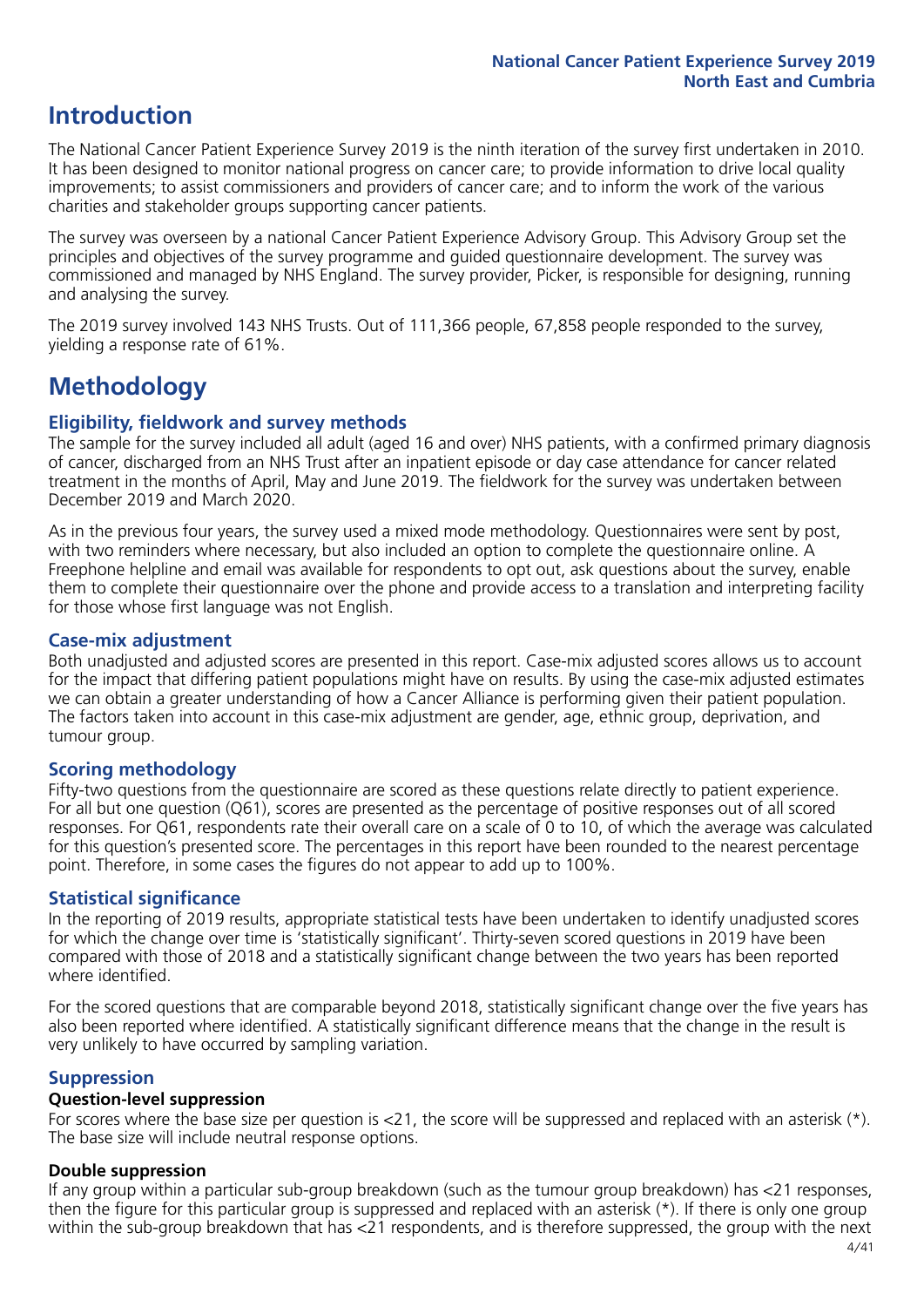lowest number of respondents is also supressed and replaced with an asterisk (\*) (regardless if it is greater than or less than 21).

### **Understanding the results**

This report shows how this Alliance scored for each question in the survey, compared with national results and previous year's results. It is aimed at helping individual Alliances to understand their performance and identify areas for local improvement. Below is a description of the type of results presented within this report and how to understand them.

#### **Expected range charts**

The expected range charts in this report show a bar with the lowest and highest score received for each question nationally. Within this bar, an expected range is given (in grey) and a black diamond represents the actual score for this Alliance.

Alliances whose score is above the upper limit of the expected range (in the dark blue) are positive outliers, with a score statistically significantly higher than the national mean. This indicates that the Alliance performs better than what Alliances of the same size and demographics are expected to perform. The opposite is true if the score is below the lower limit of the expected range (in the light blue); these are negative outliers. For scores within the expected range (in the grey), the score is what we would expect given the Alliance's size and demographics.

#### **Comparability tables**

The comparability tables show the 2018 and 2019 unadjusted scores for this Alliance for each scored question. If there is a significant change from 2018 and 2019 or overall from 2016 to 2019, an arrow will be presented for the direction of change. The adjusted 2019 score will also be presented for each scored question along with the lower and upper expected range and national score. Scores above the upper limit of the expected range will be highlighted dark blue, scores below the lower limit of the expected range will be highlighted light blue, and scores within the lower and upper limit of the expected ranges will be highlighted grey.

#### **Tumour type tables**

The tumour type tables show the unadjusted scores for each scored question for each of the 13 tumour groups. The national score for that tumour group is also shown. Unadjusted scores for the same tumour type across different Alliances may not be comparable, as they do not account for the impact that differing patient populations might have on results. Central nervous system is abbreviated as 'CNS' and lower gastrointestinal tract is abbreviated as 'LGT' throughout this report.

#### **Year on year charts**

The year on year charts show four columns representing the unadjusted scores of the last four years (2016, 2017, 2018 and 2019) for each scored question.

#### **Notes on specific questions**

Following the development phase of the 2019 survey, several changes were made to the questionnaire. Six scored questions were amended (Q5, Q18, Q30, Q35, Q56 and Q60) and one non-scored question (Q29) was amended that impacted the comparability of questions Q30 to Q41. Of all questions changed or impacted by change, only Q60 is presented with historical comparisons; though the results should be interpreted with caution.

#### **Unadjusted data and case-mix adjusted data**

Unadjusted data should be used to see the actual responses from patients relating to the Alliance. Case-mix adjusted data, together with expected ranges, should be used to understand whether the results are significantly higher or lower than national results taking account of the patient mix.

### **Further information**

This research was carried out in accordance with the international standard for organisations conducting social research (accreditation to ISO20252:2012; certificate number GB08/74322). The 2019 survey data has been produced and published in line with the Code of Practice for Official Statistics.

For more information on the methodology, please see the Technical Document. It can be viewed along with the 2019 questionnaire and survey guidance on the website at [www.ncpes.co.uk](https://www.ncpes.co.uk/supporting-documents). For all other outputs at National, Trust, CCG and Cancer Alliance level, please see the PDF reports, Excel tables and dashboards at [www.ncpes.co.uk.](https://www.ncpes.co.uk/current-results)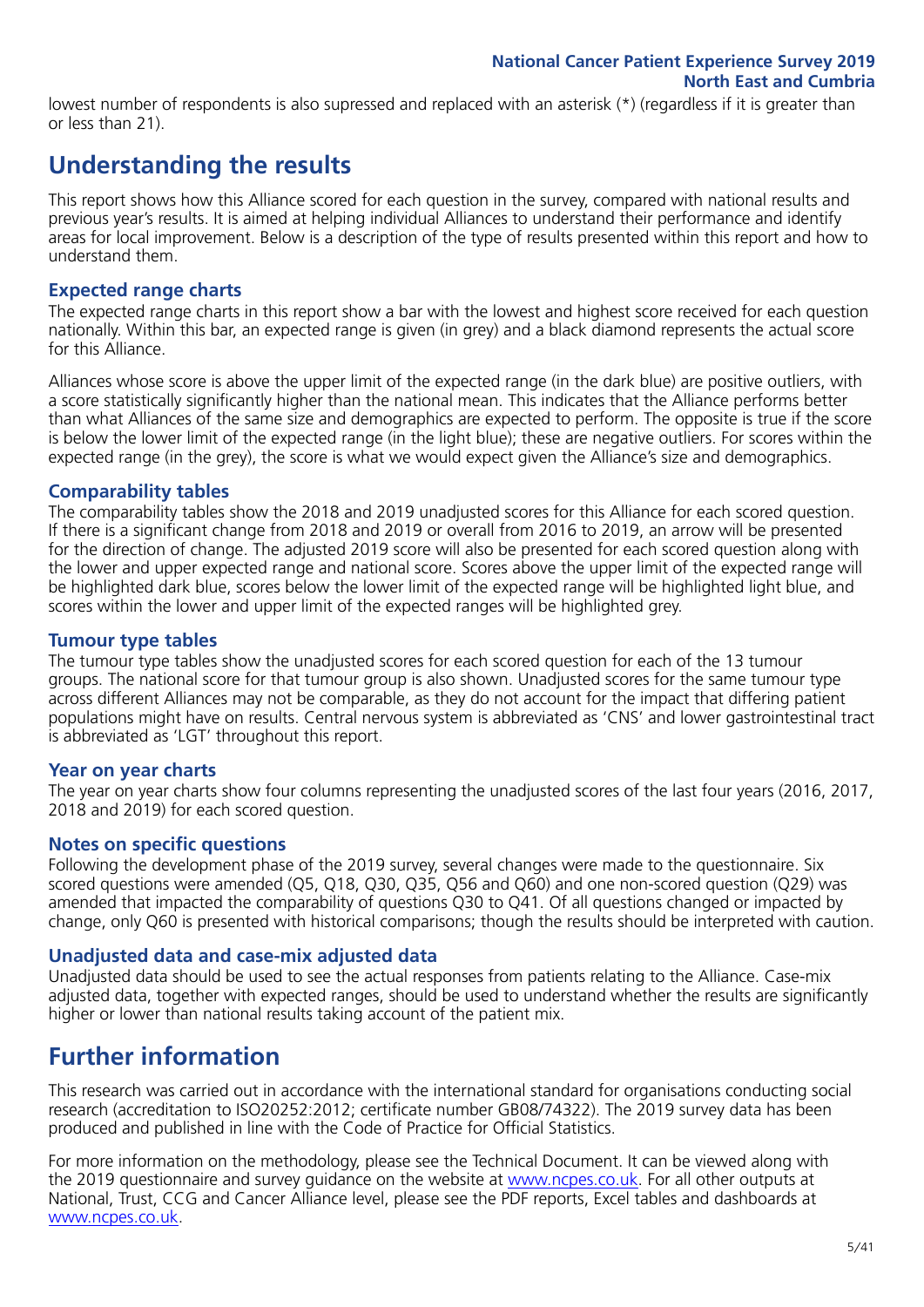### **Response Rate**

#### **Overall Response Rate**

4,639 patients responded out of a total of 7,430 patients, resulting in a response rate of 62%.

|          | Sample Size | Adjusted<br>Sample | Completed | Response Rate |
|----------|-------------|--------------------|-----------|---------------|
| Alliance | 8.030       | 7.430              | 4.639     | 62%           |
| National | 119,855     | 111.366            | 67.858    | 61%           |

#### **Respondents by Survey Type**

|                            | Number of<br>Respondents |
|----------------------------|--------------------------|
| Online                     | 380                      |
| Paper                      | 4,259                    |
| Phone                      | O                        |
| <b>Translation Service</b> |                          |

#### **Respondents by Tumour Group**

|                      | Number of<br>Respondents |
|----------------------|--------------------------|
| <b>Brain / CNS</b>   | 28                       |
| <b>Breast</b>        | 968                      |
| Colorectal / LGT     | 551                      |
| Gynaecological       | 186                      |
| Haematological       | 779                      |
| <b>Head and Neck</b> | 139                      |
| Lung                 | 408                      |
| Prostate             | 372                      |
| Sarcoma              | 33                       |
| Skin                 | 97                       |
| Upper Gastro         | 226                      |
| Urological           | 451                      |
| Other                | 401                      |

#### **Respondents by Age and Gender**

Respondents year of birth has been used to determine age. This information has been amalgamated into 8 age bands. The age and gender distribution for the Alliance was as follows:

|        | Age 16-24 | Age 25-34 | Age 35-44 | Age 45-54 | Age 55-64 | Age 65-74 |       | Age $85+$ | Total |
|--------|-----------|-----------|-----------|-----------|-----------|-----------|-------|-----------|-------|
| Male   |           | 12        | 27        | 119       | 424       | 884       | 607   | 111       | 2,191 |
| Female |           | 24        | 82        | 347       | 606       | 808       | 492   | 82        | 2,448 |
| Total  | 14        | 36        | 109       | 466       | 1,030     | .692      | 1,099 | 193       | 4,639 |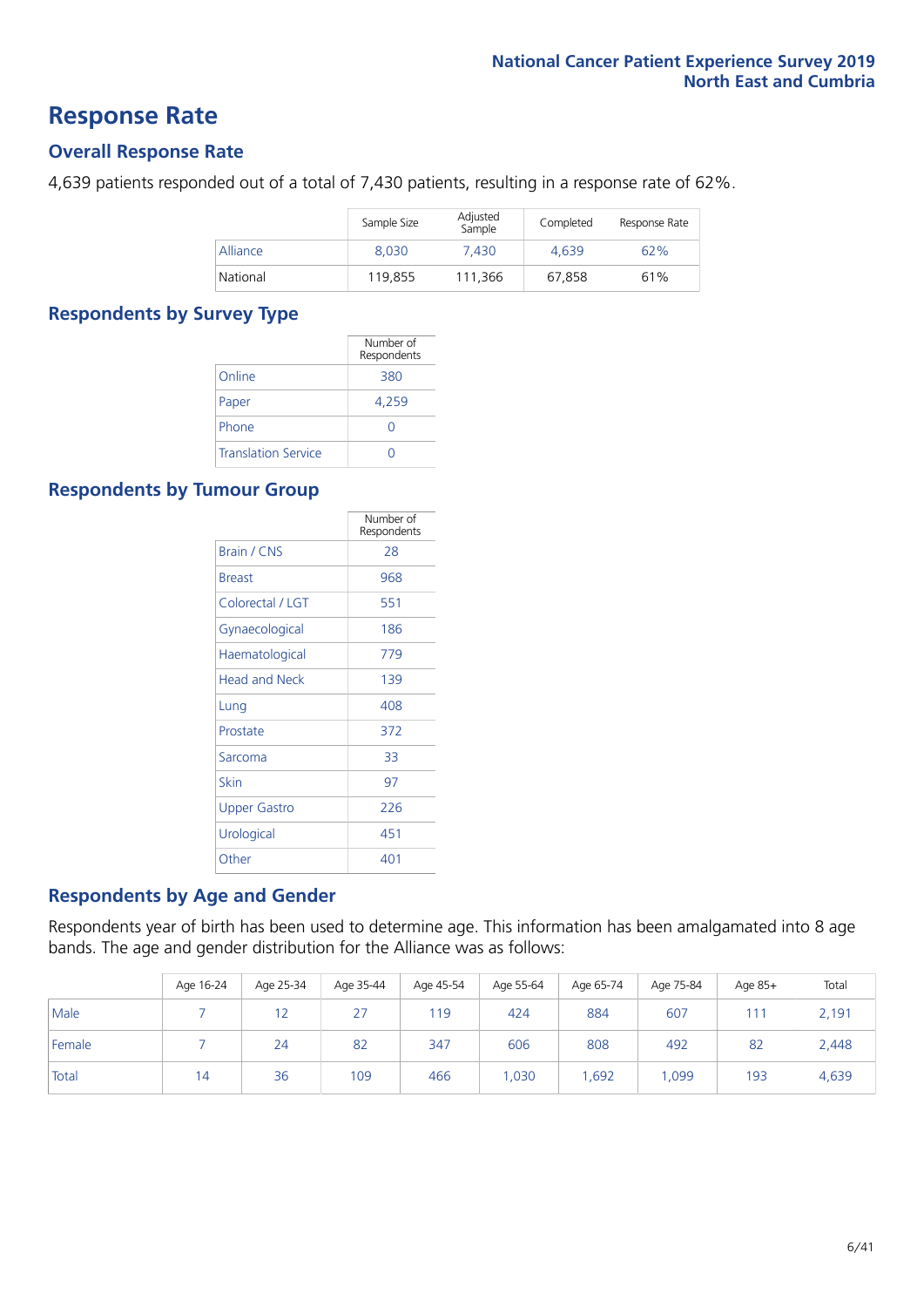# **Expected Range Charts**

| Lower Expected Range<br>Average                                                                         |       | Upper Expected Range<br>Case Mix Adjusted Score |     |     |     |     |     |     |     |     |          |
|---------------------------------------------------------------------------------------------------------|-------|-------------------------------------------------|-----|-----|-----|-----|-----|-----|-----|-----|----------|
| <b>SEEING YOUR GP</b>                                                                                   | 0%    | 10%                                             | 20% | 30% | 40% | 50% | 60% | 70% | 80% |     | 90% 100% |
| Q1. Saw GP once or twice before being told they needed to go to<br>hospital                             |       |                                                 |     |     |     |     |     |     | 80% |     |          |
| Q2. Patient thought they were seen as soon as necessary                                                 |       |                                                 |     |     |     |     |     |     |     | 86% |          |
| <b>DIAGNOSTIC TESTS</b>                                                                                 | 0%    | 10%                                             | 20% | 30% | 40% | 50% | 60% | 70% | 80% |     | 90% 100% |
| Q5. Received all the information needed about the test                                                  |       |                                                 |     |     |     |     |     |     |     |     | 95%      |
| Q6. The length of time waiting for the test to be done was about<br>right                               |       |                                                 |     |     |     |     |     |     |     | 88% |          |
| Q7. Test results explained in completely understandable way                                             |       |                                                 |     |     |     |     |     |     | 81% |     |          |
| <b>FINDING OUT WHAT WAS WRONG WITH YOU</b>                                                              | 0%    | 10%                                             | 20% | 30% | 40% | 50% | 60% | 70% | 80% |     | 90% 100% |
| Q10. Patient told they could bring a family member or friend when<br>first told they had cancer         |       |                                                 |     |     |     |     |     |     | 79% |     |          |
| Q11. Patient felt they were told sensitively that they had cancer                                       |       |                                                 |     |     |     |     |     |     |     | 87% |          |
| Q12. Patient completely understood the explanation of what was<br>wrong                                 |       |                                                 |     |     |     |     |     | 74% |     |     |          |
| Q13. Patient given easy to understand written information about<br>the type of cancer they had          |       |                                                 |     |     |     |     |     |     | 75% |     |          |
| <b>DECIDING THE BEST TREATMENT FOR YOU</b>                                                              | 0%    | 10%                                             | 20% | 30% | 40% | 50% | 60% | 70% | 80% |     | 90% 100% |
| Q14. Patient felt that treatment options were completely explained                                      |       |                                                 |     |     |     |     |     |     |     | 85% |          |
| Q15. Patient felt possible side effects were definitely explained in<br>an understandable way           |       |                                                 |     |     |     |     |     |     | 76% |     |          |
| Q16. Patient definitely given practical advice and support in dealing<br>with side effects of treatment |       |                                                 |     |     |     |     |     | 70% |     |     |          |
| Q17. Patient definitely told about side effects that could affect<br>them in the future                 |       |                                                 |     |     |     |     | 61% |     |     |     |          |
| Q18. Patient definitely involved as much as they wanted in<br>decisions about care and treatment        |       |                                                 |     |     |     |     |     |     | 83% |     |          |
| <b>CLINICAL NURSE SPECIALIST (CNS)</b>                                                                  | $0\%$ | 10%                                             | 20% | 30% | 40% | 50% | 60% | 70% | 80% |     | 90% 100% |
| Q19. Patient given the name of a CNS who would support them<br>through their treatment                  |       |                                                 |     |     |     |     |     |     |     | 91% |          |
| Q20. Patient found it very or quite easy to contact their CNS                                           |       |                                                 |     |     |     |     |     |     |     | 89% |          |
| Q21. Patient got understandable answers to important questions<br>all or most of the time               |       |                                                 |     |     |     |     |     |     |     | 89% |          |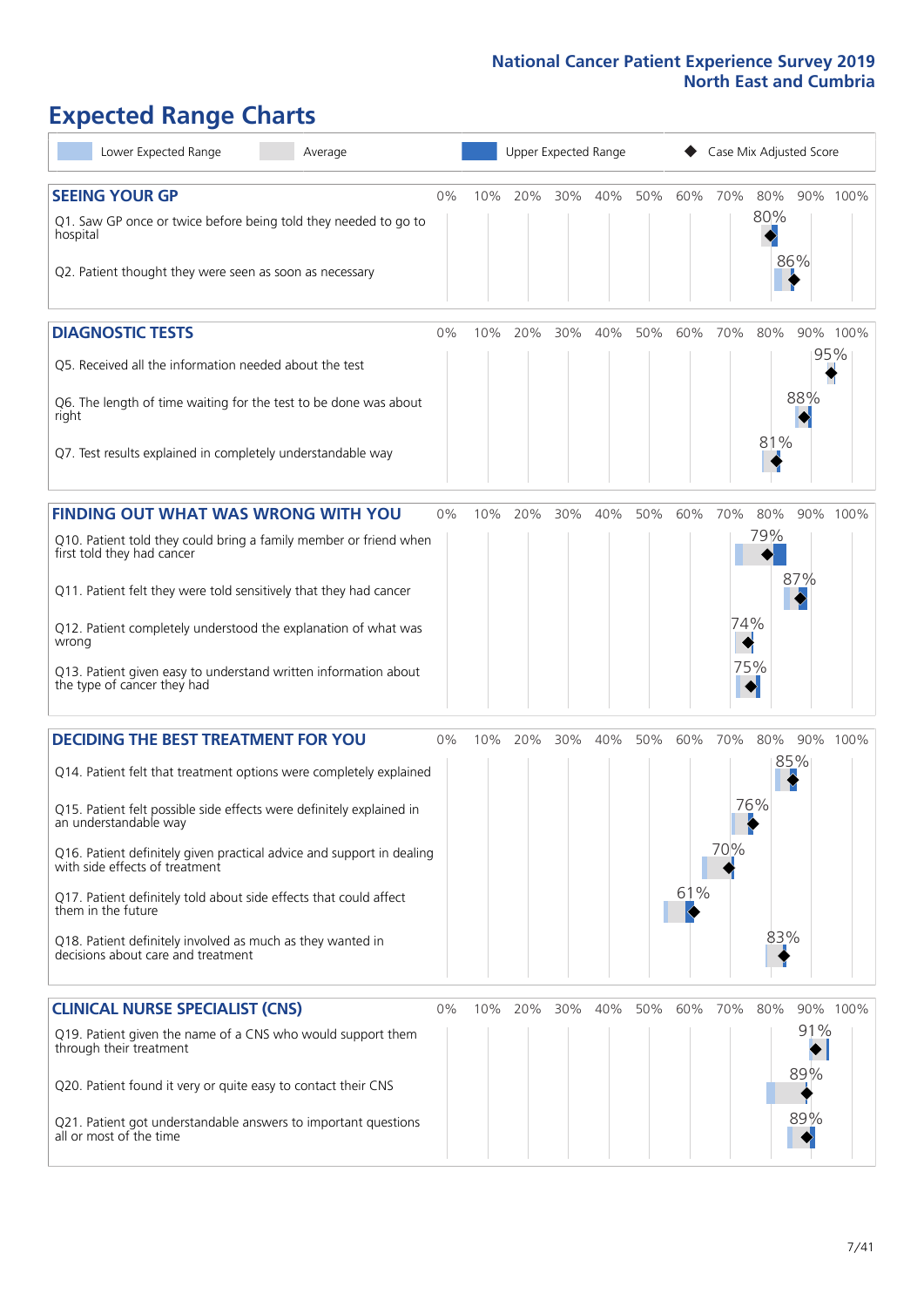# **Expected Range Charts**

| Lower Expected Range<br>Average                                                                                                                                                                                       |     | Upper Expected Range |     |     |     |     |     | Case Mix Adjusted Score |          |
|-----------------------------------------------------------------------------------------------------------------------------------------------------------------------------------------------------------------------|-----|----------------------|-----|-----|-----|-----|-----|-------------------------|----------|
| <b>SUPPORT FOR PEOPLE WITH CANCER</b><br>0%<br>Q22. Hospital staff gave information about support or self-help<br>groups for people with cancer<br>Q23. Hospital staff discussed or gave information about the impact | 10% | 20%                  | 30% | 40% | 50% | 60% | 70% | 80%<br>87%<br>85%       | 90% 100% |
| cancer could have on day to day activities<br>Q24. Hospital staff gave information on getting financial help or<br>possible benefits<br>Q25. Hospital staff told patient they could get free prescriptions            |     |                      |     |     |     | 63% |     | 80%                     |          |
| <b>OPERATIONS</b><br>0%                                                                                                                                                                                               | 10% | 20%                  | 30% | 40% | 50% | 60% | 70% | 80%                     | 90% 100% |
| Q27. Beforehand, patient had all the information needed about the<br>operation                                                                                                                                        |     |                      |     |     |     |     |     |                         | 96%      |
| Q28. Afterwards, staff completely explained how operation had<br>gone in understandable way                                                                                                                           |     |                      |     |     |     |     |     | 80%                     |          |
| <b>HOSPITAL CARE AS AN INPATIENT</b><br>0%                                                                                                                                                                            | 10% | 20%                  | 30% | 40% | 50% | 60% | 70% | 80%                     | 90% 100% |
| Q30. Hospital staff didn't talk in front of patient as if patient wasn't<br>there                                                                                                                                     |     |                      |     |     |     |     |     | 86%                     |          |
| Q31. Patient had confidence and trust in all doctors treating them                                                                                                                                                    |     |                      |     |     |     |     |     | 85%                     |          |
| Q32. Patient's family or someone close definitely felt able to talk to<br>a doctor                                                                                                                                    |     |                      |     |     |     |     |     | 76%                     |          |
| Q33. Patient had confidence and trust in all the ward nurses<br>treating them                                                                                                                                         |     |                      |     |     |     |     |     | 77%                     |          |
| Q34. Patient thought there were always or nearly always enough<br>nurses on duty to care for them                                                                                                                     |     |                      |     |     |     |     | 65% |                         |          |
| Q35. All hospital staff asked patient what name they prefer to be<br>called by                                                                                                                                        |     |                      |     |     |     |     |     | 77%                     |          |
| Q36. Patient always given enough privacy when discussing<br>condition or treatment                                                                                                                                    |     |                      |     |     |     |     |     | 85%                     |          |
| Q37. Patient definitely found hospital staff to discuss worries or<br>fears during their inpatient visit                                                                                                              |     |                      |     |     |     | 55% |     |                         |          |
| Q38. Hospital staff definitely did everything they could to help<br>control pain                                                                                                                                      |     |                      |     |     |     |     |     | 83%                     |          |
| Q39. Patient always felt they were treated with respect and dignity<br>while in hospital                                                                                                                              |     |                      |     |     |     |     |     | 89%                     |          |
| Q40. Patient given clear written information about what should or<br>should not do after leaving hospital                                                                                                             |     |                      |     |     |     |     |     | 85%                     |          |
| Q41. Hospital staff told patient who to contact if worried about<br>condition or treatment after leaving hospital                                                                                                     |     |                      |     |     |     |     |     |                         | 94%      |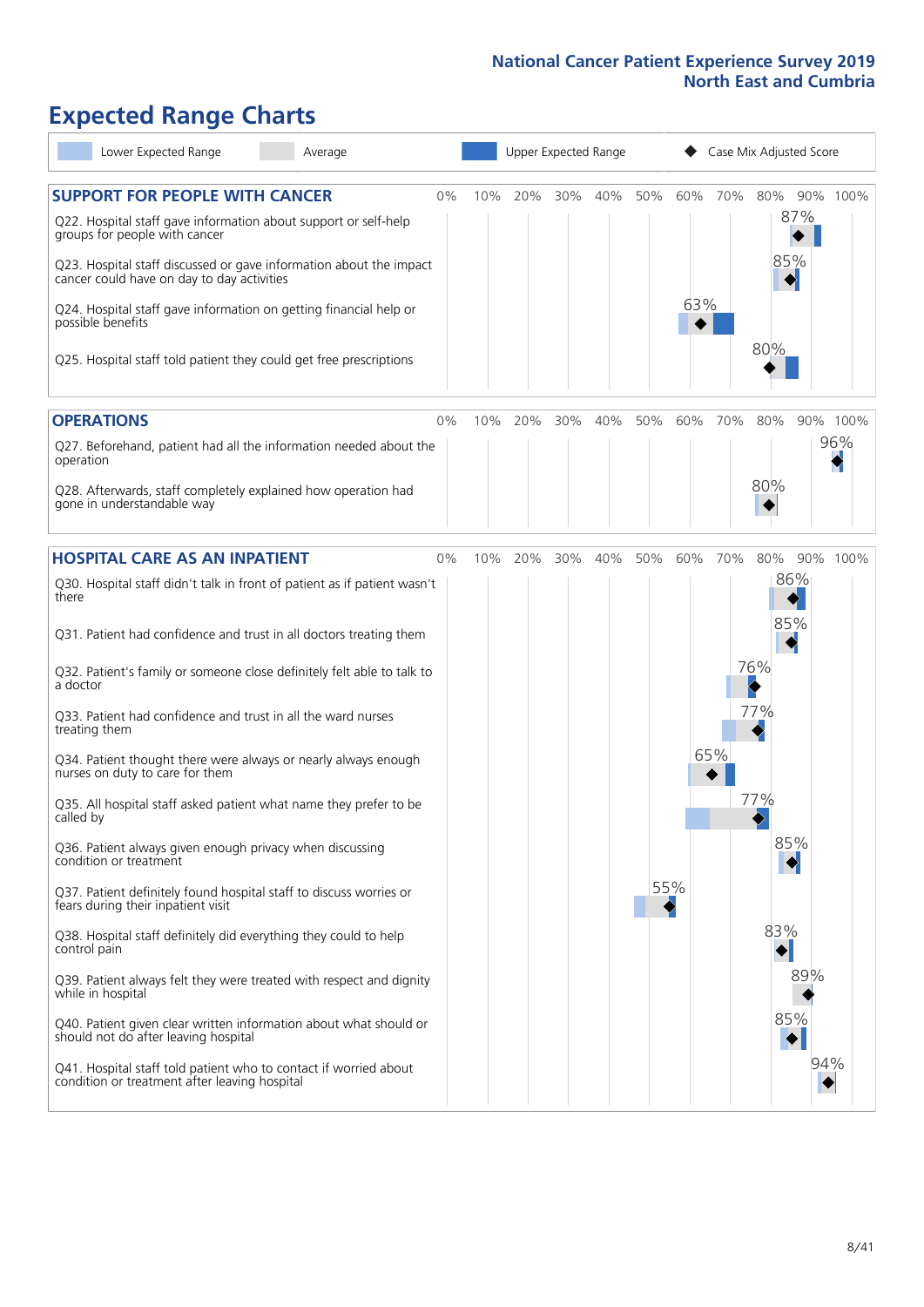# **Expected Range Charts**

| Lower Expected Range                                                                                                  | Average |    | Upper Expected Range<br>Case Mix Adjusted Score |     |     |     |     |     |                      |     |     |          |
|-----------------------------------------------------------------------------------------------------------------------|---------|----|-------------------------------------------------|-----|-----|-----|-----|-----|----------------------|-----|-----|----------|
| <b>HOSPITAL CARE AS A DAY PATIENT / OUTPATIENT 0%</b>                                                                 |         |    | 10%                                             | 20% | 30% | 40% | 50% | 60% | 70% 80%              |     |     | 90% 100% |
| Q43. Patient definitely found hospital staff to discuss worries or<br>fears during their outpatient or day case visit |         |    |                                                 |     |     |     |     |     | 74%                  |     |     |          |
| Q44. Cancer doctor had the right documents at patient's last<br>outpatient appointment                                |         |    |                                                 |     |     |     |     |     |                      |     |     | 96%      |
| Q46. Beforehand patient completely had all information needed<br>about radiotherapy treatment                         |         |    |                                                 |     |     |     |     |     |                      |     | 86% |          |
| Q47. Patient completely given understandable information about<br>whether radiotherapy was working                    |         |    |                                                 |     |     |     |     | 58% |                      |     |     |          |
| Q49. Beforehand patient completely had all information needed<br>about chemotherapy treatment                         |         |    |                                                 |     |     |     |     |     |                      |     | 88% |          |
| Q50. Patient given enough information about whether<br>chemotherapy was working in a completely understandable way    |         |    |                                                 |     |     |     |     |     | 71%                  |     |     |          |
| <b>HOME CARE AND SUPPORT</b>                                                                                          |         | 0% | 10%                                             | 20% | 30% | 40% | 50% | 60% | 70%                  | 80% |     | 90% 100% |
| Q51. Hospital staff definitely gave family or someone close all the<br>information needed to help care at home        |         |    |                                                 |     |     |     |     | 63% |                      |     |     |          |
| Q52. Patient definitely given enough support from health or social<br>services during treatment                       |         |    |                                                 |     |     |     |     | 57% |                      |     |     |          |
| Q53. Patient definitely given enough support from health or social<br>services after treatment                        |         |    |                                                 |     |     |     | 52% |     |                      |     |     |          |
| <b>CARE FROM YOUR GENERAL PRACTICE</b>                                                                                |         | 0% | 10%                                             | 20% | 30% | 40% | 50% | 60% | 70%                  | 80% |     | 90% 100% |
| Q54. GP given enough information about patient's condition and<br>treatment                                           |         |    |                                                 |     |     |     |     |     |                      |     |     | 97%      |
| Q55. General practice staff definitely did everything they could to<br>support patient during treatment               |         |    |                                                 |     |     |     |     | 62% |                      |     |     |          |
| <b>YOUR OVERALL NHS CARE</b>                                                                                          |         | 0% | 10%                                             | 20% | 30% | 40% | 50% | 60% | 70%                  | 80% |     | 90% 100% |
| Q56. Different people treating and caring for patient always work<br>well together to give best possible care         |         |    |                                                 |     |     |     |     |     |                      | 76% |     |          |
|                                                                                                                       |         |    |                                                 |     |     | 37% |     |     |                      |     |     |          |
| Q57. Patient given a care plan                                                                                        |         |    |                                                 |     |     |     |     |     |                      |     |     |          |
| Q58. Overall the administration of care was good or very good                                                         |         |    |                                                 |     |     |     |     |     |                      |     | 90% |          |
| Q59. Patient felt length of time for attending clinics and<br>appointments for cancer was about right                 |         |    |                                                 |     |     |     |     |     | $\blacktriangleleft$ | 76% |     |          |
| Q60. Someone discussed with patient whether they would like to<br>take part in cancer research                        |         |    |                                                 |     | 27% |     |     |     |                      |     |     |          |
|                                                                                                                       |         | 0  |                                                 | 2   | 3   | 4   | 5   | 6   |                      | 8   | 9   | 10       |
| Q61. Patient's average rating of care scored from very poor to very<br>good                                           |         |    |                                                 |     |     |     |     |     |                      |     | 8.9 |          |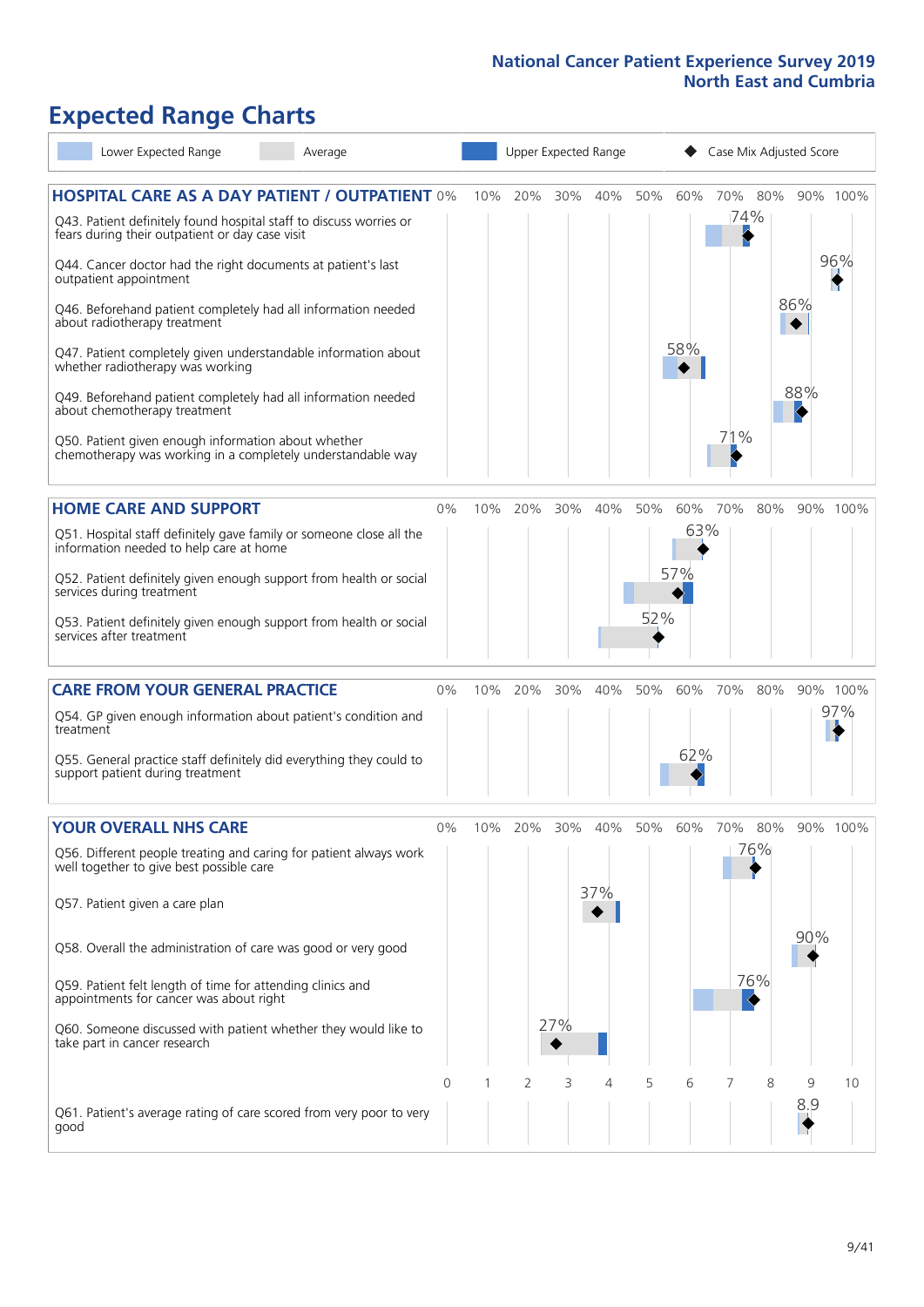# **Comparability Tables**

\* Indicates where a score has been suppressed because there are less than 21 responses.

\*\* No score available for 2018.

 $\triangle$  or  $\nabla$ 

Change 2018-2019: Indicates where 2019 score is significantly higher or lower than 2018 score Change Overall: Indicates significant change overall (2016, 2017, 2018 and 2019).

Adjusted Score below Lower Expected Range Adjusted Score between Upper and Lower Expected Ranges Adjusted Score above Upper Expected Range

|                                                                             | Unadjusted Scores |               |           |               |                                                    |         |               | Case Mix Adjusted Scores |                                     |                   |
|-----------------------------------------------------------------------------|-------------------|---------------|-----------|---------------|----------------------------------------------------|---------|---------------|--------------------------|-------------------------------------|-------------------|
|                                                                             | 2018<br>n         | 2018<br>Score | 2019<br>n | 2019<br>Score | $\sim$   Change   Change   $\sim$<br>2018-<br>2019 | Overall | 2019<br>Score | Lower<br>Range           | Upper<br>Expected Expected<br>Range | National<br>Score |
| <b>SEEING YOUR GP</b>                                                       |                   |               |           |               |                                                    |         |               |                          |                                     |                   |
| Q1. Saw GP once or twice before being told they needed to go<br>to hospital | 3559              | 78%           | 3327      | 80%           |                                                    |         | 80%           | 78%                      | 80%                                 | 79%               |
| Q2. Patient thought they were seen as soon as necessary                     | 4891              | 86%           | 4535      | 86%           |                                                    |         | 86%           | 83%                      | 85%                                 | 84%               |

| <b>DIAGNOSTIC TESTS</b>                                                   |       |     |      |     |  |  |     |     |     |     |  |
|---------------------------------------------------------------------------|-------|-----|------|-----|--|--|-----|-----|-----|-----|--|
| O5. Received all the information needed about the test                    | $***$ | **  | 3812 | 95% |  |  | 95% | 94% | 96% | 95% |  |
| Q6. The length of time waiting for the test to be done was<br>about right | 4181  | 89% | 3891 | 88% |  |  | 88% | 87% | 89% | 88% |  |
| Q7. Test results explained in completely understandable way               | 4231  | 81% | 3892 | 82% |  |  | 81% | 78% | 81% | 80% |  |

|  |  | <b>FINDING OUT WHAT WAS WRONG WITH YOU</b> |  |  |
|--|--|--------------------------------------------|--|--|
|  |  |                                            |  |  |

| Q10. Patient told they could bring a family member or friend<br>when first told they had cancer | 4575 | 80% | 4274 | 80% |  | 79% | 73%             | 81% | 77% |
|-------------------------------------------------------------------------------------------------|------|-----|------|-----|--|-----|-----------------|-----|-----|
| Q11. Patient felt they were told sensitively that they had cancer                               | 4910 | 86% | 4602 | 87% |  | 87% | 85%             | 87% | 86% |
| Q12. Patient completely understood the explanation of what<br>was wrong                         | 4957 | 75% | 4600 | 74% |  | 74% | 71 <sup>%</sup> | 75% | 73% |
| Q13. Patient given easy to understand written information<br>about the type of cancer they had  | 4282 | 76% | 4033 | 75% |  | 75% | 73%             | 76% | 74% |

|  | <b>DECIDING THE BEST TREATMENT FOR YOU</b> |  |
|--|--------------------------------------------|--|
|--|--------------------------------------------|--|

| Q14. Patient felt that treatment options were completely<br>explained                                   | 4434 | 86% | 4146 | 86% |  | 85% | 82% | 85% | 83% |
|---------------------------------------------------------------------------------------------------------|------|-----|------|-----|--|-----|-----|-----|-----|
| Q15. Patient felt possible side effects were definitely explained<br>in an understandable way           | 4766 | 77% | 4418 | 76% |  | 76% | 71% | 74% | 73% |
| Q16. Patient definitely given practical advice and support in<br>dealing with side effects of treatment | 4733 | 70% | 4391 | 70% |  | 70% | 64% | 70% | 67% |
| Q17. Patient definitely told about side effects that could affect<br>them in the future                 | 4460 | 60% | 4196 | 61% |  | 61% | 55% | 59% | 57% |
| Q18. Patient definitely involved as much as they wanted in<br>decisions about care and treatment        | $**$ | **  | 4531 | 83% |  | 83% | 79% | 83% | 81% |

| <b>CLINICAL NURSE SPECIALIST (CNS)</b>                                                                          |      |     |      |     |  |     |     |     |     |
|-----------------------------------------------------------------------------------------------------------------|------|-----|------|-----|--|-----|-----|-----|-----|
| Q19. Patient given the name of a CNS who would support them $\vert$ 4765 $\vert$ 91%<br>through their treatment |      |     | 4392 | 91% |  | 91% | 90% | 94% | 92% |
| Q20. Patient found it very or quite easy to contact their CNS                                                   | 3899 | 89% | 3619 | 89% |  | 89% | 81% | 89% | 85% |
| Q21. Patient got understandable answers to important<br>questions all or most of the time                       |      | 90% | 3479 | 89% |  | 89% | 85% | 90% | 87% |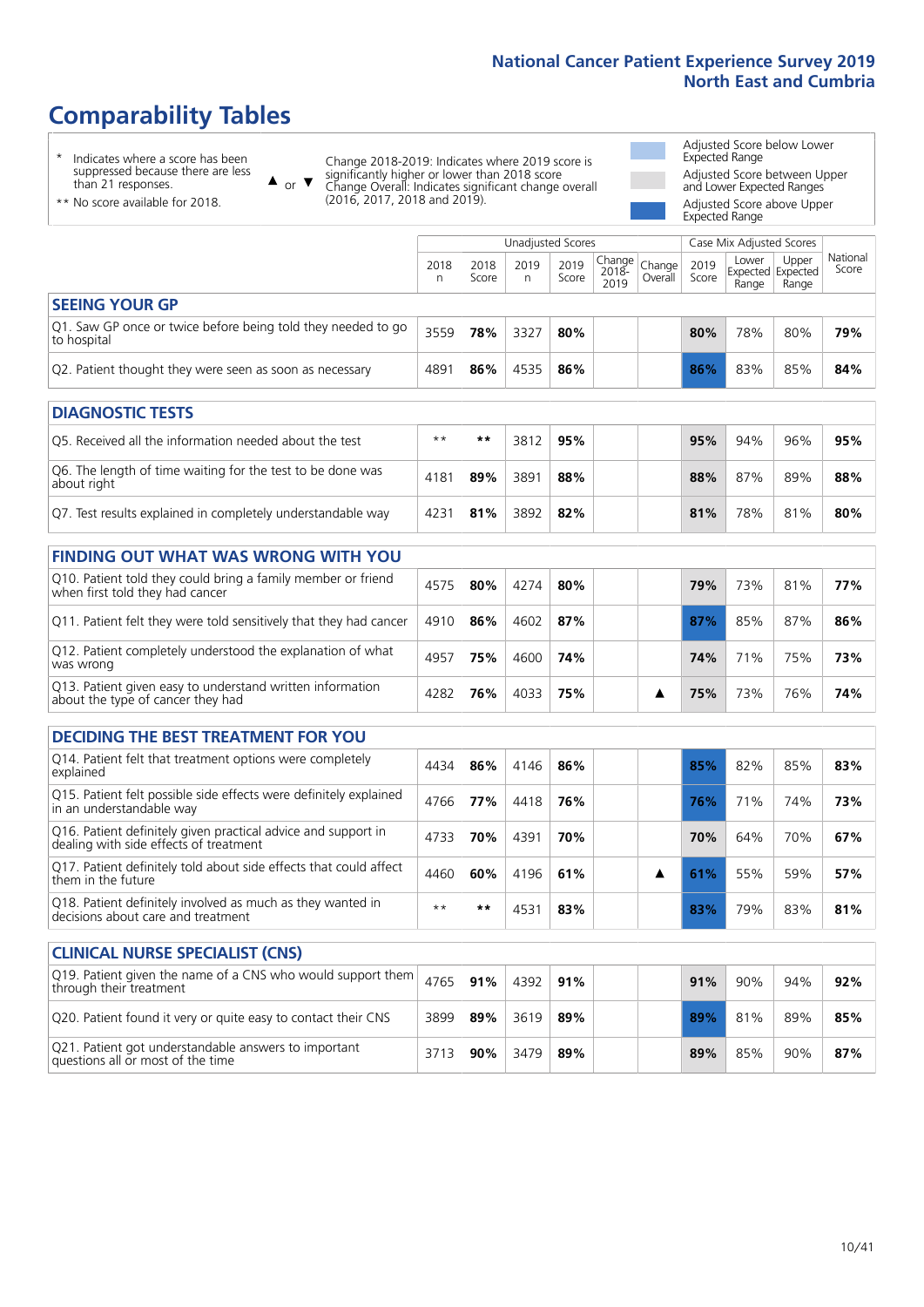# **Comparability Tables**

\* Indicates where a score has been suppressed because there are less than 21 responses.

\*\* No score available for 2018.

 $\triangle$  or  $\nabla$ 

Change 2018-2019: Indicates where 2019 score is significantly higher or lower than 2018 score Change Overall: Indicates significant change overall (2016, 2017, 2018 and 2019).

Adjusted Score below Lower Expected Range Adjusted Score between Upper and Lower Expected Ranges Adjusted Score above Upper Expected Range

|                                                                                                                   | <b>Unadjusted Scores</b> |               |            |               |                         |                   | Case Mix Adjusted Scores |                |                                     |                   |
|-------------------------------------------------------------------------------------------------------------------|--------------------------|---------------|------------|---------------|-------------------------|-------------------|--------------------------|----------------|-------------------------------------|-------------------|
|                                                                                                                   | 2018<br>n                | 2018<br>Score | 2019<br>n. | 2019<br>Score | Change<br>2018-<br>2019 | Change<br>Overall | 2019<br>Score            | Lower<br>Range | Upper<br>Expected Expected<br>Range | National<br>Score |
| <b>SUPPORT FOR PEOPLE WITH CANCER</b>                                                                             |                          |               |            |               |                         |                   |                          |                |                                     |                   |
| Q22. Hospital staff gave information about support or self-help<br>groups for people with cancer                  | 3699                     | 85%           | 3569       | 87%           |                         | ▲                 | 87%                      | 85%            | 91%                                 | 88%               |
| Q23. Hospital staff discussed or gave information about the<br>impact cancer could have on day to day activities  | 3295                     | 83%           | 3144       | 85%           |                         | ▲                 | 85%                      | 82%            | 86%                                 | 84%               |
| Q24. Hospital staff gave information on getting financial help or<br>possible benefits                            | 2658                     | 61%           | 2606       | 63%           |                         | ▲                 | 63%                      | 59%            | 66%                                 | 63%               |
| Q25. Hospital staff told patient they could get free prescriptions                                                | 2100                     | 79%           | 2016       | 80%           |                         |                   | 80%                      | 80%            | 84%                                 | 82%               |
| <b>OPERATIONS</b>                                                                                                 |                          |               |            |               |                         |                   |                          |                |                                     |                   |
| Q27. Beforehand, patient had all the information needed about<br>the operation                                    | 2589                     | 96%           | 2311       | 96%           |                         |                   | 96%                      | 95%            | 97%                                 | 96%               |
| Q28. Afterwards, staff completely explained how operation had<br>gone in understandable way                       | 2579                     | 81%           | 2299       | 80%           |                         |                   | 80%                      | 77%            | 81%                                 | 79%               |
| <b>HOSPITAL CARE AS AN INPATIENT</b>                                                                              |                          |               |            |               |                         |                   |                          |                |                                     |                   |
| Q30. Hospital staff didn't talk in front of patient as if patient<br>wasn't there                                 | $* *$                    | **            | 2188       | 85%           |                         |                   | 86%                      | 81%            | 86%                                 | 84%               |
| Q31. Patient had confidence and trust in all doctors treating<br>them                                             | $* *$                    | **            | 2206       | 85%           |                         |                   | 85%                      | 82%            | 86%                                 | 84%               |
| Q32. Patient's family or someone close definitely felt able to talk<br>to a doctor                                | $* *$                    | **            | 1881       | 76%           |                         |                   | 76%                      | 70%            | 74%                                 | 72%               |
| Q33. Patient had confidence and trust in all the ward nurses<br>treating them                                     | $* *$                    | **            | 2203       | 77%           |                         |                   | 77%                      | 71%            | 77%                                 | 74%               |
| Q34. Patient thought there were always or nearly always<br>enough nurses on duty to care for them                 | $* *$                    | **            | 2194       | 65%           |                         |                   | 65%                      | 60%            | 69%                                 | 64%               |
| Q35. All hospital staff asked patient what name they prefer to<br>be called by                                    | $* *$                    | **            | 2170       | 78%           |                         |                   | 77%                      | 65%            | 77%                                 | 71%               |
| Q36. Patient always given enough privacy when discussing<br>condition or treatment                                | $* *$                    | **            | 2201       | 85%           |                         |                   | 85%                      | 83%            | 86%                                 | 85%               |
| Q37. Patient definitely found hospital staff to discuss worries or<br>fears during their inpatient visit          | $* *$                    | **            | 1604       | 55%           |                         |                   | 55%                      | 49%            | 55%                                 | 52%               |
| Q38. Hospital staff definitely did everything they could to help<br>control pain                                  | $* *$                    | $***$         | 1967       | 83%           |                         |                   | 83%                      | 81%            | 84%                                 | 83%               |
| Q39. Patient always felt they were treated with respect and<br>dignity while in hospital                          | $***$                    | **            | 2207       | 89%           |                         |                   | 89%                      | 85%            | 90%                                 | 88%               |
| Q40. Patient given clear written information about what should<br>or should not do after leaving hospital         | $* *$                    | **            | 2044       | 85%           |                         |                   | 85%                      | 84%            | 88%                                 | 86%               |
| Q41. Hospital staff told patient who to contact if worried about<br>condition or treatment after leaving hospital | $**$                     | **            | 2128       | 94%           |                         |                   | 94%                      | 93%            | 96%                                 | 94%               |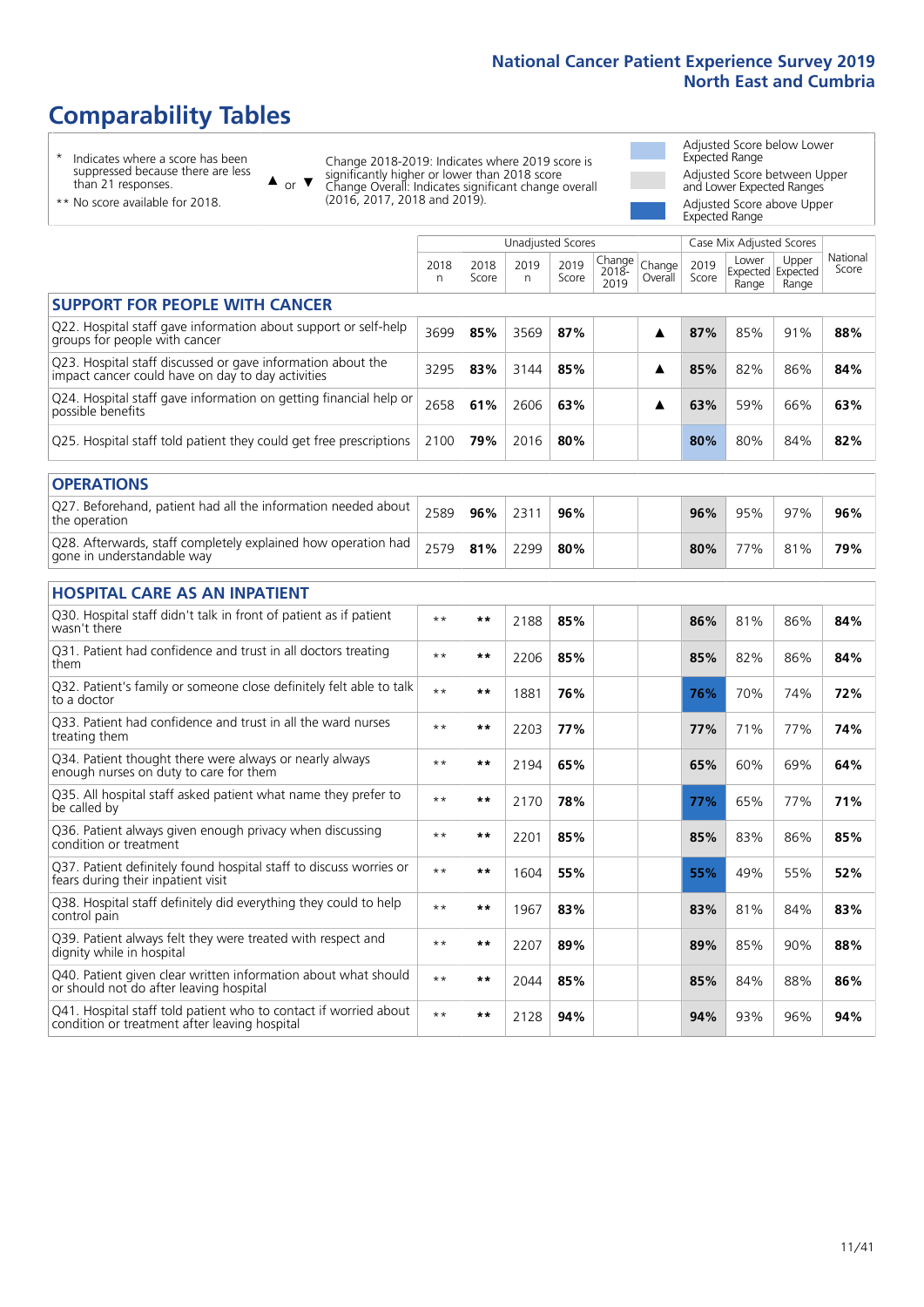# **Comparability Tables**

\* Indicates where a score has been suppressed because there are less than 21 responses.

\*\* No score available for 2018.

or  $\blacktriangledown$  $\blacktriangle$ 

Change 2018-2019: Indicates where 2019 score is significantly higher or lower than 2018 score Change Overall: Indicates significant change overall (2016, 2017, 2018 and 2019).

Adjusted Score below Lower Expected Range Adjusted Score between Upper and Lower Expected Ranges Adjusted Score above Upper Expected Range

|                                                                                                                       |           |               | Unadjusted Scores |               |                         |                   |                 | Case Mix Adjusted Scores |                                     |                 |
|-----------------------------------------------------------------------------------------------------------------------|-----------|---------------|-------------------|---------------|-------------------------|-------------------|-----------------|--------------------------|-------------------------------------|-----------------|
|                                                                                                                       | 2018<br>n | 2018<br>Score | 2019<br>n         | 2019<br>Score | Change<br>2018-<br>2019 | Change<br>Overall | 2019<br>Score   | Lower<br>Range           | Upper<br>Expected Expected<br>Range | Nation<br>Score |
| HOSPITAL CARE AS A DAY PATIENT / OUTPATIENT                                                                           |           |               |                   |               |                         |                   |                 |                          |                                     |                 |
| Q43. Patient definitely found hospital staff to discuss worries or<br>fears during their outpatient or day case visit | 3784      | 75%           | 3439              | 75%           |                         |                   | 74%             | 68%                      | 73%                                 | 71%             |
| Q44. Cancer doctor had the right documents at patient's last<br>outpatient appointment                                | 4406      | 96%           | 4050              | 96%           |                         |                   | 96%             | 95%                      | 96%                                 | 96%             |
| Q46. Beforehand patient completely had all information needed<br>about radiotherapy treatment                         | 1211      | 87%           | 1174              | 86%           |                         |                   | 86%             | 84%                      | 89%                                 | 86%             |
| Q47. Patient completely given understandable information<br>about whether radiotherapy was working                    | 1009      | 59%           | 1025              | 59%           |                         |                   | 58%             | 57%                      | 63%                                 | 60%             |
| Q49. Beforehand patient completely had all information needed<br>about chemotherapy treatment                         | 2591      | 87%           | 2436              | 88%           |                         |                   | 88%             | 83%                      | 86%                                 | 84%             |
| Q50. Patient given enough information about whether<br>chemotherapy was working in a completely understandable way    | 2361      | 72%           | 2239              | 71%           |                         |                   | 71%             | 65%                      | 70%                                 | 68%             |
| <b>HOME CARE AND SUPPORT</b>                                                                                          |           |               |                   |               |                         |                   |                 |                          |                                     |                 |
| Q51. Hospital staff definitely gave family or someone close all                                                       | 1017      | CAO           | 27CO              | CDO           |                         |                   | $C \supseteq 0$ | FCON                     | $C \supset 0$                       | 0.001           |

| Q51. Hospital staff definitely gave family or someone close all<br>the information needed to help care at home | 4017 | 64% | 3769     | 63% |  | 63% | 56% | 63% | 60% |
|----------------------------------------------------------------------------------------------------------------|------|-----|----------|-----|--|-----|-----|-----|-----|
| Q52. Patient definitely given enough support from health or<br>social services during treatment                | 2621 | 58% | 2439 57% |     |  | 57% | 46% | 58% | 52% |
| Q53. Patient definitely given enough support from health or<br>social services after treatment                 | 1578 | 52% | 1462     | 52% |  | 52% | 38% | 52% | 45% |

| <b>CARE FROM YOUR GENERAL PRACTICE</b>                                                                  |      |     |          |     |  |     |     |     |     |
|---------------------------------------------------------------------------------------------------------|------|-----|----------|-----|--|-----|-----|-----|-----|
| Q54. GP given enough information about patient's condition<br>and treatment                             | 4205 | 97% | 3820     | 97% |  | 97% | 95% | 96% | 95% |
| Q55. General practice staff definitely did everything they could<br>to support patient during treatment | 3461 | 61% | 3167 61% |     |  | 62% | 55% | 62% | 58% |

| <b>YOUR OVERALL NHS CARE</b>                                                                                  |      |       |      |     |  |     |     |     |     |
|---------------------------------------------------------------------------------------------------------------|------|-------|------|-----|--|-----|-----|-----|-----|
| Q56. Different people treating and caring for patient always<br>work well together to give best possible care | $**$ | $* *$ | 4399 | 76% |  | 76% | 70% | 75% | 73% |
| Q57. Patient given a care plan                                                                                | 3742 | 36%   | 3487 | 37% |  | 37% | 33% | 42% | 38% |
| Q58. Overall the administration of care was good or very good                                                 | 4930 | 91%   | 4529 | 90% |  | 90% | 87% | 91% | 89% |
| Q59. Patient felt length of time for attending clinics and<br>appointments for cancer was about right         | 4897 | 78%   | 4498 | 76% |  | 76% | 66% | 73% | 69% |
| Q60. Someone discussed with patient whether they would like<br>to take part in cancer research                | 4665 | 25%   | 4224 | 27% |  | 27% | 23% | 37% | 30% |
| Q61. Patient's average rating of care scored from very poor to<br>very good                                   | 4846 | 8.9   | 4451 | 8.9 |  | 8.9 | 8.7 | 8.9 | 8.8 |

National Score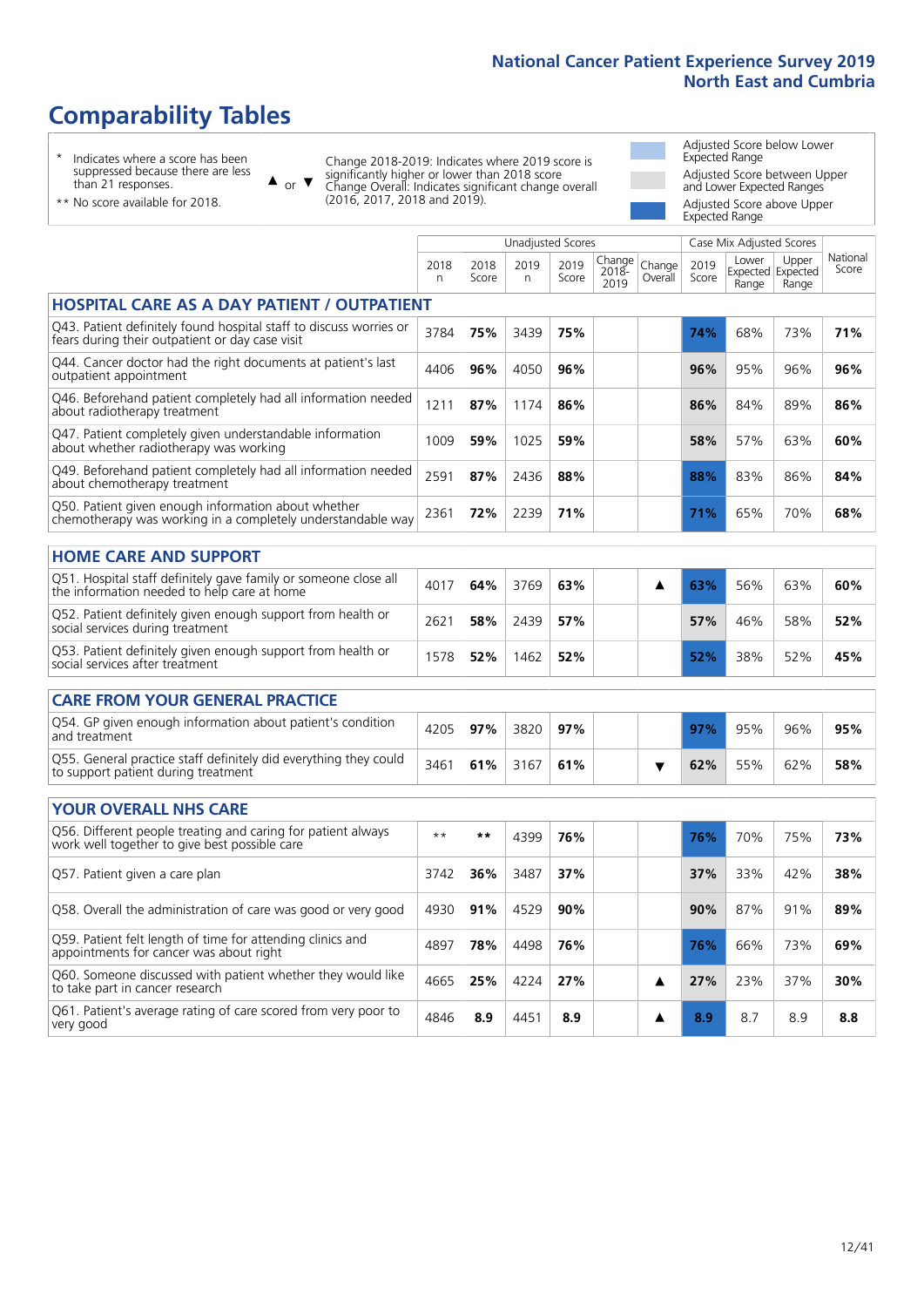# **Tumour Type Tables**

- \* Indicates where a score has been suppressed because there are less than 21 responses.
- n.a. Indicates that there were no respondents for that tumour group.

| <b>SEEING YOUR GP</b>                           |                 |              |               |                                       |                    |                |                  |      | Tumour Group                |         |                                                     |                 |                     |       |                |
|-------------------------------------------------|-----------------|--------------|---------------|---------------------------------------|--------------------|----------------|------------------|------|-----------------------------|---------|-----------------------------------------------------|-----------------|---------------------|-------|----------------|
|                                                 |                 | Brain<br>CNS | <b>Breast</b> | $\frac{\text{Coloretal}}{\text{LGT}}$ | ᠊ᢛ<br>Gynaecologic | Haematological | Head and<br>Neck | pung | Prostate                    | Sarcoma | Skin                                                | Upper<br>Gastro | Jrological          | Other | All<br>Cancers |
| Q1. Saw GP once or twice before being told they | Alliance        |              |               |                                       |                    |                |                  |      | 95% 75% 83% 70% 82% 74% 77% |         |                                                     |                 | 93% 74% 85% 73% 80% |       |                |
| needed to go to hospital                        | <b>National</b> | 59%          |               |                                       |                    |                |                  |      |                             |         | 94% 75% 77% 67% 79% 71% 82% 71% 90% 74% 83% 74% 79% |                 |                     |       |                |
| Q2. Patient thought they were seen as soon as   | <b>Alliance</b> | 86%          |               |                                       |                    |                |                  |      |                             |         | 90% 85% 85% 85% 88% 88% 86% 70% 87% 78% 88% 79% 86% |                 |                     |       |                |
| necessary                                       | <b>National</b> | 179%         |               |                                       |                    |                |                  |      |                             |         | 89% 83% 81% 82% 81% 84% 86% 69% 85% 79% 85% 79% 84% |                 |                     |       |                |

#### **DIAGNOSTIC TESTS** Tumour Group

|                                                   |                                                                  | Brain | <b>Breast</b> | olorectal<br>LGT<br>Û | त्त<br>Gynaecologic | aematological | Head and<br>Neck | Lung | Prostate                | Sarcoma | Skin | Upper<br>Gastro | Jrological                                              | Other | All<br>Cancers |
|---------------------------------------------------|------------------------------------------------------------------|-------|---------------|-----------------------|---------------------|---------------|------------------|------|-------------------------|---------|------|-----------------|---------------------------------------------------------|-------|----------------|
| Q5. Received all the information needed about     | Alliance                                                         |       | 96% 95%       | $ 96\% $              | 90%                 |               |                  |      | 95% 96% 97% 94% 96% 94% |         |      |                 | 94% 94% 95% 95%                                         |       |                |
| the test                                          | National 93%                                                     |       | 95%           | 95%                   |                     |               |                  |      | 93% 95% 93% 95% 95% 93% |         | 96%  |                 | 95% 95% 95% 95%                                         |       |                |
| Q6. The length of time waiting for the test to be | Alliance                                                         |       |               |                       |                     |               |                  |      |                         |         |      |                 | 88% 92% 89% 81% 89% 90% 90% 86% 81% 88% 84% 86% 86% 88% |       |                |
| done was about right                              | National 84% 91% 88% 86% 89% 88% 87% 87% 81% 87% 84% 87% 86% 88% |       |               |                       |                     |               |                  |      |                         |         |      |                 |                                                         |       |                |
| Q7. Test results explained in completely          | Alliance                                                         |       |               |                       |                     |               |                  |      |                         |         |      |                 | 96% 84% 83% 75% 83% 85% 83% 77% 81% 86% 76% 79% 78% 82% |       |                |
| understandable way                                | National 71% 83% 82% 77% 77% 79% 80% 80% 78% 84% 75% 80% 76% 80% |       |               |                       |                     |               |                  |      |                         |         |      |                 |                                                         |       |                |

| <b>FINDING OUT WHAT WAS WRONG WITH YOU</b>        |                                                                   |        |               |            |                |                |                  |      | <b>Tumour Group</b> |         |      |                 |                                                 |       |                |
|---------------------------------------------------|-------------------------------------------------------------------|--------|---------------|------------|----------------|----------------|------------------|------|---------------------|---------|------|-----------------|-------------------------------------------------|-------|----------------|
|                                                   |                                                                   | Brain  | <b>Breast</b> | Colorectal | Gynaecological | Haematological | Head and<br>Neck | Lung | Prostate            | Sarcoma | Skin | Upper<br>Gastro | Urological                                      | Other | All<br>Cancers |
| Q10. Patient told they could bring a family       | Alliance                                                          | $92\%$ |               | 85% 85%    | 76%            |                |                  |      | 74% 76% 83% 80%     | 75%     | 63%  | 76%             | 175%                                            | 78%   | 80%            |
| member or friend when first told they had cancer  | National 85% 82% 82% 71% 71% 71% 77% 79% 79% 73%                  |        |               |            |                |                |                  |      |                     |         |      |                 | 69%   76%   73%   75%   77%                     |       |                |
| Q11. Patient felt they were told sensitively that | Alliance 100% 91% 88% 85% 87% 88% 86% 84% 76% 93% 83% 85% 88% 87% |        |               |            |                |                |                  |      |                     |         |      |                 |                                                 |       |                |
| they had cancer                                   | National 79% 89% 87% 82% 84% 87% 83% 86% 84% 89% 81% 84% 83% 86%  |        |               |            |                |                |                  |      |                     |         |      |                 |                                                 |       |                |
| Q12. Patient completely understood the            | Alliance                                                          | 75%    | 76%           | $80\%$     |                |                |                  |      |                     |         |      |                 | 75% 63% 76% 78% 78% 67% 85% 74% 75% 74%         |       | 74%            |
| explanation of what was wrong                     | National                                                          | 66%    |               | 77% 79%    | 73%            |                |                  |      | 60% 78% 76% 79% 67% |         | 80%  |                 | 70% 77% 70% 73%                                 |       |                |
| Q13. Patient given easy to understand written     | Alliance                                                          | 92%    |               | 78% 75%    | 71%            |                |                  |      |                     |         |      |                 | 78% 76% 72% 80% 55% 85% 65% 70% 67%             |       | 75%            |
| information about the type of cancer they had     | National I                                                        | 66%    | 78%           |            |                |                |                  |      |                     |         |      |                 | 73% 71% 76% 69% 67% 83% 67% 84% 67% 74% 65% 74% |       |                |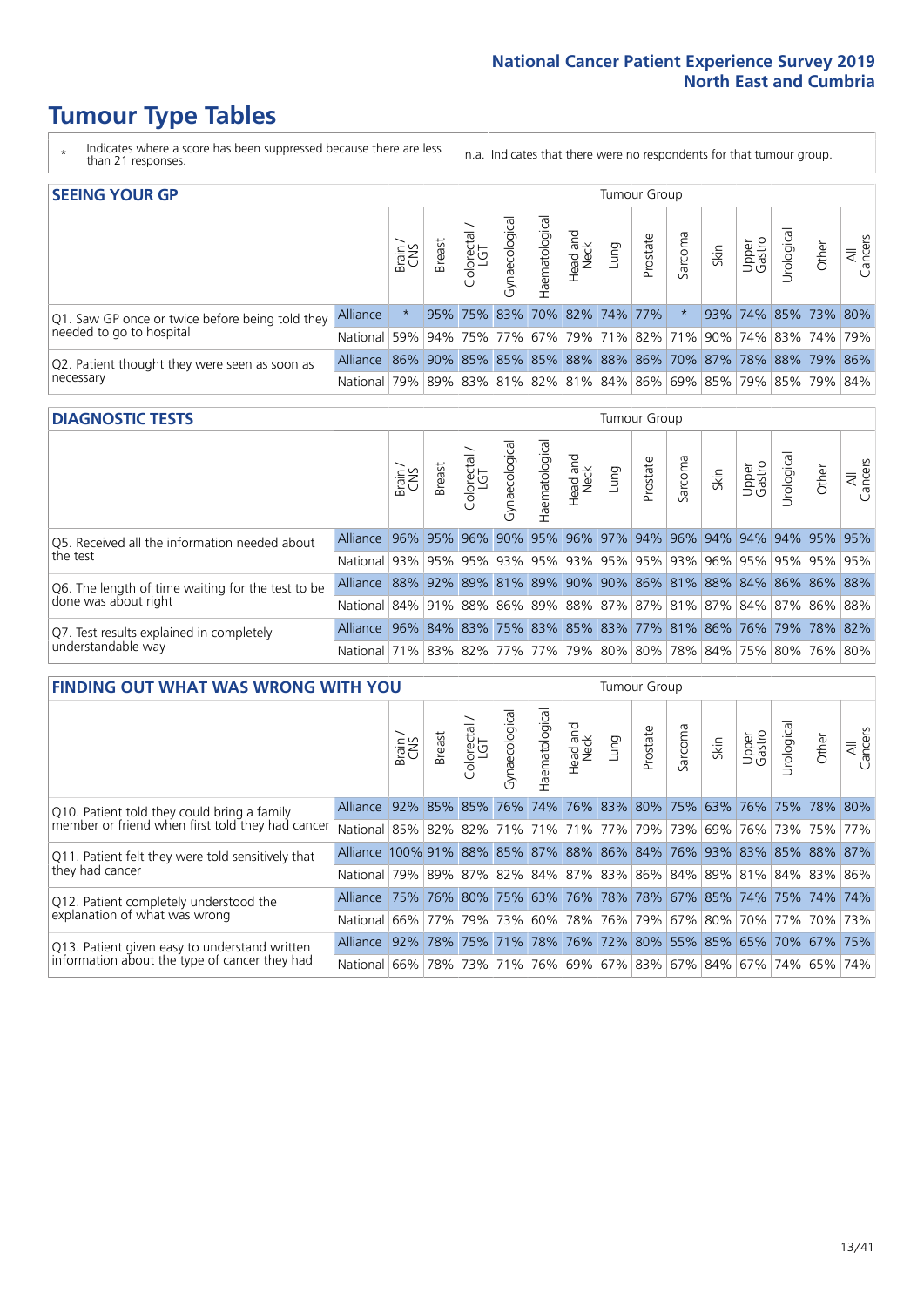# **Tumour Type Tables**

- \* Indicates where a score has been suppressed because there are less than 21 responses.
- n.a. Indicates that there were no respondents for that tumour group.

| <b>DECIDING THE BEST TREATMENT FOR YOU</b>         |                                                                  |       |               |                            |                |                |                  |                     | <b>Tumour Group</b> |         |                                                                 |                 |                 |       |                |
|----------------------------------------------------|------------------------------------------------------------------|-------|---------------|----------------------------|----------------|----------------|------------------|---------------------|---------------------|---------|-----------------------------------------------------------------|-----------------|-----------------|-------|----------------|
|                                                    |                                                                  | Brain | <b>Breast</b> | olorectal<br>LGT<br>$\cup$ | Gynaecological | Haematological | Head and<br>Neck | Lung                | Prostate            | Sarcoma | Skin                                                            | Upper<br>Gastro | Jrologica       | Other | All<br>Cancers |
| Q14. Patient felt that treatment options were      | <b>Alliance</b>                                                  |       |               |                            |                |                |                  |                     |                     |         | 89% 88% 88% 88% 87% 89% 86% 82% 91% 89%                         |                 | 80% 85% 79%     |       | 86%            |
| completely explained                               | National 85% 85% 85% 85% 82% 87% 84% 83% 83% 89% 81% 83% 79% 83% |       |               |                            |                |                |                  |                     |                     |         |                                                                 |                 |                 |       |                |
| Q15. Patient felt possible side effects were       | Alliance                                                         | 79%   | 77%           | 77%                        | 76%            |                |                  |                     |                     |         | 77% 72% 80% 73% 68% 80% 80% 70% 72%                             |                 |                 |       | 76%            |
| definitely explained in an understandable way      | National l                                                       | 69%   | 74%           | 76%                        |                |                |                  | 75% 69% 73% 74% 73% |                     |         | 73% 77%                                                         |                 | 72%   71%   70% |       | 73%            |
| Q16. Patient definitely given practical advice and | Alliance 85% 73% 72% 68% 72% 73% 75% 59% 40% 71% 71% 63% 69% 70% |       |               |                            |                |                |                  |                     |                     |         |                                                                 |                 |                 |       |                |
| support in dealing with side effects of treatment  | National 63%                                                     |       |               | 70% 70%                    |                |                |                  |                     |                     |         | 69%   65%   70%   69%   65%   66%   71%   66%   63%   64%   67% |                 |                 |       |                |
| Q17. Patient definitely told about side effects    | Alliance 74% 61% 62% 63% 61% 68% 64% 64% 46% 68% 65% 56% 56% 61% |       |               |                            |                |                |                  |                     |                     |         |                                                                 |                 |                 |       |                |
| that could affect them in the future               | National 62%                                                     |       |               |                            |                |                |                  |                     |                     |         | 57% 59% 56% 51% 64% 56% 66% 54% 66% 53% 56% 52%                 |                 |                 |       | 57%            |
| Q18. Patient definitely involved as much as they   | Alliance 86% 84% 84% 80% 86% 83% 84% 81% 78% 86% 84% 78% 81% 83% |       |               |                            |                |                |                  |                     |                     |         |                                                                 |                 |                 |       |                |
| wanted in decisions about care and treatment       | National 79% 81% 83% 81% 80% 81% 81% 84% 81% 87% 79% 79% 78% 81% |       |               |                            |                |                |                  |                     |                     |         |                                                                 |                 |                 |       |                |

#### **CLINICAL NURSE SPECIALIST (CNS)** Tumour Group

|                                             |                                                                  | Brain<br>CNS | <b>Breast</b> | Colorectal<br>LGT | Gynaecologic | ᠊ᢛ<br>Ü<br>aematologi | Head and<br>Neck | Lung | Prostate | Sarcoma | Skin | Upper<br>Gastro | ᅙ<br>Irologica | Other                                                   | All<br>Cancers |
|---------------------------------------------|------------------------------------------------------------------|--------------|---------------|-------------------|--------------|-----------------------|------------------|------|----------|---------|------|-----------------|----------------|---------------------------------------------------------|----------------|
| Q19. Patient given the name of a CNS who    | Alliance 100% 96% 90% 94%                                        |              |               |                   |              |                       |                  |      |          |         |      |                 |                | 89% 93% 95% 87% 88% 85% 90% 87% 87%                     | 91%            |
| would support them through their treatment  | National 95% 95% 92% 95% 92% 91% 94% 91% 91% 91% 93% 85% 89%     |              |               |                   |              |                       |                  |      |          |         |      |                 |                |                                                         | 92%            |
| Q20. Patient found it very or quite easy to | Alliance 93% 91% 91% 82% 92% 90% 90% 84% 96% 91% 89% 80% 90% 89% |              |               |                   |              |                       |                  |      |          |         |      |                 |                |                                                         |                |
| contact their CNS                           | National                                                         |              |               |                   |              |                       |                  |      |          |         |      |                 |                | 86% 84% 88% 85% 87% 86% 86% 80% 86% 90% 85% 83% 83% 85% |                |
| Q21. Patient got understandable answers to  | Alliance                                                         |              | $92\%$ 90%    | 90%               | 85%          |                       |                  |      |          |         |      |                 |                | 92% 92% 85% 85% 92% 85% 94% 83% 89%                     | 89%            |
| important questions all or most of the time | National 82% 87% 89% 86% 89% 88% 86% 87% 87% 93% 86% 87% 86% .   |              |               |                   |              |                       |                  |      |          |         |      |                 |                |                                                         | 87%            |

| <b>SUPPORT FOR PEOPLE WITH CANCER</b>                                                             |              |          |               |                         |                |                                         |                        |      | <b>Tumour Group</b> |          |                         |                 |            |                     |                |
|---------------------------------------------------------------------------------------------------|--------------|----------|---------------|-------------------------|----------------|-----------------------------------------|------------------------|------|---------------------|----------|-------------------------|-----------------|------------|---------------------|----------------|
|                                                                                                   |              | Brain    | <b>Breast</b> | ∼<br>Colorectal.<br>LGT | Gynaecological | Haematological                          | ad and<br>Neck<br>Head | Fung | Prostate            | Sarcoma  | Skin                    | Upper<br>Gastro | Jrological | Other               | All<br>Cancers |
| Q22. Hospital staff gave information about<br>support or self-help groups for people with         | Alliance     | 100% 89% |               | $ 84\% $                | 85%            | 88% 89% 89% 86% 85% 85%                 |                        |      |                     |          |                         | 89%             | $ 77\% $   | 85% 87%             |                |
| cancer                                                                                            | National 92% |          |               |                         |                | 92% 88% 87% 86% 88% 87% 91% 86% 90%     |                        |      |                     |          |                         |                 |            | 88% 81% 83%         | 88%            |
| Q23. Hospital staff discussed or gave information<br>about the impact cancer could have on day to | Alliance     | 92%      |               | 86% 85%                 |                | 82% 88% 84% 87% 83% 68% 88%             |                        |      |                     |          |                         | 88%             | 72%        | 84%                 | 85%            |
| day activities                                                                                    | National 84% |          |               |                         |                | 86% 85% 82% 84% 84% 83% 88% 81% 86% 83% |                        |      |                     |          |                         |                 |            | 78% 79%             | 84%            |
| Q24. Hospital staff gave information on getting                                                   | Alliance     | $\star$  |               | 63% 57%                 |                | 70% 64% 69% 81% 43%                     |                        |      |                     | $\ast$   |                         |                 |            | 63% 71% 38% 65% 63% |                |
| financial help or possible benefits                                                               | National 78% |          |               | 68% 61%                 |                | 66%   61%   67%   72%   55%             |                        |      |                     | 64%      | 60%                     | 64% 47%         |            | 59%                 | 63%            |
| Q25. Hospital staff told patient they could get                                                   | Alliance     | $\star$  |               | 77% 82%                 |                | 76% 87% 89% 90% 71%                     |                        |      |                     | $^\star$ | 68%                     |                 |            | 79% 65% 77% 80%     |                |
| free prescriptions                                                                                | National 82% |          |               |                         |                | 81% 83% 79% 87% 84% 86% 80%             |                        |      |                     |          | 78% 71% 84% 73% 81% 82% |                 |            |                     |                |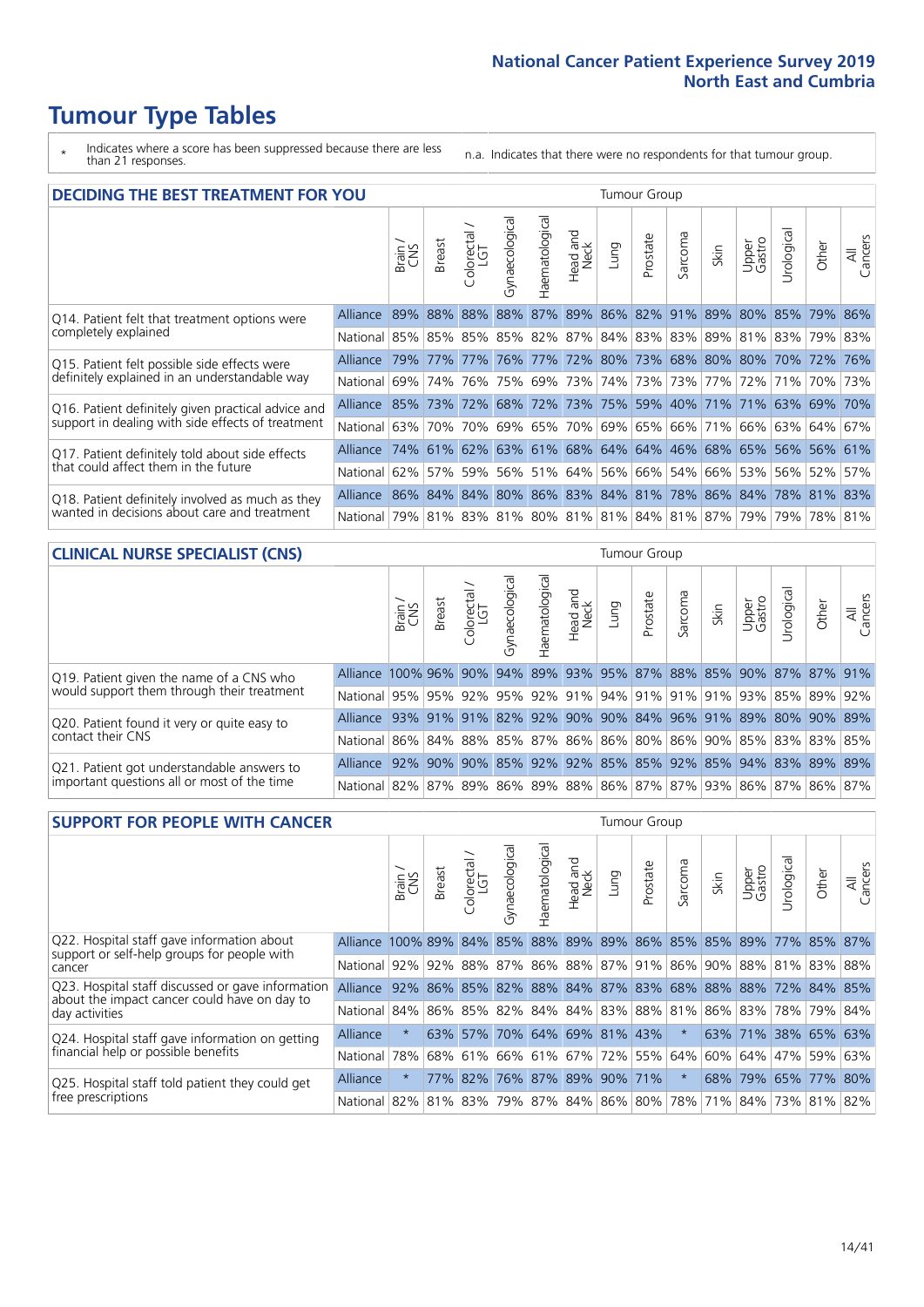# **Tumour Type Tables**

- \* Indicates where a score has been suppressed because there are less than 21 responses.
- n.a. Indicates that there were no respondents for that tumour group.

| <b>OPERATIONS</b>                                |                                                  |       |               |                   |                                     |                |                  |      | Tumour Group                            |         |      |                 |            |                     |                |
|--------------------------------------------------|--------------------------------------------------|-------|---------------|-------------------|-------------------------------------|----------------|------------------|------|-----------------------------------------|---------|------|-----------------|------------|---------------------|----------------|
|                                                  |                                                  | Brain | <b>Breast</b> | Colorectal<br>LGT | $\overline{\sigma}$<br>Gynaecologic | Haematological | Head and<br>Neck | Lung | Prostate                                | Sarcoma | Skin | Upper<br>Gastro | Jrological | Other               | All<br>Cancers |
| Q27. Beforehand, patient had all the information | <b>Alliance</b>                                  |       |               | 98% 95%           | 95%                                 | $ 97\% 98\% $  |                  |      | 97% 95%                                 |         | 99%  |                 |            | 96% 94% 96% 96%     |                |
| needed about the operation                       | National 96% 97% 96% 96% 94% 96% 95% 97% 95% 96% |       |               |                   |                                     |                |                  |      |                                         |         |      |                 |            | 96% 95% 95% 96%     |                |
| Q28. Afterwards, staff completely explained how  | <b>Alliance</b>                                  |       |               |                   |                                     |                |                  |      | 78% 86% 84% 82% 80% 86% 79%             |         |      |                 |            | 79% 79% 74% 73% 80% |                |
| operation had gone in understandable way         | National 76%                                     |       |               |                   |                                     |                |                  |      | 79% 83% 79% 78% 79% 79% 78% 80% 82% 79% |         |      |                 |            | 76% 77%             | 79%            |

#### **HOSPITAL CARE AS AN INPATIENT** Tumour Group

|                                                                                                  |                                                                  | Brain   | <b>Breast</b> | $\frac{\text{Colored}}{\text{LGT}}$ | Gynaecological | Haematological                  | Head and<br>Neck | Lung    | Prostate        | Sarcoma                     | Skin    | Upper<br>Gastro | Urological      | Other   | Cancers<br>$\overline{\overline{z}}$ |
|--------------------------------------------------------------------------------------------------|------------------------------------------------------------------|---------|---------------|-------------------------------------|----------------|---------------------------------|------------------|---------|-----------------|-----------------------------|---------|-----------------|-----------------|---------|--------------------------------------|
| Q30. Hospital staff didn't talk in front of patient                                              | Alliance                                                         | $\star$ | 91%           | 80% 85%                             |                |                                 |                  |         | 87% 85% 86% 85% | 78%                         | $\star$ | 89%             | 83% 84% 85%     |         |                                      |
| as if patient wasn't there                                                                       | National                                                         | 81%     | 86%           |                                     | 81% 83%        | 84% 83% 81%                     |                  |         | 88%             | 86%                         | 86%     |                 | 81% 83% 82% 84% |         |                                      |
| 031. Patient had confidence and trust in all                                                     | Alliance                                                         | $\star$ |               | 83% 88%                             |                | 79% 86% 85% 83%                 |                  |         | 87% 74%         |                             | $\ast$  |                 | 87% 87% 82% 85% |         |                                      |
| doctors treating them                                                                            | National                                                         | 82%     | 83%           | 85%                                 |                | 83% 82%                         |                  |         | 87% 83% 89%     | 86%                         | 85%     |                 | 81% 85%         | 80% 84% |                                      |
| Q32. Patient's family or someone close definitely                                                | <b>Alliance</b>                                                  | $\star$ |               | 79% 75% 77%                         |                | 80% 77% 77% 71%                 |                  |         |                 | 60%                         |         |                 | 77% 70% 78% 76% |         |                                      |
| felt able to talk to a doctor                                                                    | National                                                         | 67%     | 72%           | 73%                                 | 72%            | 74%                             |                  | 75% 74% | 72%             | 71%                         | 74%     | 73%             | 71%             | 69%     | 72%                                  |
| Q33. Patient had confidence and trust in all the                                                 | Alliance                                                         | $\star$ |               | 74% 79%                             |                | 78% 82% 78% 79% 80%             |                  |         |                 | 59%                         |         |                 | 75% 76% 71% 77% |         |                                      |
| ward nurses treating them                                                                        | National                                                         | 72%     | 73%           | 72%                                 |                | 71% 77%                         |                  | 75% 77% | 79%             | 74%                         | 75%     |                 | 73% 77%         | 69% 74% |                                      |
| Q34. Patient thought there were always or nearly                                                 | <b>Alliance</b>                                                  | $\star$ |               | 61% 64%                             | 68%            | 65% 66% 66%                     |                  |         | 69%             | 67%                         | $\star$ |                 | 67% 68% 61% 65% |         |                                      |
| always enough nurses on duty to care for them                                                    | National                                                         | 68%     |               |                                     |                | 64% 62% 63% 63% 65% 68%         |                  |         | 72%             | 65%                         | 70%     |                 | 65% 66%         | 60% 64% |                                      |
| Q35. All hospital staff asked patient what name                                                  | Alliance                                                         | $\star$ |               |                                     |                | 66% 84% 74% 78% 79% 80% 79% 78% |                  |         |                 |                             |         |                 | 88% 79% 75% 78% |         |                                      |
| they prefer to be called by                                                                      | National                                                         | 68%     | 62%           | 74%                                 | 65%            | 72%                             |                  | 71% 76% | 72%             | 74%                         | 70%     | 78%             | 76%             | 69% 71% |                                      |
| Q36. Patient always given enough privacy when                                                    | Alliance                                                         | $\star$ | 88%           | 84%                                 | 82%            | 86% 88% 84%                     |                  |         |                 | 86% 89%                     |         |                 | 90% 83% 83% 85% |         |                                      |
| discussing condition or treatment                                                                | National                                                         | 78%     |               |                                     |                | 84% 85% 81% 86% 87% 84% 88% 84% |                  |         |                 |                             | 84%     |                 | 84% 85% 82% 85% |         |                                      |
| Q37. Patient definitely found hospital staff to                                                  | <b>Alliance</b>                                                  | $\star$ |               |                                     |                | 57% 57% 61% 58% 60% 54%         |                  |         | 48%             | 48%                         |         |                 | 60% 47% 52% 55% |         |                                      |
| discuss worries or fears during their inpatient visit                                            | National                                                         | 45%     |               |                                     |                | 51% 55% 51% 56%                 |                  | 52% 49% | 53%             | 54%                         | 51%     |                 | 53% 49%         | 46% 52% |                                      |
| Q38. Hospital staff definitely did everything they                                               | Alliance                                                         | $\star$ |               |                                     |                | 83% 86% 87% 82% 81% 83% 82% 73% |                  |         |                 |                             | $\star$ |                 | 84% 80% 78% 83% |         |                                      |
| could to help control pain                                                                       | National                                                         | 85%     | 83%           |                                     |                |                                 |                  |         |                 | 84% 82% 82% 80% 84% 85% 83% | 85%     |                 | 82% 81% 82% 83% |         |                                      |
| Q39. Patient always felt they were treated with                                                  | Alliance                                                         | $\star$ |               |                                     |                | 90% 90% 86% 89% 90% 89%         |                  |         | 89%             | 74%                         |         |                 | 91% 90% 88% 89% |         |                                      |
| respect and dignity while in hospital                                                            | National                                                         | 85%     | 87%           | 87%                                 | 85%            | 89%                             | 87%              | 88%     | 91%             | 89%                         | 89%     | 88%             | 90%             | 86%     | 88%                                  |
| Q40. Patient given clear written information<br>about what should or should not do after leaving | Alliance                                                         | $\star$ | 89%           |                                     |                | 86% 89% 81% 89% 83% 89%         |                  |         |                 | 64%                         |         |                 | 85% 80% 82% 85% |         |                                      |
| hospital                                                                                         | National I                                                       | 80%     | 89%           | 86%                                 | 86%            | 83% 87% 82% 91% 85%             |                  |         |                 |                             | 90%     |                 | 82% 87% 83% 86% |         |                                      |
| Q41. Hospital staff told patient who to contact<br>if worried about condition or treatment after | Alliance                                                         | $\star$ | 94%           | 95%                                 |                | 93% 98% 92% 90% 97% 93%         |                  |         |                 |                             | $\ast$  |                 | 95% 90% 95% 94% |         |                                      |
| leaving hospital                                                                                 | National 94% 95% 95% 93% 96% 93% 92% 96% 94% 95% 92% 92% 93% 94% |         |               |                                     |                |                                 |                  |         |                 |                             |         |                 |                 |         |                                      |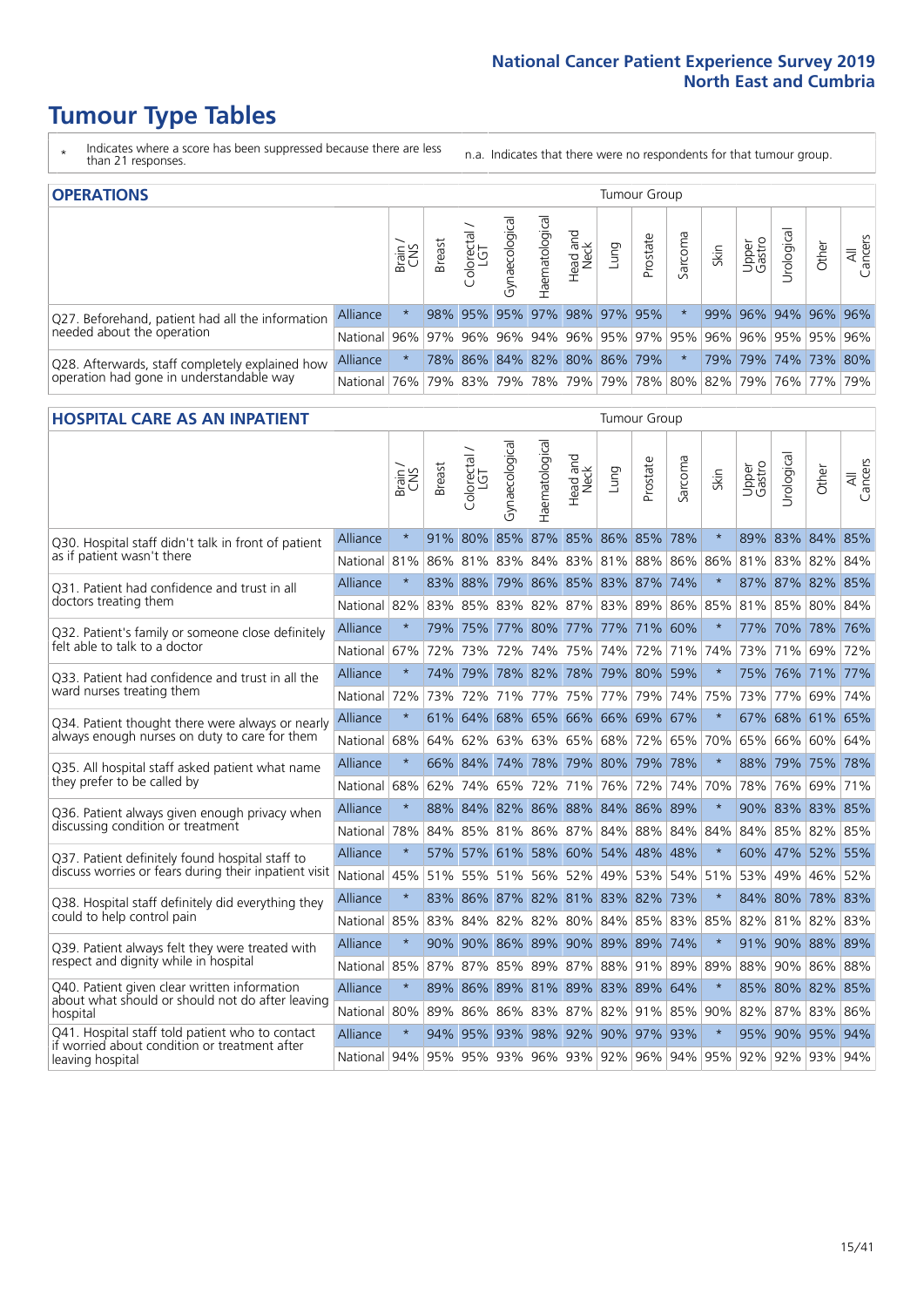# **Tumour Type Tables**

- \* Indicates where a score has been suppressed because there are less than 21 responses.
- n.a. Indicates that there were no respondents for that tumour group.

| <b>HOSPITAL CARE AS A DAY PATIENT / OUTPATIENT</b>                                                     |                 |         |               |                            |                                 |                |                         |                     | <b>Tumour Group</b> |                          |        |                 |             |                 |                |
|--------------------------------------------------------------------------------------------------------|-----------------|---------|---------------|----------------------------|---------------------------------|----------------|-------------------------|---------------------|---------------------|--------------------------|--------|-----------------|-------------|-----------------|----------------|
|                                                                                                        |                 | Brain   | <b>Breast</b> | ╮<br>olorectal<br>LGT<br>Ū | Gynaecological                  | Haematological | aad and<br>Neck<br>Head | Lung                | Prostate            | arcoma<br>$\overline{2}$ | Skin   | Upper<br>Gastro | Jrological  | Other           | All<br>Cancers |
| Q43. Patient definitely found hospital staff to<br>discuss worries or fears during their outpatient or | Alliance        | $\star$ | 75%           | 78%                        | 74%                             | 80%            | 71%                     |                     | 74% 73%             | $\star$                  | 74%    | 75%             |             | 64% 74%         | 75%            |
| day case visit                                                                                         | National        | 66%     | 68%           | 73%                        | 70%                             |                | 73% 72%                 |                     | 70% 74%             | 72%                      | 72%    | 71%             |             | 67% 68%         | 71%            |
| Q44. Cancer doctor had the right documents at                                                          | <b>Alliance</b> | 96%     | 97%           |                            | 96% 97% 98% 96% 96% 95%         |                |                         |                     |                     | 96%                      | 98%    |                 | 95% 96% 95% |                 | 96%            |
| patient's last outpatient appointment                                                                  | National        | 94%     |               |                            | 96% 96% 96%                     | 97%            |                         | 96% 96% 96%         |                     | 96%                      | 96%    | 94%             |             | 96% 95%         | 96%            |
| Q46. Beforehand patient completely had<br>all information needed about radiotherapy                    | <b>Alliance</b> | $\star$ |               |                            | 87% 87% 84% 81% 88% 89% 85%     |                |                         |                     |                     | $^\star$                 | $\ast$ |                 |             | 88% 80% 83% 86% |                |
| treatment                                                                                              | National        | 91%     |               |                            | 88% 83% 88% 84% 86% 86% 88% 88% |                |                         |                     |                     |                          | 84%    | 86%             |             | 83% 84% 86%     |                |
| Q47. Patient completely given understandable<br>information about whether radiotherapy was             | <b>Alliance</b> | $\star$ | 60%           |                            | 62% 47% 64% 66% 60% 52%         |                |                         |                     |                     | $\star$                  | $\ast$ |                 |             | 50% 48% 57%     | 59%            |
| working                                                                                                | National        | 56%     | 60%           | 57%                        | 61%                             |                | 62% 63%                 | 59%                 | 60%                 | 67%                      | 57%    | 52%             |             | 59% 59% 60%     |                |
| Q49. Beforehand patient completely had all                                                             | Alliance        | 91%     | 87%           | 90%                        |                                 |                |                         | 89% 89% 79% 89% 87% |                     | $\star$                  |        |                 |             | 85% 84% 88% 88% |                |
| information needed about chemotherapy<br>treatment                                                     | National        | 80%     | 82%           |                            | 86% 87%                         | 85%            |                         | 79% 84% 86%         |                     | 86%                      | 90%    | 84%             | 85%         | 85% 84%         |                |
| Q50. Patient given enough information about<br>whether chemotherapy was working in a                   | Alliance        | $\star$ | 68%           | 67%                        |                                 | 62% 82%        | 57%                     | 73%                 | 66%                 | $^\star$                 |        | 64%             | 66% 72%     |                 | 171%           |
| completely understandable way                                                                          | National        | 54%     |               |                            | 62% 64% 68% 75% 57% 67% 66% 71% |                |                         |                     |                     |                          | 79%    |                 |             | $61\%$ 68% 69%  | 68%            |
| HOME CABE AND CUBBOBT                                                                                  |                 |         |               |                            |                                 |                |                         |                     |                     |                          |        |                 |             |                 |                |

| <b>HOME CARE AND SUPPORT</b>                                                                 |          |          |               |                             |                   |                |                        |                     | Tumour Group |                                                                 |         |                 |                 |         |                |
|----------------------------------------------------------------------------------------------|----------|----------|---------------|-----------------------------|-------------------|----------------|------------------------|---------------------|--------------|-----------------------------------------------------------------|---------|-----------------|-----------------|---------|----------------|
|                                                                                              |          | Brain    | <b>Breast</b> | olorectal.<br>LGT<br>$\cup$ | ᢛ<br>Gynaecologic | Haematological | ad and<br>Neck<br>Head | Lung                | Prostate     | Sarcoma                                                         | Skin    | Upper<br>Gastro | Urological      | Other   | All<br>Cancers |
| Q51. Hospital staff definitely gave family or<br>someone close all the information needed to | Alliance | 75% 61%  |               | 70%                         | 62%               |                |                        |                     |              | 69% 70% 62% 61% 63% 65%                                         |         |                 | 63% 55% 58% 63% |         |                |
| help care at home                                                                            | National | 58%      |               | 58% 63%                     |                   |                |                        |                     |              | 57% 62% 67% 59% 61% 62% 65%                                     |         | 60%             |                 | 59% 55% | 60%            |
| Q52. Patient definitely given enough support                                                 | Alliance |          |               | 53% 67%                     | 56%               |                |                        | 58% 54% 59% 52%     |              | $\star$                                                         |         |                 | 55% 58% 51% 59% |         | 57%            |
| from health or social services during treatment                                              | National | 42%      | 52%           |                             |                   |                |                        |                     |              | 60%   45%   51%   59%   50%   48%   53%   57%   54%   48%   51% |         |                 |                 |         | 52%            |
| Q53. Patient definitely given enough support                                                 | Alliance | $\star$  |               | 46% 59%                     |                   |                |                        | 58% 50% 60% 53% 46% |              | $\star$                                                         |         |                 | 67% 52% 46% 58% |         | 52%            |
| from health or social services after treatment                                               | National | $ 39\% $ |               | 41% 53%                     |                   | 39% 43%        | 56%                    | 40% 46%             |              |                                                                 | 48% 59% |                 | 47%   44%       | 44%     | 45%            |

| <b>CARE FROM YOUR GENERAL PRACTICE</b>                                                        |                                                                   |        |               |                   |              |                |                  |      | Tumour Group |              |                                                         |                 |           |       |                |
|-----------------------------------------------------------------------------------------------|-------------------------------------------------------------------|--------|---------------|-------------------|--------------|----------------|------------------|------|--------------|--------------|---------------------------------------------------------|-----------------|-----------|-------|----------------|
|                                                                                               |                                                                   | Brain, | <b>Breast</b> | Colorectal<br>LGT | Gynaecologic | Haematological | Head and<br>Neck | Lung | Prostate     | -<br>Sarcoma | Skin                                                    | Upper<br>Gastro | Jrologica | Other | All<br>Cancers |
| Q54. GP given enough information about                                                        | Alliance 100% 97% 96% 98% 98% 94% 98% 96% 89% 97% 95% 94% 97% 97% |        |               |                   |              |                |                  |      |              |              |                                                         |                 |           |       |                |
| patient's condition and treatment                                                             | National 91% 96% 95% 95% 96% 94% 94% 96% 94% 96% 93% 95% 94% 95%  |        |               |                   |              |                |                  |      |              |              |                                                         |                 |           |       |                |
| Q55. General practice staff definitely did<br>everything they could to support patient during | <b>Alliance</b>                                                   |        |               |                   |              |                |                  |      |              |              | 86% 59% 63% 67% 62% 61% 57% 67% 38% 62% 61% 61% 58% 61% |                 |           |       |                |
| treatment                                                                                     | National                                                          | 55%    |               | 58% 59%           |              |                |                  |      |              |              | 56% 56% 59% 56% 64% 56% 65% 59% 59% 55% 58%             |                 |           |       |                |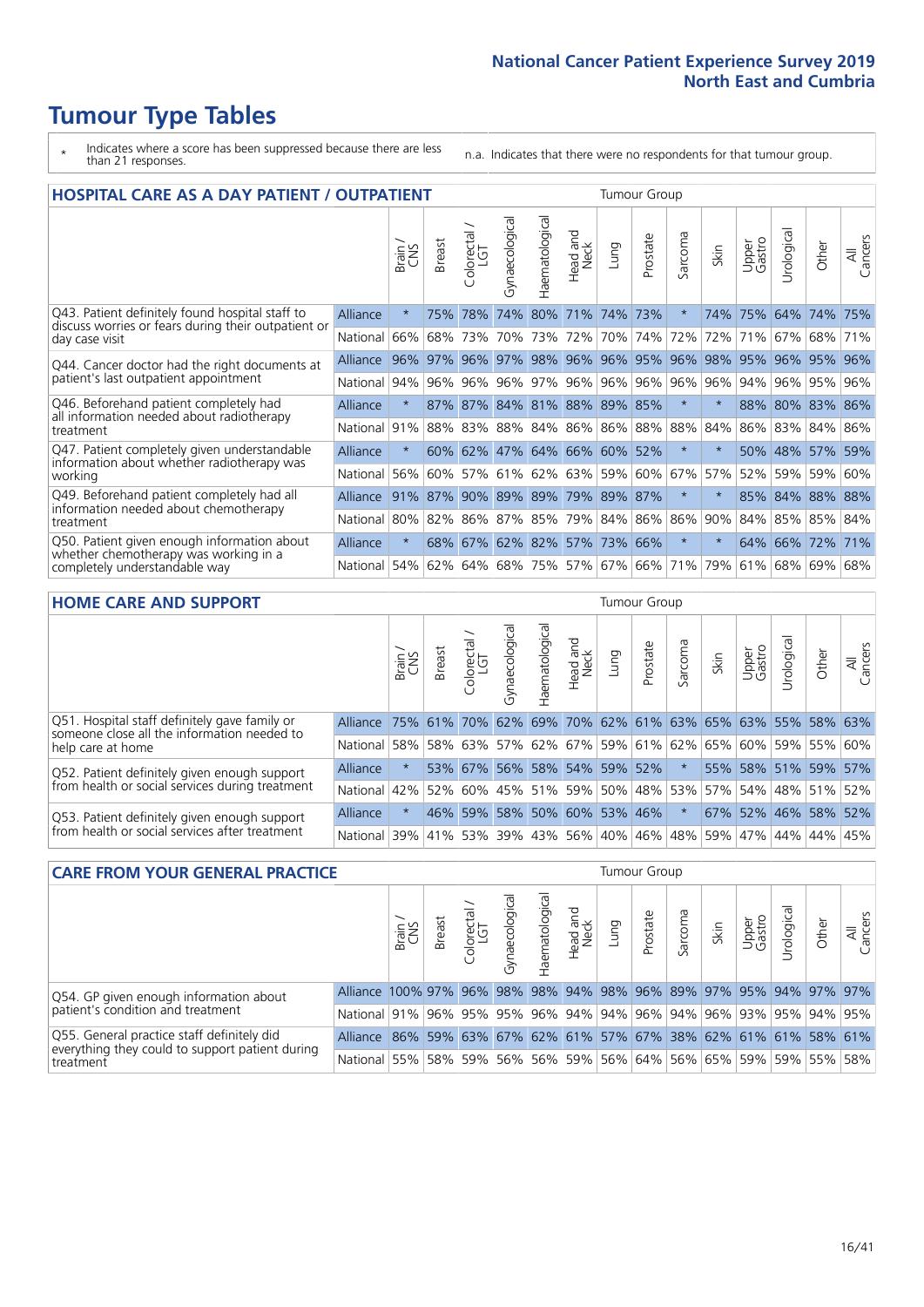# **Tumour Type Tables**

- \* Indicates where a score has been suppressed because there are less than 21 responses.
- n.a. Indicates that there were no respondents for that tumour group.

#### **YOUR OVERALL NHS CARE** THE TWO CONTROLLER THE THE THROUP CHANGE THE TUMOUR GROUP

|          | Brain   | <b>Breast</b> | olorectal<br>LGT<br>Û    | Gynaecological | Haematological                                  | ead and<br>Neck<br>Head | Lung                         | Prostate    | arcoma<br>$\sqrt{ }$                              | Skin                                            | Upper<br>Gastro                                                                          | $\overline{c}$<br>Urologia | Other                     | All<br>Cancers                                                              |
|----------|---------|---------------|--------------------------|----------------|-------------------------------------------------|-------------------------|------------------------------|-------------|---------------------------------------------------|-------------------------------------------------|------------------------------------------------------------------------------------------|----------------------------|---------------------------|-----------------------------------------------------------------------------|
| Alliance | 81%     | 73%           | 78%                      | 73%            | 82%                                             | 80%                     |                              |             | 55%                                               | 76%                                             | 75%                                                                                      | 75%                        | 76%                       | 76%                                                                         |
|          |         |               |                          |                |                                                 |                         |                              |             |                                                   |                                                 | 69%                                                                                      | 74%                        |                           | 73%                                                                         |
| Alliance | $\star$ |               |                          |                |                                                 |                         |                              |             | $\star$                                           |                                                 |                                                                                          |                            |                           |                                                                             |
| National | 36%     | 41%           | 40%                      | 34%            |                                                 |                         |                              |             | 34%                                               | 44%                                             | 36%                                                                                      | 33%                        |                           | 38%                                                                         |
| Alliance |         | 91%           |                          |                |                                                 |                         |                              |             |                                                   |                                                 | 88%                                                                                      |                            |                           | 90%                                                                         |
| National |         |               |                          |                |                                                 |                         |                              |             |                                                   |                                                 | 86%                                                                                      |                            |                           |                                                                             |
| Alliance |         |               |                          |                |                                                 |                         |                              |             |                                                   |                                                 |                                                                                          |                            |                           | 76%                                                                         |
| National | 58%     | 68%           | 73%                      | 66%            | 66%                                             |                         | 71%                          |             | 68%                                               | 73%                                             | 66%                                                                                      | 75%                        |                           | 69%                                                                         |
| Alliance | 26%     | 27%           | 26%                      | 29%            | 26%                                             |                         |                              |             |                                                   | 7%                                              | 27%                                                                                      | 17%                        |                           | 27%                                                                         |
| National |         | 30%           |                          | 31%            | 33%                                             |                         |                              |             | 36%                                               | 20%                                             | 36%                                                                                      |                            |                           | 30%                                                                         |
| Alliance | 9.1     | 9.0           | 8.9                      | 8.8            | 9.2                                             | 9.1                     | 8.9                          | 8.8         | 8.6                                               | 8.9                                             | 8.9                                                                                      | 8.7                        | 8.8                       | 8.9                                                                         |
| National | 8.6     | 8.9           | 8.8                      | 8.7            | 8.9                                             | 8.8                     | 8.8                          | 8.8         | 8.8                                               | 8.9                                             | 8.7                                                                                      | 8.7                        | 8.7                       | 8.8                                                                         |
|          |         | National      | 60%<br>89%<br>62%<br>42% | 76%            | 73% 73%<br>92%<br>85% 90% 88%<br>78% 73%<br>32% | 69%<br>78%              | 36% 39%<br>71%<br>31%<br>21% | 89% 95% 93% | 78% 75%<br>36% 41% 44% 41% 42% 42% 33%<br>35% 31% | 36% 40%<br>93% 83% 82%<br>76%<br>21%<br>34% 31% | 75% 73% 73% 75% 70%  <br>88%<br>87% 91% 90% 90% 88% 88%<br>  76%   79%   80%   61%   75% | 79%<br>90%<br>72%          | 45% 34% 32%<br>86%<br>21% | 68%<br>31% 37%<br>31%<br>89%<br>85% 87% 89%<br>78% 68%<br>64%<br>29%<br>32% |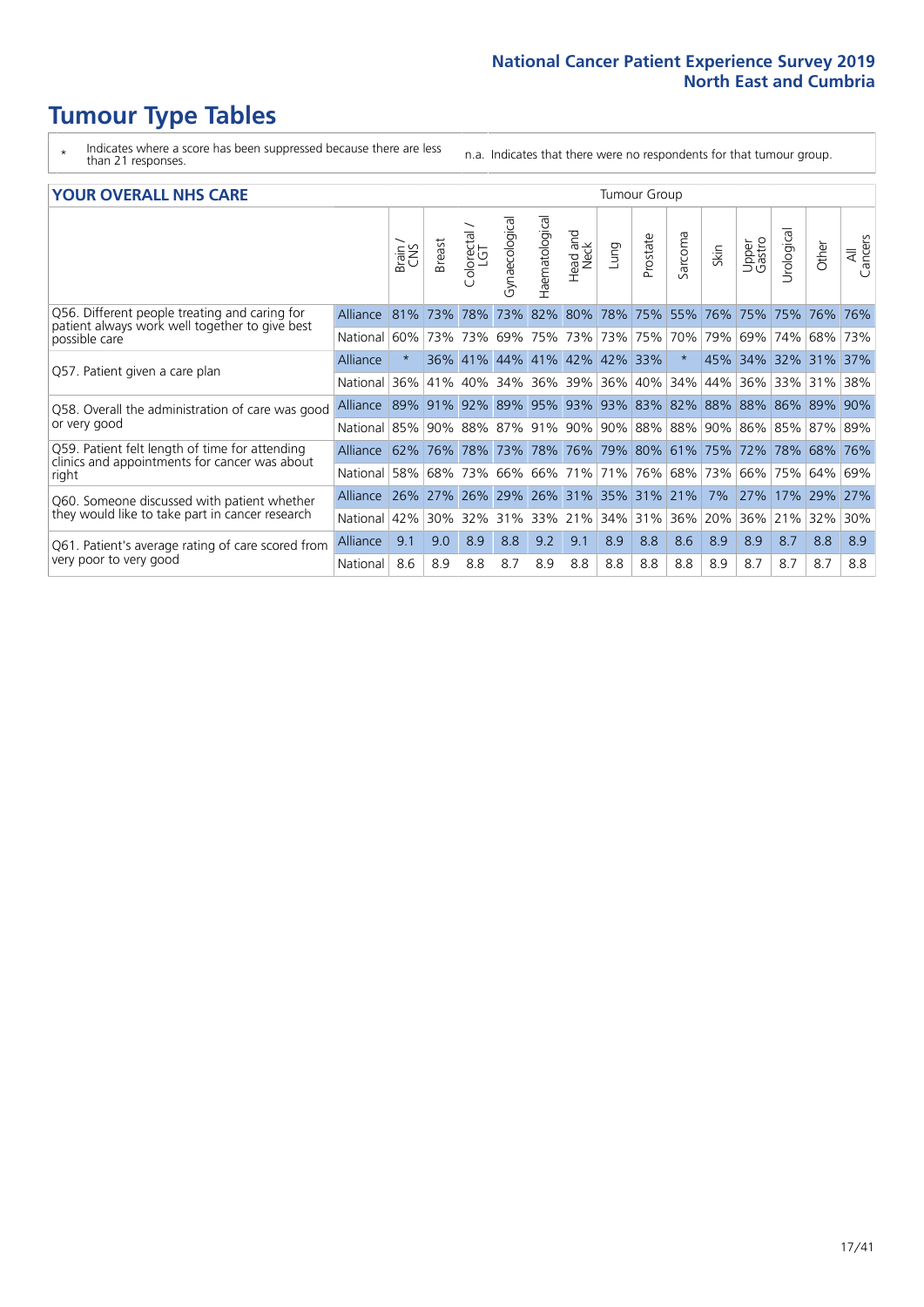### **Year on Year Charts**





#### **DIAGNOSTIC TESTS**





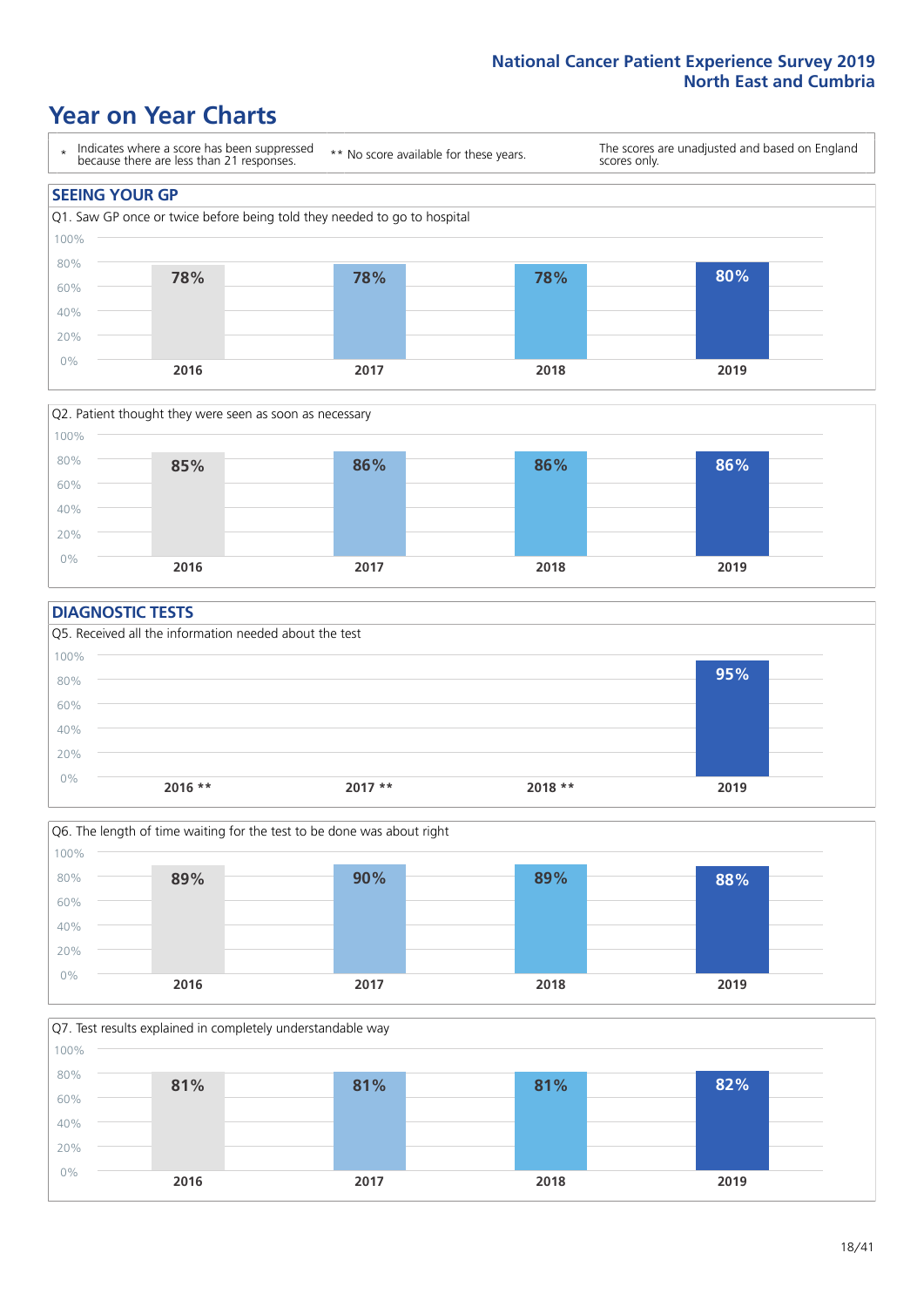### **Year on Year Charts**

\* Indicates where a score has been suppressed because there are less than 21 responses.

\*\* No score available for these years.

The scores are unadjusted and based on England scores only.

#### **FINDING OUT WHAT WAS WRONG WITH YOU** Q10. Patient told they could bring a family member or friend when first told they had cancer 0% 20% 40% 60% 80% 100% **2016 2017 2018 2019 78% 79% 80% 80%**







#### **DECIDING THE BEST TREATMENT FOR YOU**

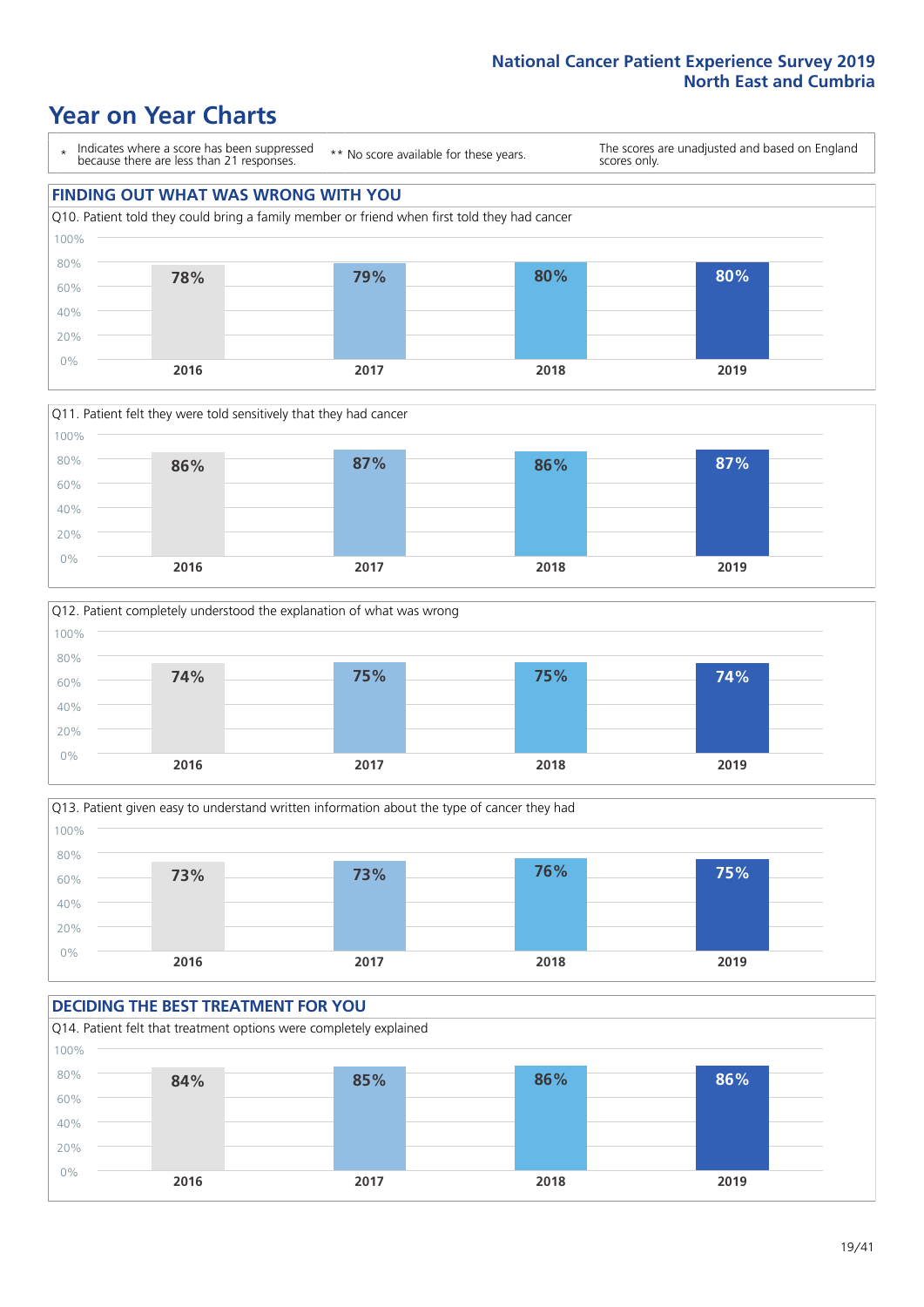### **Year on Year Charts**







Q18. Patient definitely involved as much as they wanted in decisions about care and treatment  $0%$ 20% 40% 60% 80% 100% **2016 \*\* 2017 \*\* 2018 \*\* 2019 83%**

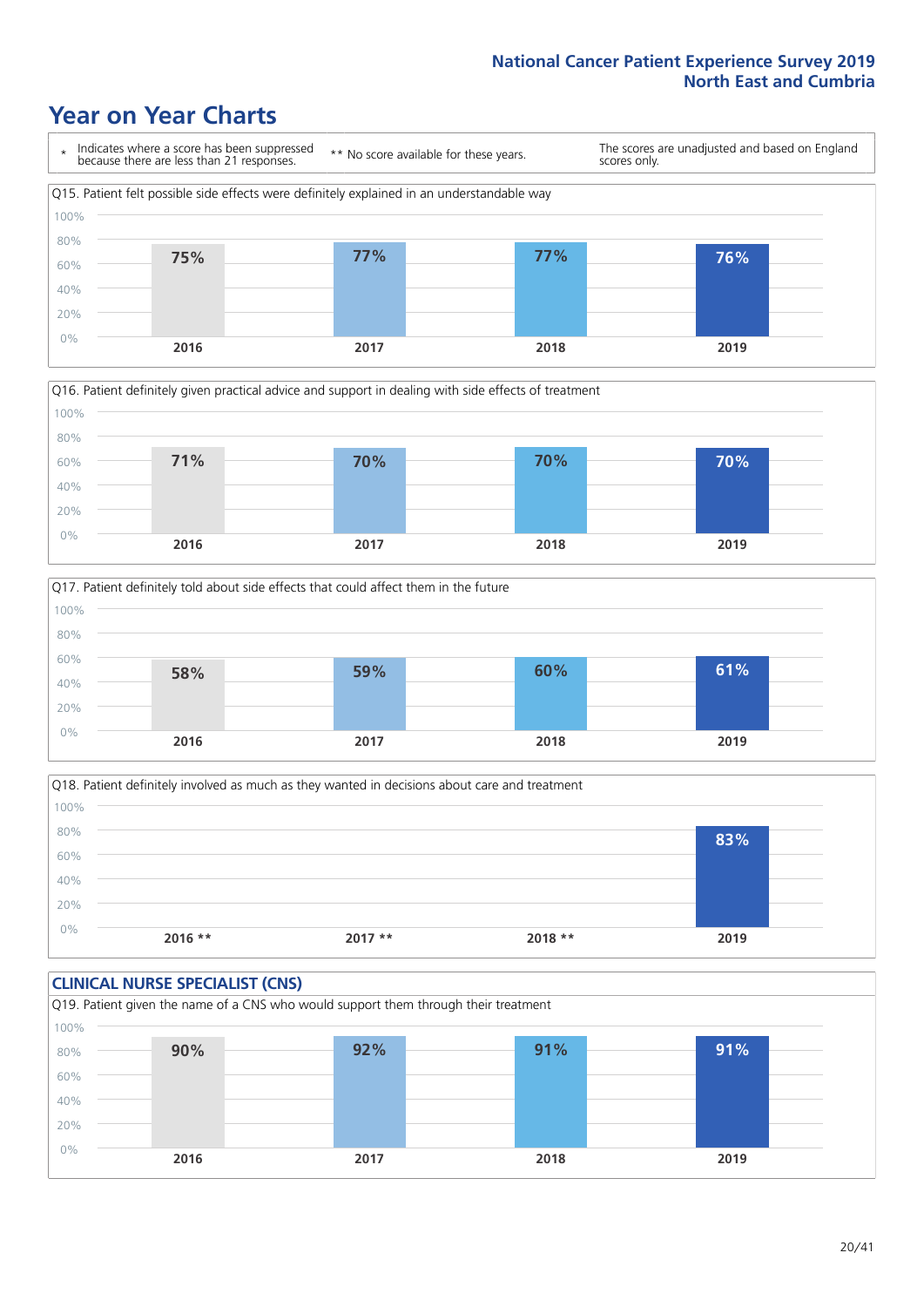### **Year on Year Charts**









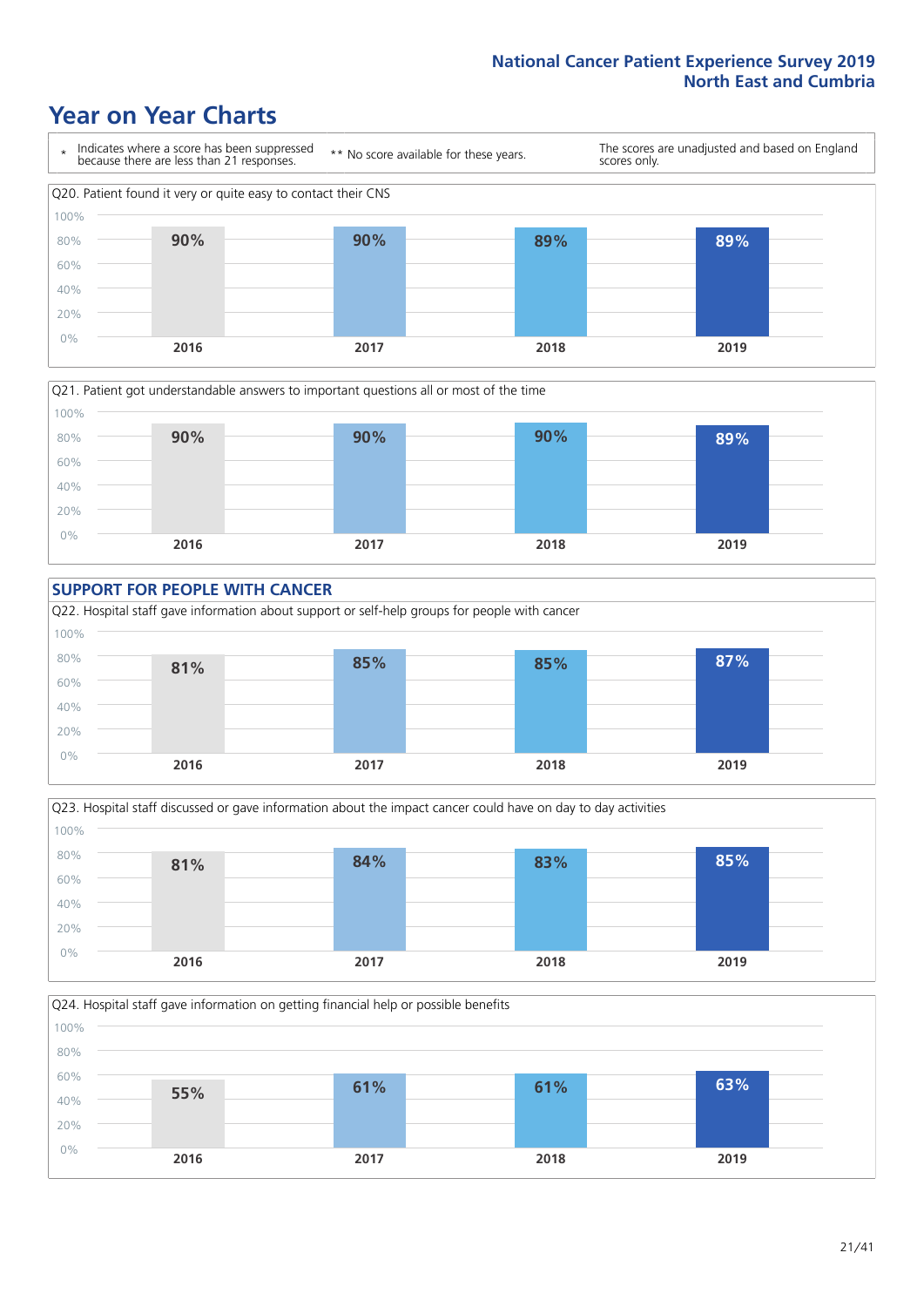### **Year on Year Charts**



#### **OPERATIONS**





#### **HOSPITAL CARE AS AN INPATIENT** Q30. Hospital staff didn't talk in front of patient as if patient wasn't there 0% 20% 40% 60% 80% 100% **2016 \*\* 2017 \*\* 2018 \*\* 2019 85%**

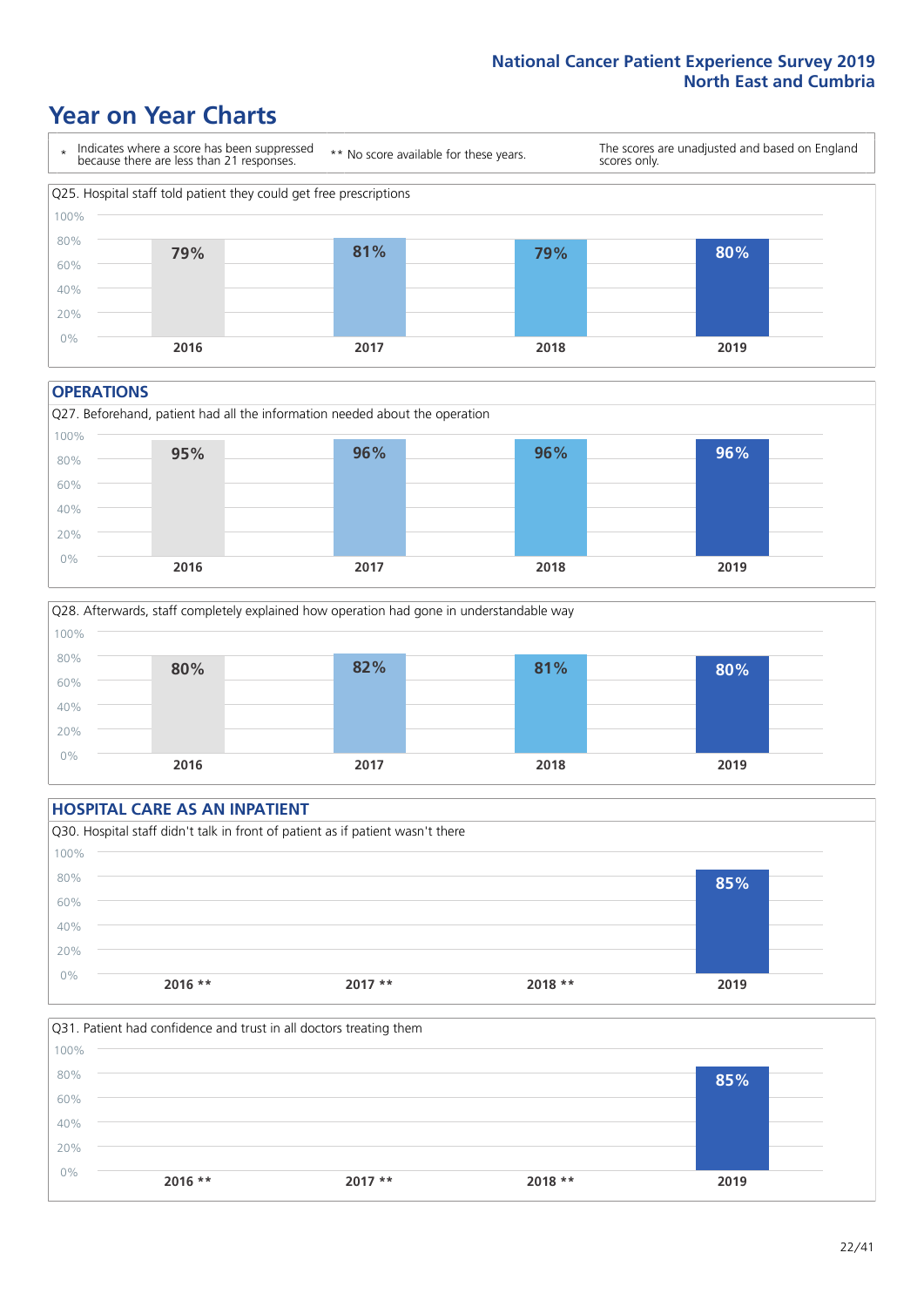### **Year on Year Charts**

|      | Indicates where a score has been suppressed<br>because there are less than 21 responses. | ** No score available for these years. | scores only. | The scores are unadjusted and based on England |
|------|------------------------------------------------------------------------------------------|----------------------------------------|--------------|------------------------------------------------|
|      | Q32. Patient's family or someone close definitely felt able to talk to a doctor          |                                        |              |                                                |
| 100% |                                                                                          |                                        |              |                                                |
| 80%  |                                                                                          |                                        |              |                                                |
| 60%  |                                                                                          |                                        |              | 76%                                            |
| 40%  |                                                                                          |                                        |              |                                                |
| 20%  |                                                                                          |                                        |              |                                                |
| 0%   | $2016$ **                                                                                | $2017**$                               | $2018**$     | 2019                                           |



|       |           | Q34. Patient thought there were always or nearly always enough nurses on duty to care for them |          |      |
|-------|-----------|------------------------------------------------------------------------------------------------|----------|------|
| 100%  |           |                                                                                                |          |      |
| 80%   |           |                                                                                                |          |      |
| 60%   |           |                                                                                                |          | 65%  |
| 40%   |           |                                                                                                |          |      |
| 20%   |           |                                                                                                |          |      |
| $0\%$ | $2016$ ** | $2017**$                                                                                       | $2018**$ | 2019 |
|       |           |                                                                                                |          |      |



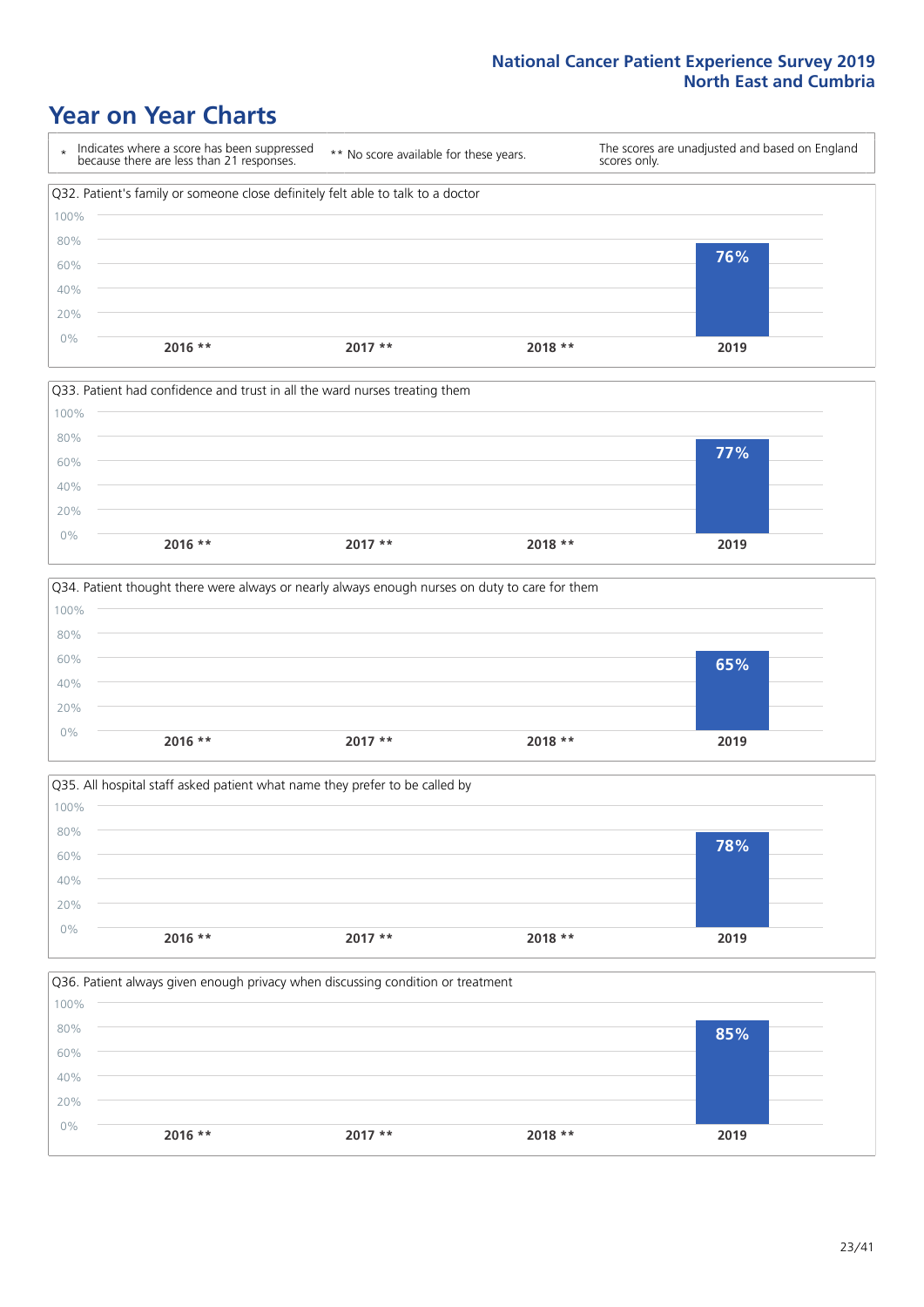### **Year on Year Charts**

|       |           | Q38. Hospital staff definitely did everything they could to help control pain |          |      |  |
|-------|-----------|-------------------------------------------------------------------------------|----------|------|--|
| 100%  |           |                                                                               |          |      |  |
| 80%   |           |                                                                               |          | 83%  |  |
| 60%   |           |                                                                               |          |      |  |
| 40%   |           |                                                                               |          |      |  |
| 20%   |           |                                                                               |          |      |  |
| $0\%$ |           |                                                                               |          |      |  |
|       | $2016$ ** | $2017**$                                                                      | $2018**$ | 2019 |  |

|       |           | Q39. Patient always felt they were treated with respect and dignity while in hospital |          |      |
|-------|-----------|---------------------------------------------------------------------------------------|----------|------|
| 100%  |           |                                                                                       |          |      |
| 80%   |           |                                                                                       |          | 89%  |
| 60%   |           |                                                                                       |          |      |
| 40%   |           |                                                                                       |          |      |
| 20%   |           |                                                                                       |          |      |
| $0\%$ | $2016$ ** | $2017**$                                                                              | $2018**$ | 2019 |
|       |           |                                                                                       |          |      |

| Q40. Patient given clear written information about what should or should not do after leaving hospital |           |          |          |      |  |
|--------------------------------------------------------------------------------------------------------|-----------|----------|----------|------|--|
| 100%                                                                                                   |           |          |          |      |  |
| 80%                                                                                                    |           |          |          | 85%  |  |
| 60%                                                                                                    |           |          |          |      |  |
| 40%                                                                                                    |           |          |          |      |  |
| 20%                                                                                                    |           |          |          |      |  |
| $0\%$                                                                                                  | $2016$ ** | $2017**$ | $2018**$ | 2019 |  |
|                                                                                                        |           |          |          |      |  |

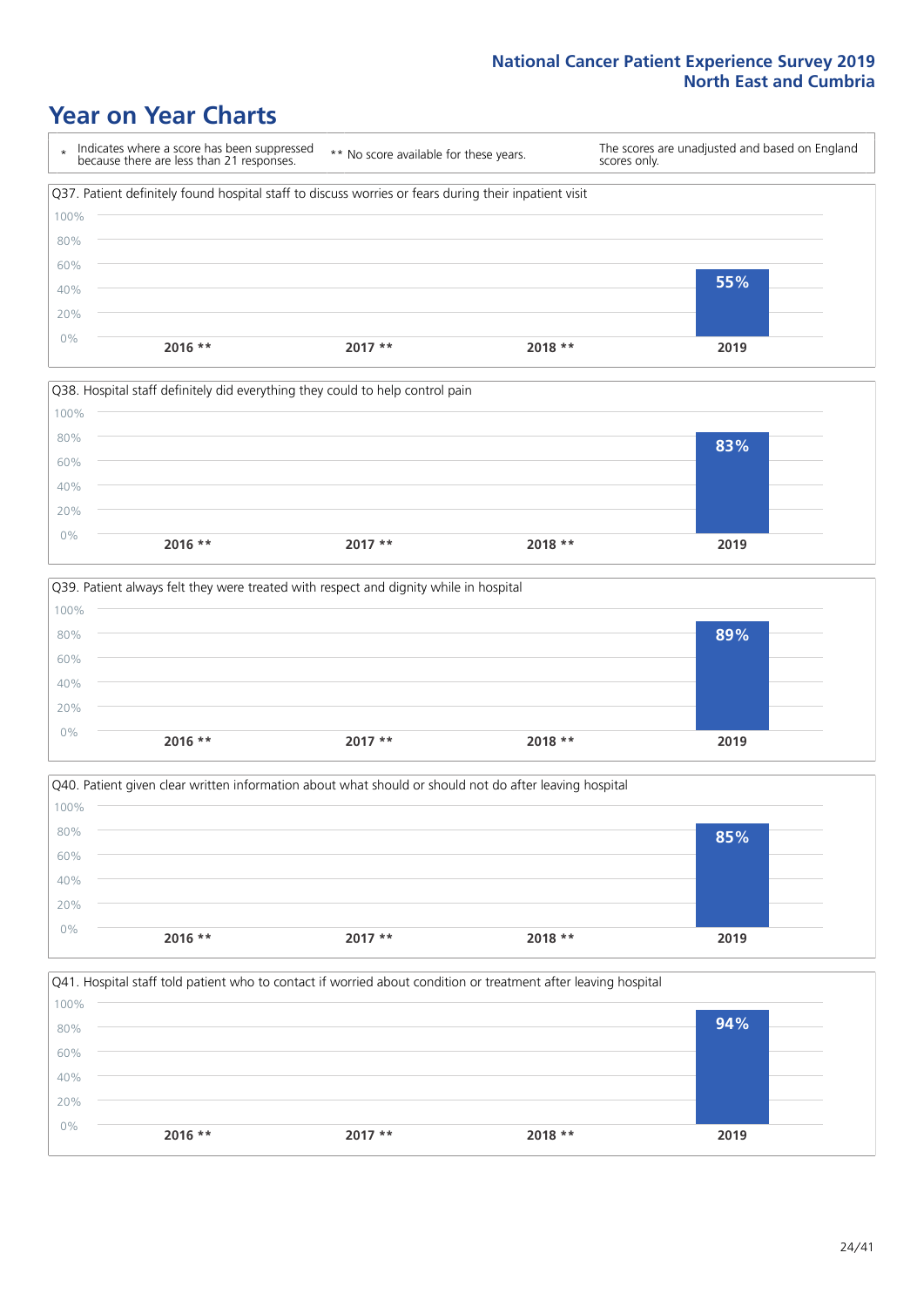### **Year on Year Charts**

\* Indicates where a score has been suppressed because there are less than 21 responses.

\*\* No score available for these years.

The scores are unadjusted and based on England scores only.

#### **HOSPITAL CARE AS A DAY PATIENT / OUTPATIENT**









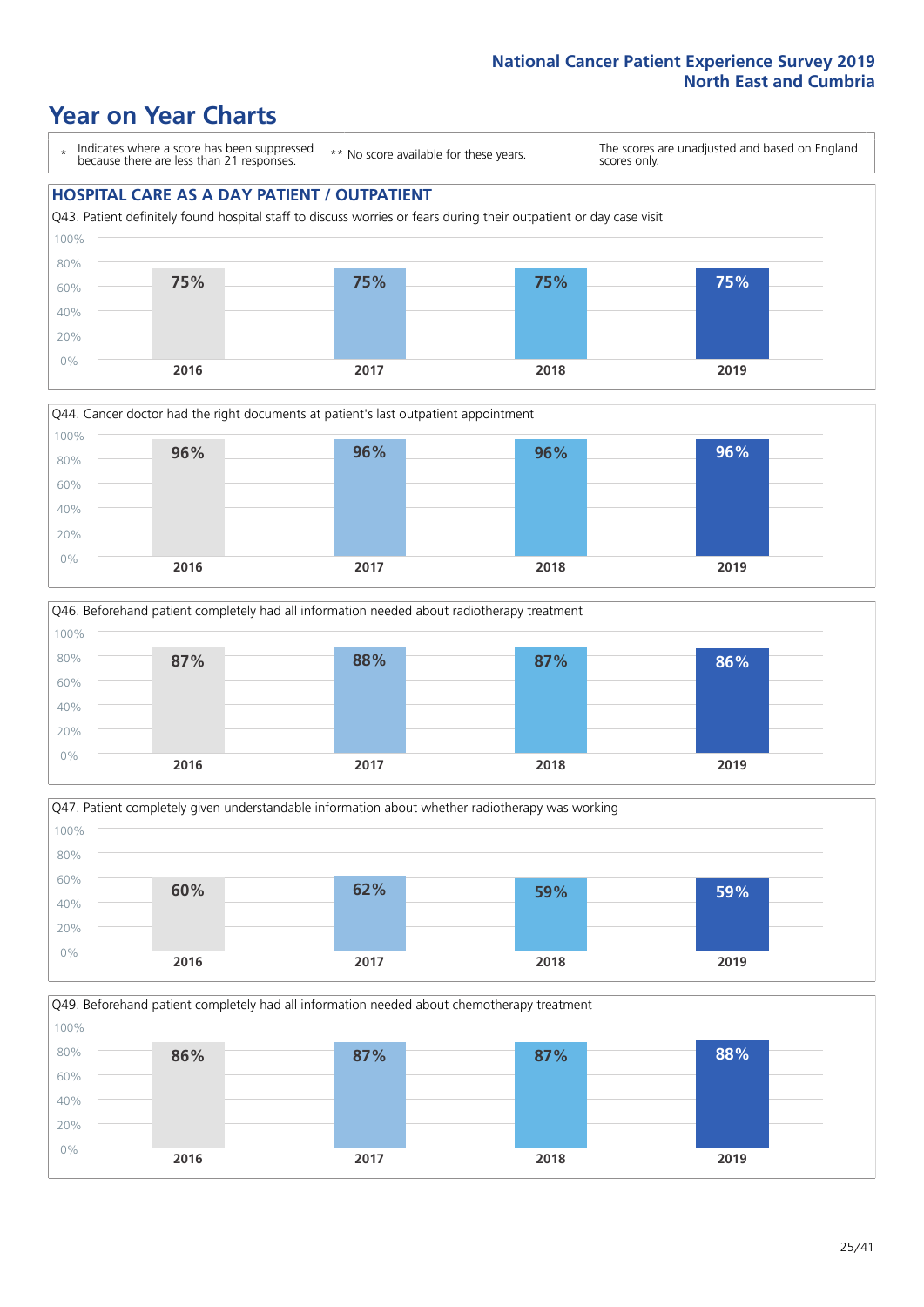### **Year on Year Charts**



#### **HOME CARE AND SUPPORT**







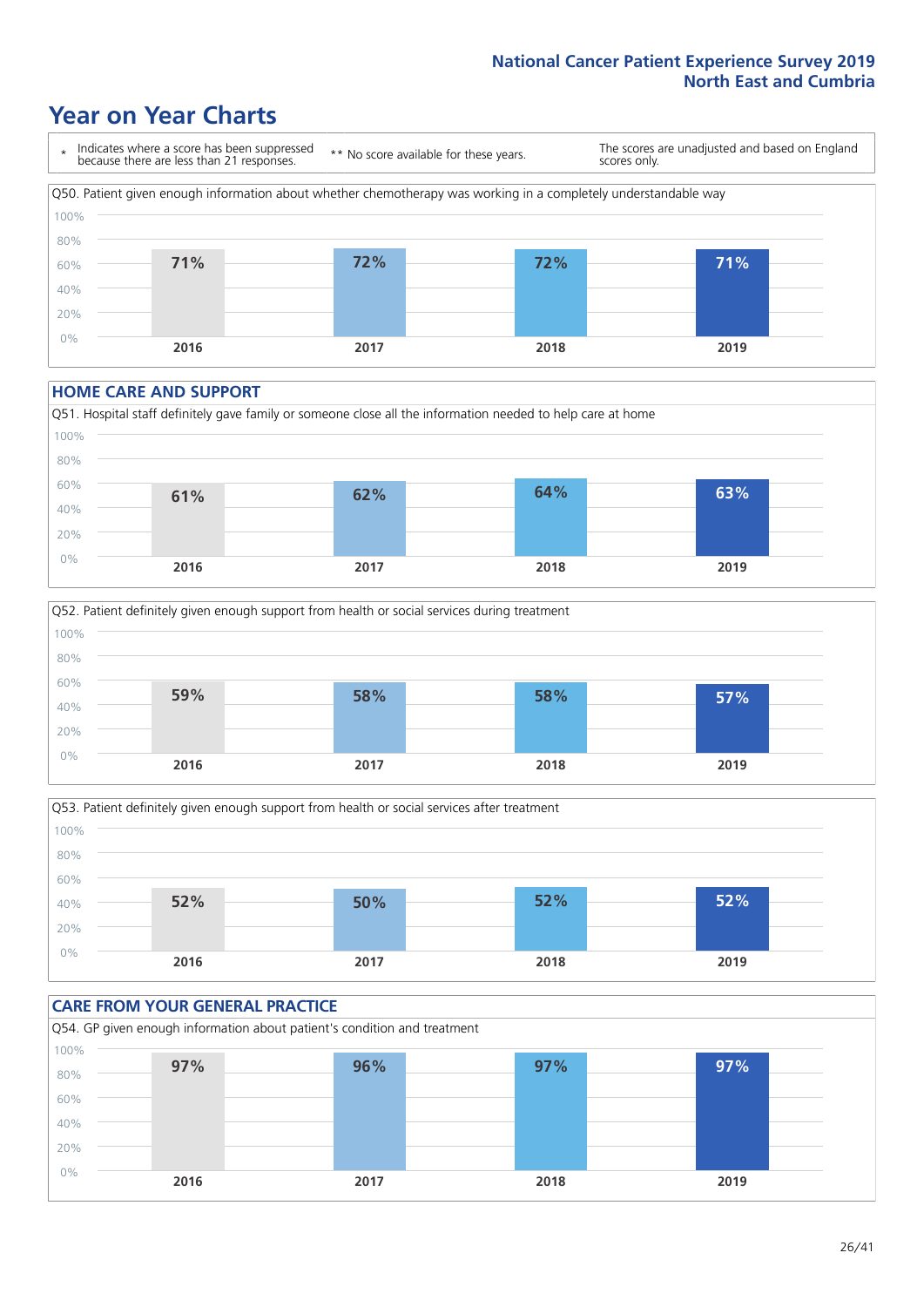### **Year on Year Charts**

\* Indicates where a score has been suppressed because there are less than 21 responses. \*\* No score available for these years. The scores are unadjusted and based on England scores only. Q55. General practice staff definitely did everything they could to support patient during treatment 0% 20% 40% 60% 80% 100% **2016 2017 2018 2019 65% 62% 61% 61%**

#### **YOUR OVERALL NHS CARE**







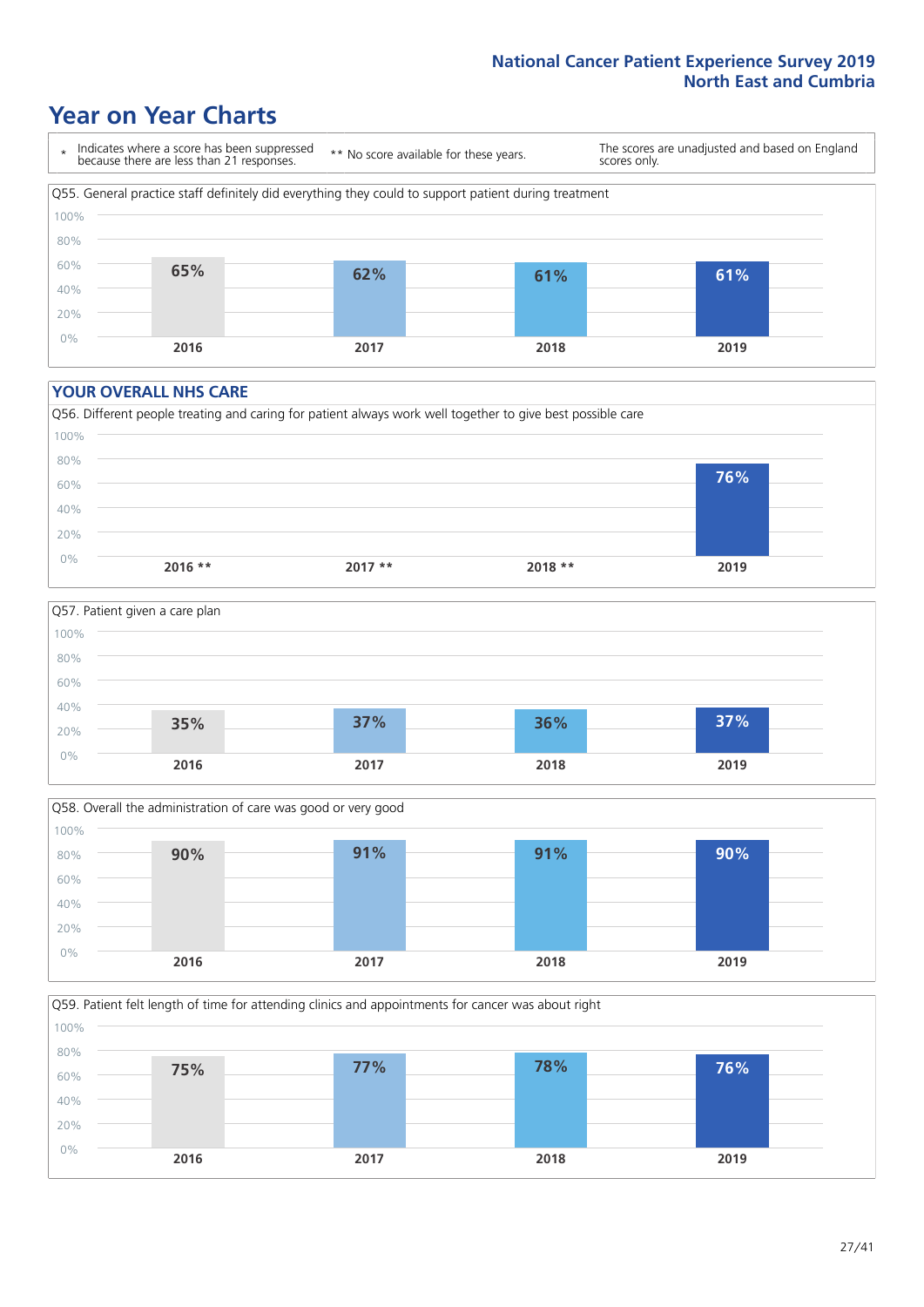### **Year on Year Charts**



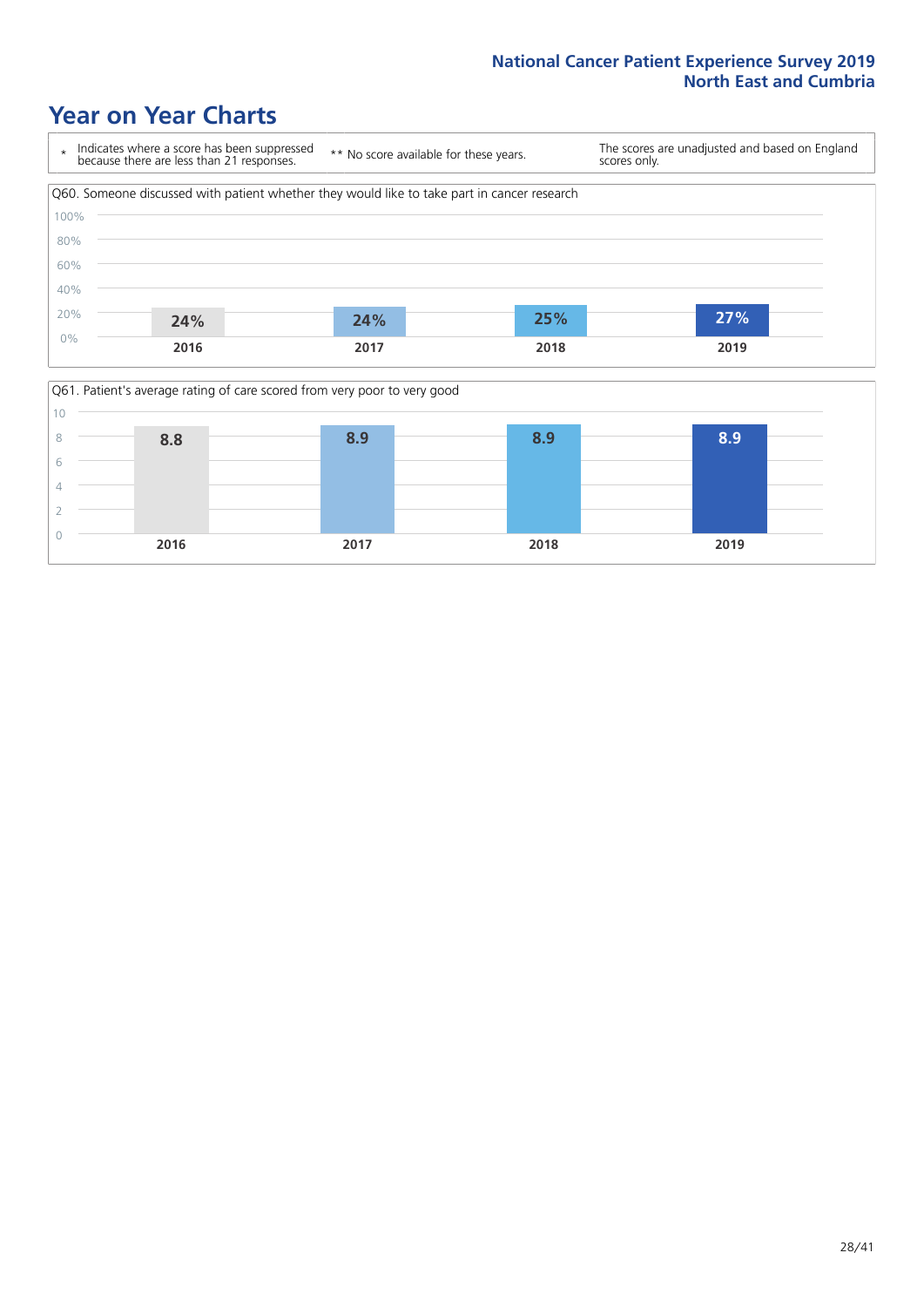# **Trust Expected Range Summary**

|            | Alliance                                               |   | <b>Expected Range Classification</b> |                |
|------------|--------------------------------------------------------|---|--------------------------------------|----------------|
| RR7        | Gateshead Health NHS Foundation Trust                  |   | 28                                   | 24             |
| <b>RTF</b> | Northumbria Healthcare NHS Foundation Trust            |   | 29                                   | 22             |
| <b>RTD</b> | The Newcastle upon Tyne Hospitals NHS Foundation Trust |   | 32                                   | 18             |
| <b>RXP</b> | County Durham and Darlington NHS Foundation Trust      |   | 41                                   | 9              |
| ROB        | South Tyneside and Sunderland NHS Foundation Trust     |   | 46                                   | 5              |
| <b>RVW</b> | North Tees and Hartlepool NHS Foundation Trust         |   | 45                                   | $\overline{5}$ |
| RNL        | North Cumbria Integrated Care NHS Foundation Trust     | 4 | 42                                   | 6 <sup>1</sup> |
| <b>RTR</b> | South Tees Hospitals NHS Foundation Trust              |   | 48                                   |                |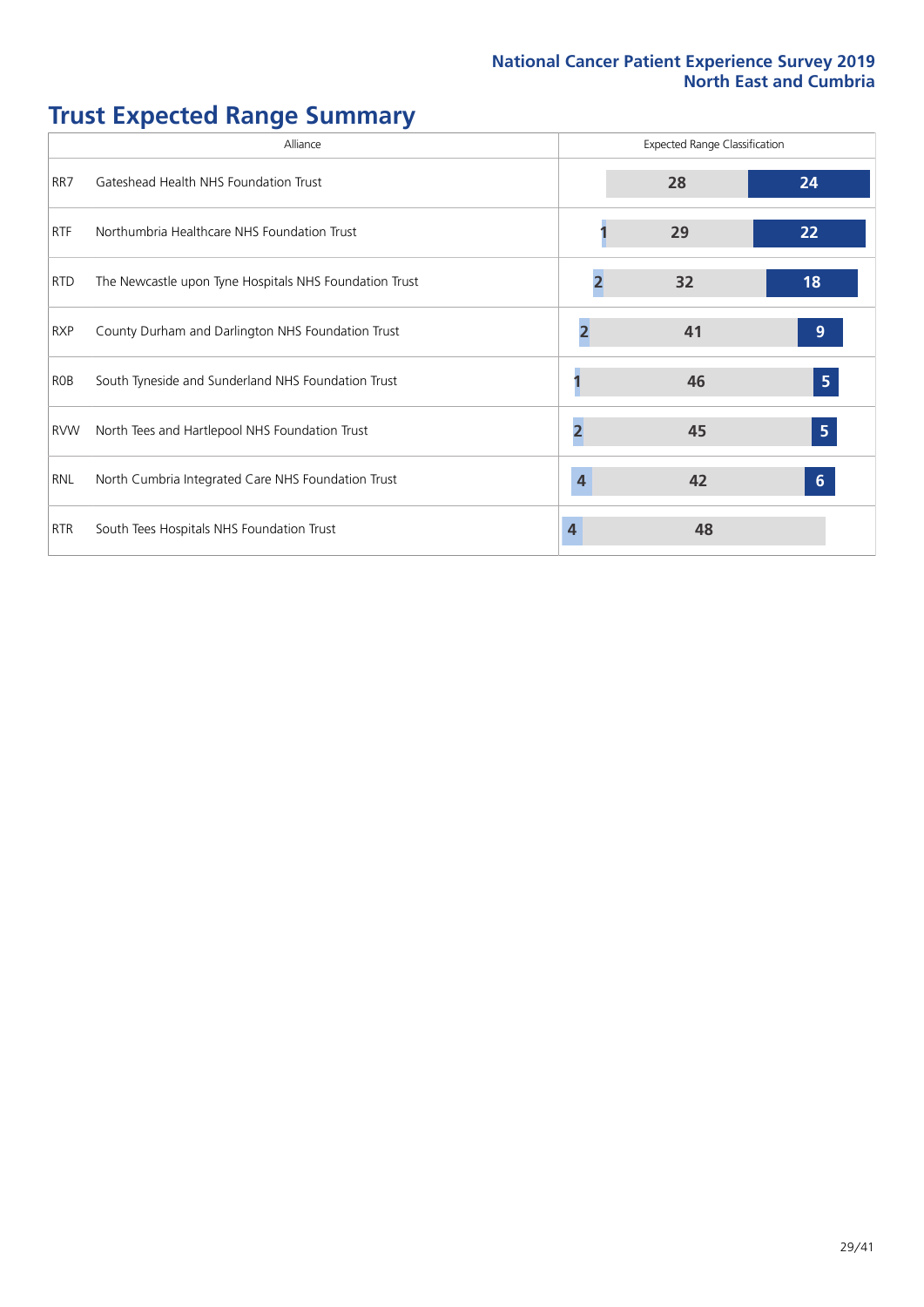|            | Q61. Patient's average rating of care scored from very poor to very good                      |        |       |
|------------|-----------------------------------------------------------------------------------------------|--------|-------|
| Code       | Name                                                                                          | Base   | Score |
| All        | National                                                                                      | 65,135 | 8.8   |
| E56000017  | North East and Cumbria                                                                        | 4,451  | 8.9   |
| RR7        | Gateshead Health NHS Foundation Trust                                                         | 383    | 9.1   |
| <b>RTD</b> | The Newcastle upon Tyne Hospitals NHS Foundation Trust                                        | 1,037  | 9.0   |
| <b>RTF</b> | Northumbria Healthcare NHS Foundation Trust                                                   | 561    | 9.0   |
| <b>RVW</b> | North Tees and Hartlepool NHS Foundation Trust                                                | 336    | 8.9   |
| <b>RXP</b> | County Durham and Darlington NHS Foundation Trust                                             | 336    | 8.9   |
| <b>RTR</b> | South Tees Hospitals NHS Foundation Trust                                                     | 632    | 8.9   |
| <b>ROB</b> | South Tyneside and Sunderland NHS Foundation Trust                                            | 659    | 8.8   |
| <b>RNL</b> | North Cumbria Integrated Care NHS Foundation Trust                                            | 476    | 8.8   |
|            | Q18. Patient definitely involved as much as they wanted in decisions about care and treatment |        |       |
| Code       | Name                                                                                          | Base   | Score |
| All        | National                                                                                      | 65,989 | 81%   |
| E56000017  | North East and Cumbria                                                                        | 4,531  | 83%   |
| RR7        | Gateshead Health NHS Foundation Trust                                                         | 387    | 89%   |
| <b>RTF</b> | Northumbria Healthcare NHS Foundation Trust                                                   | 571    | 88%   |
| <b>RVW</b> | North Tees and Hartlepool NHS Foundation Trust                                                | 341    | 84%   |
| <b>RTD</b> | The Newcastle upon Tyne Hospitals NHS Foundation Trust                                        | 1,045  | 83%   |
| <b>ROB</b> | South Tyneside and Sunderland NHS Foundation Trust                                            | 675    | 82%   |
| <b>RTR</b> | South Tees Hospitals NHS Foundation Trust                                                     | 646    | 81%   |
| <b>RXP</b> | County Durham and Darlington NHS Foundation Trust                                             | 349    | 80%   |
| RNL        | North Cumbria Integrated Care NHS Foundation Trust                                            | 485    | 79%   |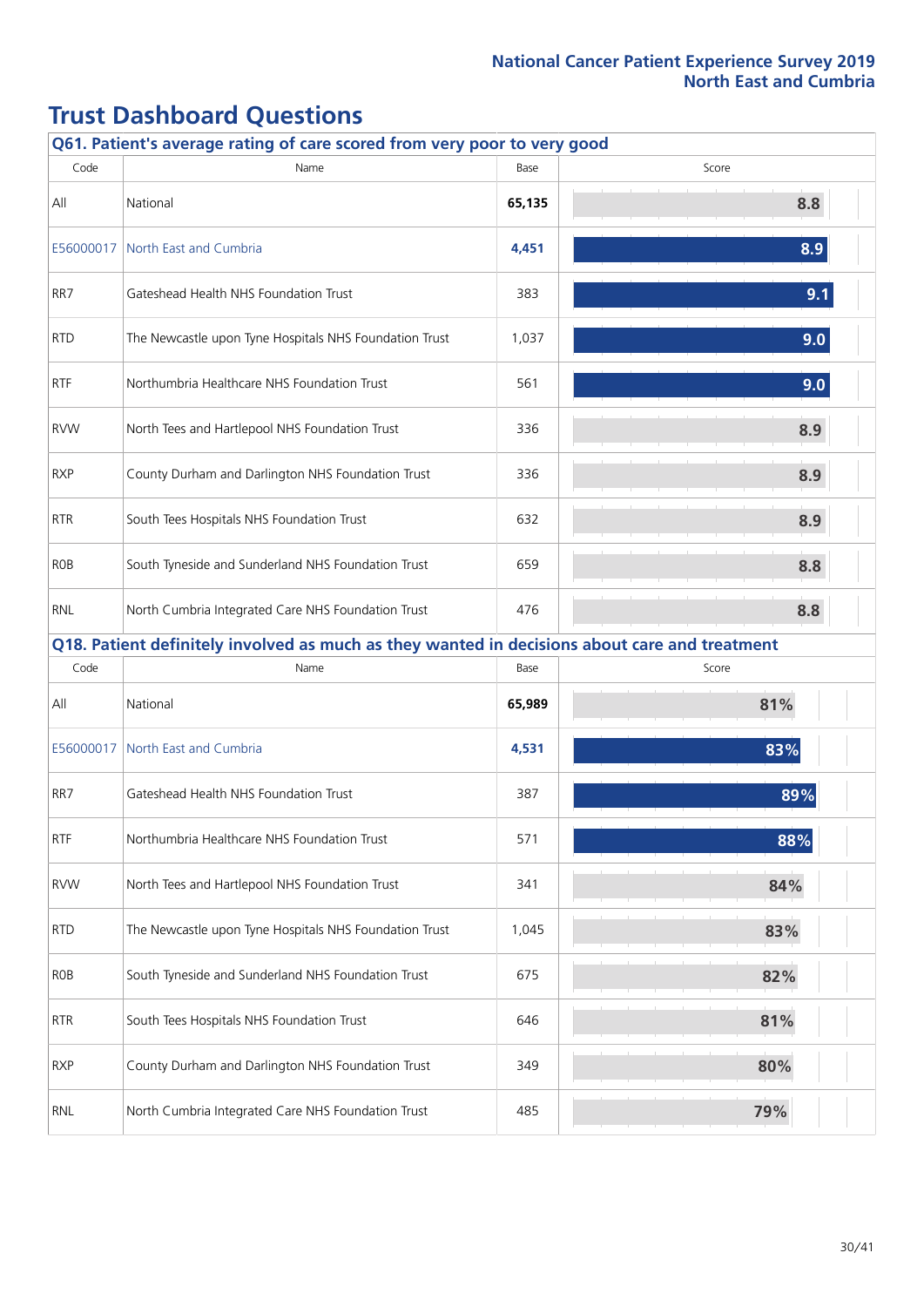| Q19. Patient given the name of a CNS who would support them through their treatment |                                                               |        |       |  |  |
|-------------------------------------------------------------------------------------|---------------------------------------------------------------|--------|-------|--|--|
| Code                                                                                | Name                                                          | Base   | Score |  |  |
| All                                                                                 | National                                                      | 64,196 | 92%   |  |  |
| E56000017                                                                           | North East and Cumbria                                        | 4,392  | 91%   |  |  |
| RR7                                                                                 | Gateshead Health NHS Foundation Trust                         | 381    | 95%   |  |  |
| <b>ROB</b>                                                                          | South Tyneside and Sunderland NHS Foundation Trust            | 659    | 94%   |  |  |
| <b>RTF</b>                                                                          | Northumbria Healthcare NHS Foundation Trust                   | 553    | 93%   |  |  |
| <b>RXP</b>                                                                          | County Durham and Darlington NHS Foundation Trust             | 335    | 92%   |  |  |
| <b>RTD</b>                                                                          | The Newcastle upon Tyne Hospitals NHS Foundation Trust        | 1,010  | 91%   |  |  |
| <b>RTR</b>                                                                          | South Tees Hospitals NHS Foundation Trust                     | 636    | 91%   |  |  |
| <b>RVW</b>                                                                          | North Tees and Hartlepool NHS Foundation Trust                | 329    | 87%   |  |  |
| <b>RNL</b>                                                                          | North Cumbria Integrated Care NHS Foundation Trust            | 459    | 84%   |  |  |
|                                                                                     | Q20. Patient found it very or quite easy to contact their CNS |        |       |  |  |
| Code                                                                                | Name                                                          | Base   | Score |  |  |
| All                                                                                 | National                                                      | 52,999 | 85%   |  |  |
| E56000017                                                                           | North East and Cumbria                                        | 3,619  | 89%   |  |  |
| RR7                                                                                 | Gateshead Health NHS Foundation Trust                         | 330    | 92%   |  |  |
| <b>RVW</b>                                                                          | North Tees and Hartlepool NHS Foundation Trust                | 258    | 92%   |  |  |
| <b>RXP</b>                                                                          | County Durham and Darlington NHS Foundation Trust             | 272    | 91%   |  |  |
| <b>RNL</b>                                                                          | North Cumbria Integrated Care NHS Foundation Trust            | 366    | 91%   |  |  |
| <b>RTF</b>                                                                          | Northumbria Healthcare NHS Foundation Trust                   | 479    | 89%   |  |  |
| <b>RTD</b>                                                                          | The Newcastle upon Tyne Hospitals NHS Foundation Trust        | 800    | 88%   |  |  |
| <b>ROB</b>                                                                          | South Tyneside and Sunderland NHS Foundation Trust            | 566    | 87%   |  |  |
| <b>RTR</b>                                                                          | South Tees Hospitals NHS Foundation Trust                     | 523    | 87%   |  |  |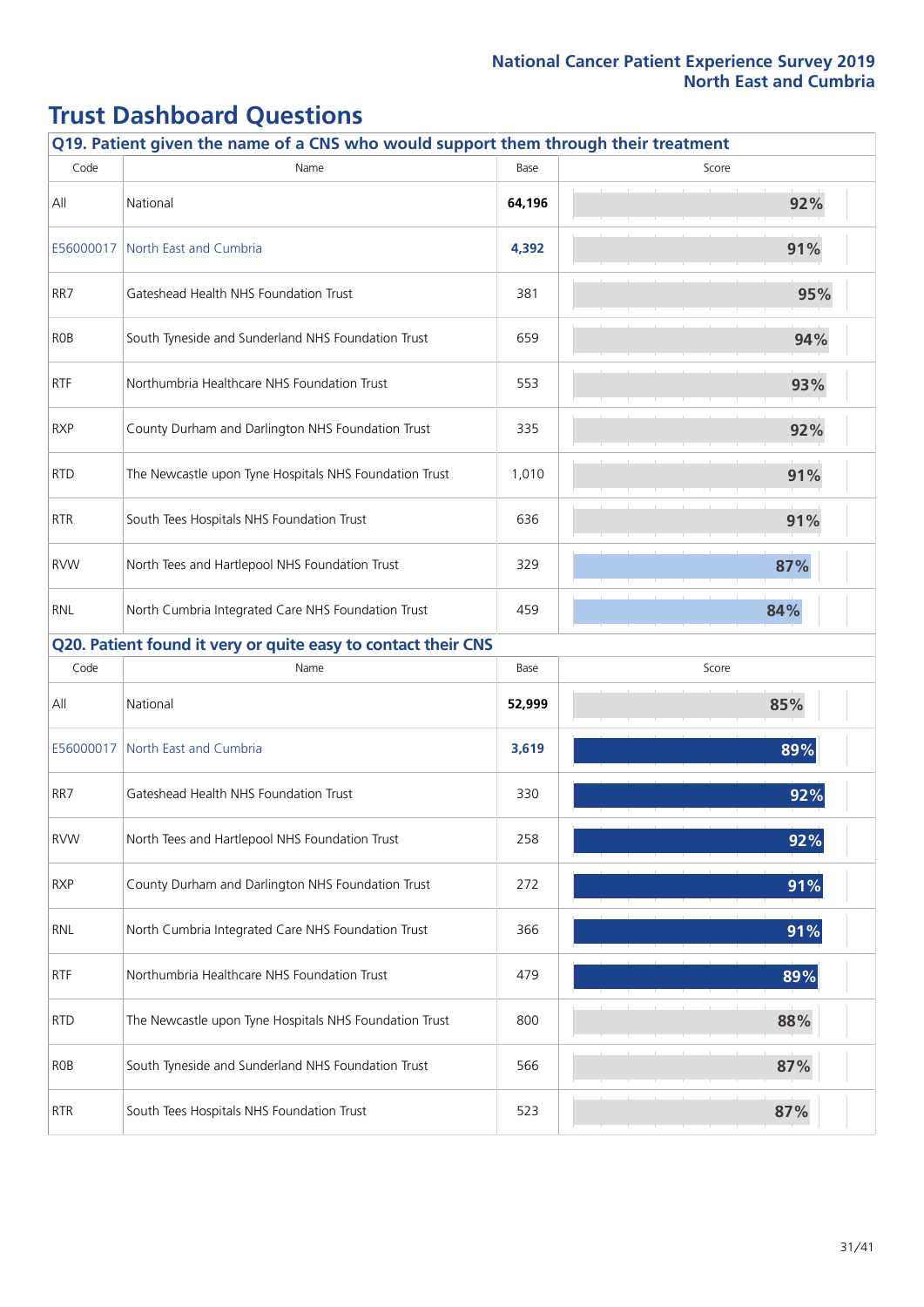|            | Q39. Patient always felt they were treated with respect and dignity while in hospital                 |        |       |
|------------|-------------------------------------------------------------------------------------------------------|--------|-------|
| Code       | Name                                                                                                  | Base   | Score |
| All        | National                                                                                              | 32,875 | 88%   |
|            | E56000017   North East and Cumbria                                                                    | 2,207  | 89%   |
| <b>RXP</b> | County Durham and Darlington NHS Foundation Trust                                                     | 148    | 93%   |
| RR7        | Gateshead Health NHS Foundation Trust                                                                 | 188    | 93%   |
| <b>RTF</b> | Northumbria Healthcare NHS Foundation Trust                                                           | 184    | 93%   |
| <b>RTD</b> | The Newcastle upon Tyne Hospitals NHS Foundation Trust                                                | 628    | 91%   |
| <b>RNL</b> | North Cumbria Integrated Care NHS Foundation Trust                                                    | 216    | 88%   |
| <b>RVW</b> | North Tees and Hartlepool NHS Foundation Trust                                                        | 169    | 88%   |
| <b>RTR</b> | South Tees Hospitals NHS Foundation Trust                                                             | 363    | 88%   |
| <b>ROB</b> | South Tyneside and Sunderland NHS Foundation Trust                                                    | 294    | 83%   |
| hospital   | Q41. Hospital staff told patient who to contact if worried about condition or treatment after leaving |        |       |
| Code       | Name                                                                                                  | Base   | Score |
| All        | National                                                                                              | 31,541 | 94%   |
|            | E56000017 North East and Cumbria                                                                      | 2,128  | 94%   |
| <b>RXP</b> | County Durham and Darlington NHS Foundation Trust                                                     | 143    | 98%   |
| <b>RTD</b> | The Newcastle upon Tyne Hospitals NHS Foundation Trust                                                | 607    | 95%   |
| <b>RTF</b> | Northumbria Healthcare NHS Foundation Trust                                                           | 178    | 95%   |
| RR7        | Gateshead Health NHS Foundation Trust                                                                 | 183    | 95%   |
| <b>ROB</b> | South Tyneside and Sunderland NHS Foundation Trust                                                    | 286    | 94%   |
| <b>RTR</b> | South Tees Hospitals NHS Foundation Trust                                                             | 346    | 94%   |
| <b>RVW</b> | North Tees and Hartlepool NHS Foundation Trust                                                        | 163    | 93%   |
| <b>RNL</b> | North Cumbria Integrated Care NHS Foundation Trust                                                    | 209    | 91%   |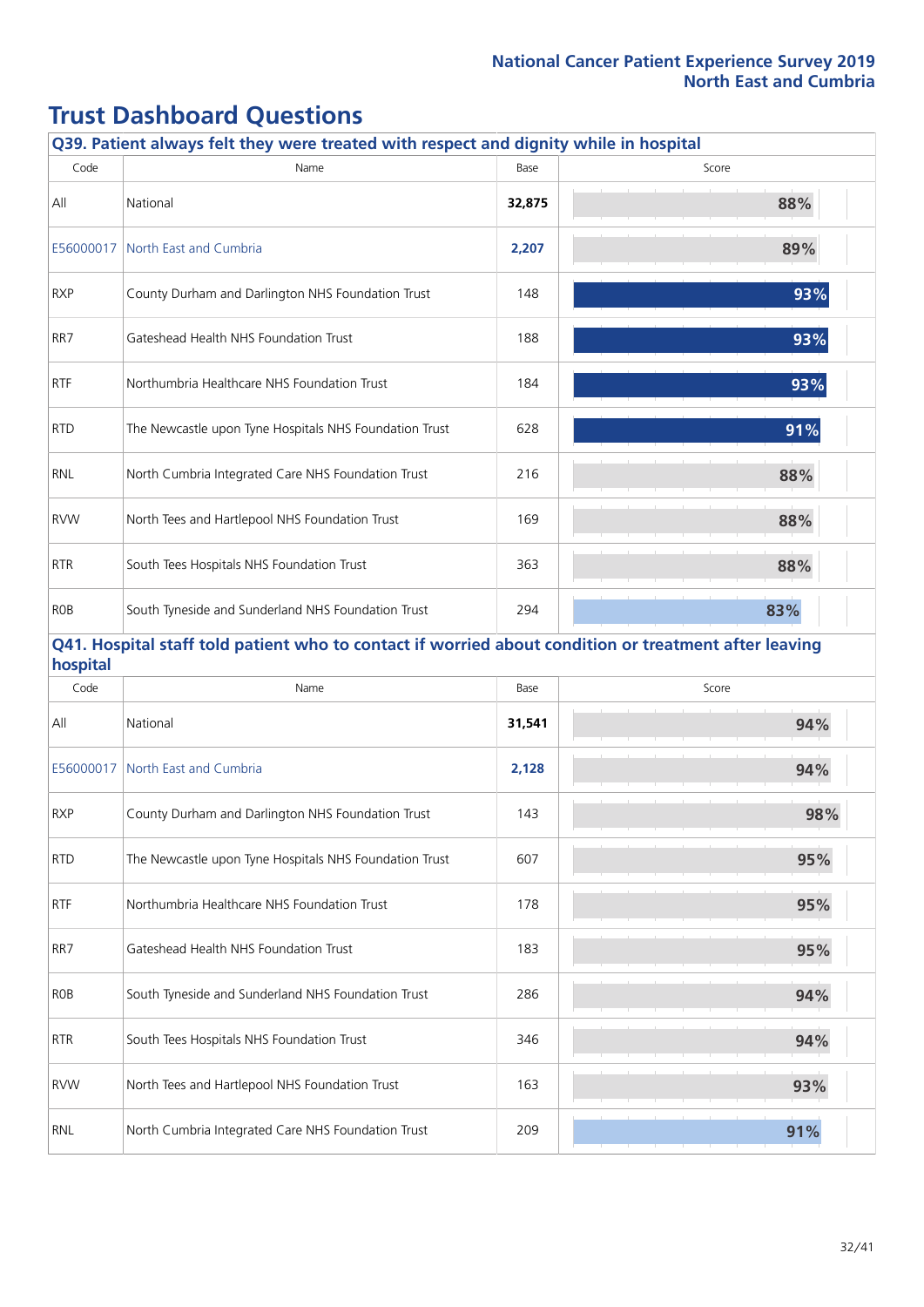| Q55. General practice staff definitely did everything they could to support patient during treatment |                                                        |        |       |  |
|------------------------------------------------------------------------------------------------------|--------------------------------------------------------|--------|-------|--|
| Code                                                                                                 | Name                                                   | Base   | Score |  |
| All                                                                                                  | National                                               | 44,055 | 58%   |  |
| E56000017                                                                                            | North East and Cumbria                                 | 3,167  | 62%   |  |
| <b>RXP</b>                                                                                           | County Durham and Darlington NHS Foundation Trust      | 259    | 68%   |  |
| RR7                                                                                                  | Gateshead Health NHS Foundation Trust                  | 261    | 63%   |  |
| <b>RVW</b>                                                                                           | North Tees and Hartlepool NHS Foundation Trust         | 229    | 62%   |  |
| <b>RNL</b>                                                                                           | North Cumbria Integrated Care NHS Foundation Trust     | 360    | 62%   |  |
| <b>ROB</b>                                                                                           | South Tyneside and Sunderland NHS Foundation Trust     | 464    | 61%   |  |
| <b>RTD</b>                                                                                           | The Newcastle upon Tyne Hospitals NHS Foundation Trust | 702    | 61%   |  |
| <b>RTR</b>                                                                                           | South Tees Hospitals NHS Foundation Trust              | 440    | 60%   |  |
| <b>RTF</b>                                                                                           | Northumbria Healthcare NHS Foundation Trust            | 432    | 60%   |  |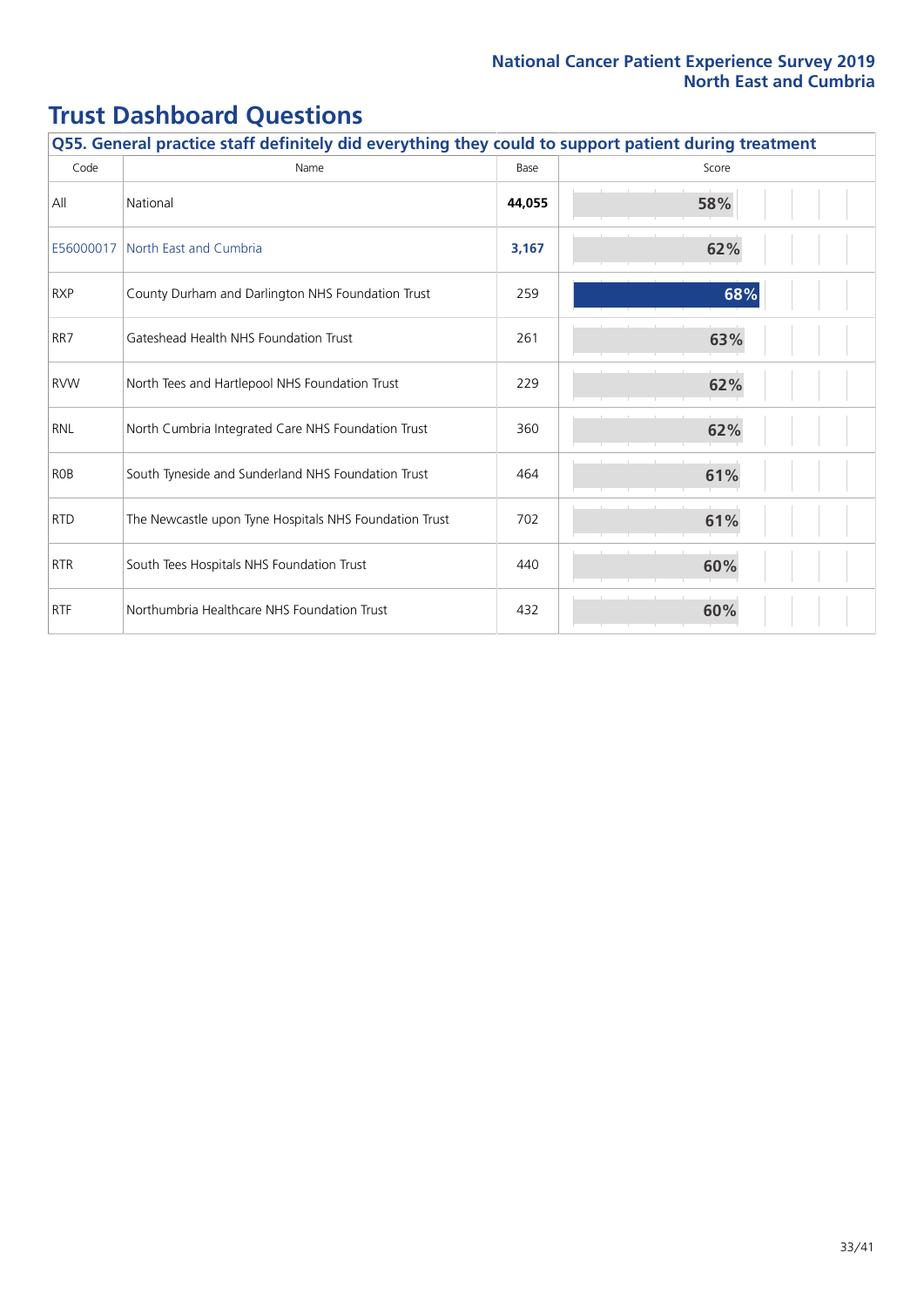# **CCG Expected Range Summary**

|     | CCG                                            |                         | <b>Expected Range Classification</b> |                  |
|-----|------------------------------------------------|-------------------------|--------------------------------------|------------------|
| 13T | NHS Newcastle Gateshead CCG                    |                         | 29                                   | 23               |
| 00L | NHS Northumberland CCG                         |                         | 30                                   | 22               |
| 00P | NHS Sunderland CCG                             |                         | 35                                   | 17 <sub>2</sub>  |
| 99C | NHS North Tyneside CCG                         |                         | 42                                   | 10               |
| 00N | NHS South Tyneside CCG                         |                         | 44                                   | $\overline{7}$   |
| 00K | NHS Hartlepool and Stockton-on-Tees CCG        |                         | 45                                   | $\boldsymbol{6}$ |
| 01H | NHS North Cumbria CCG                          | $\overline{2}$          | 44                                   | $\boldsymbol{6}$ |
| 00J | NHS North Durham CCG                           |                         | 48                                   | 3                |
| 00C | NHS Darlington CCG                             |                         | 50                                   |                  |
| 00D | NHS Durham Dales, Easington and Sedgefield CCG | п                       | 50                                   |                  |
| 00M | NHS South Tees CCG                             | $\overline{\mathbf{3}}$ | 49                                   |                  |
| 03D | NHS Hambleton, Richmondshire and Whitby CCG    | $6\phantom{1}$          | 46                                   |                  |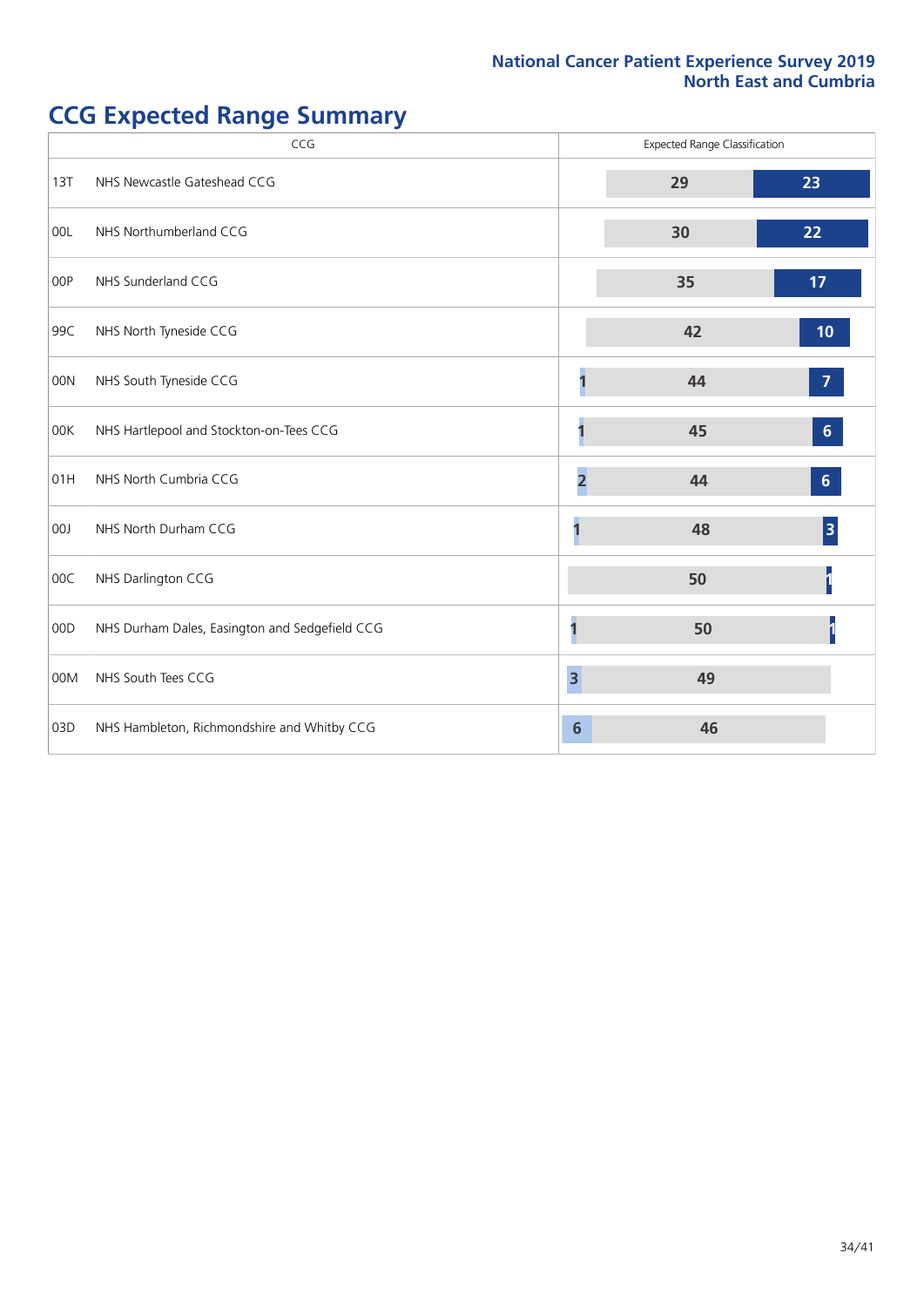| Q61. Patient's average rating of care scored from very poor to very good |                                                |        |       |  |  |
|--------------------------------------------------------------------------|------------------------------------------------|--------|-------|--|--|
| Code                                                                     | Name                                           | Base   | Score |  |  |
| All                                                                      | National                                       | 65,135 | 8.8   |  |  |
| E56000017                                                                | North East and Cumbria                         | 4,451  | 8.9   |  |  |
| 13T                                                                      | NHS Newcastle Gateshead CCG                    | 640    | 9.1   |  |  |
| 99C                                                                      | NHS North Tyneside CCG                         | 337    | 9.0   |  |  |
| 00C                                                                      | NHS Darlington CCG                             | 85     | 9.0   |  |  |
| 00N                                                                      | NHS South Tyneside CCG                         | 255    | 9.0   |  |  |
| 00L                                                                      | NHS Northumberland CCG                         | 597    | 9.0   |  |  |
| 00P                                                                      | NHS Sunderland CCG                             | 438    | 8.9   |  |  |
| 00D                                                                      | NHS Durham Dales, Easington and Sedgefield CCG | 354    | 8.9   |  |  |
| 00M                                                                      | NHS South Tees CCG                             | 295    | 8.9   |  |  |
| 00K                                                                      | NHS Hartlepool and Stockton-on-Tees CCG        | 327    | 8.9   |  |  |
| 01H                                                                      | NHS North Cumbria CCG                          | 561    | 8.8   |  |  |
| 00J                                                                      | NHS North Durham CCG                           | 316    | 8.8   |  |  |
| 03D                                                                      | NHS Hambleton, Richmondshire and Whitby CCG    | 246    | 8.7   |  |  |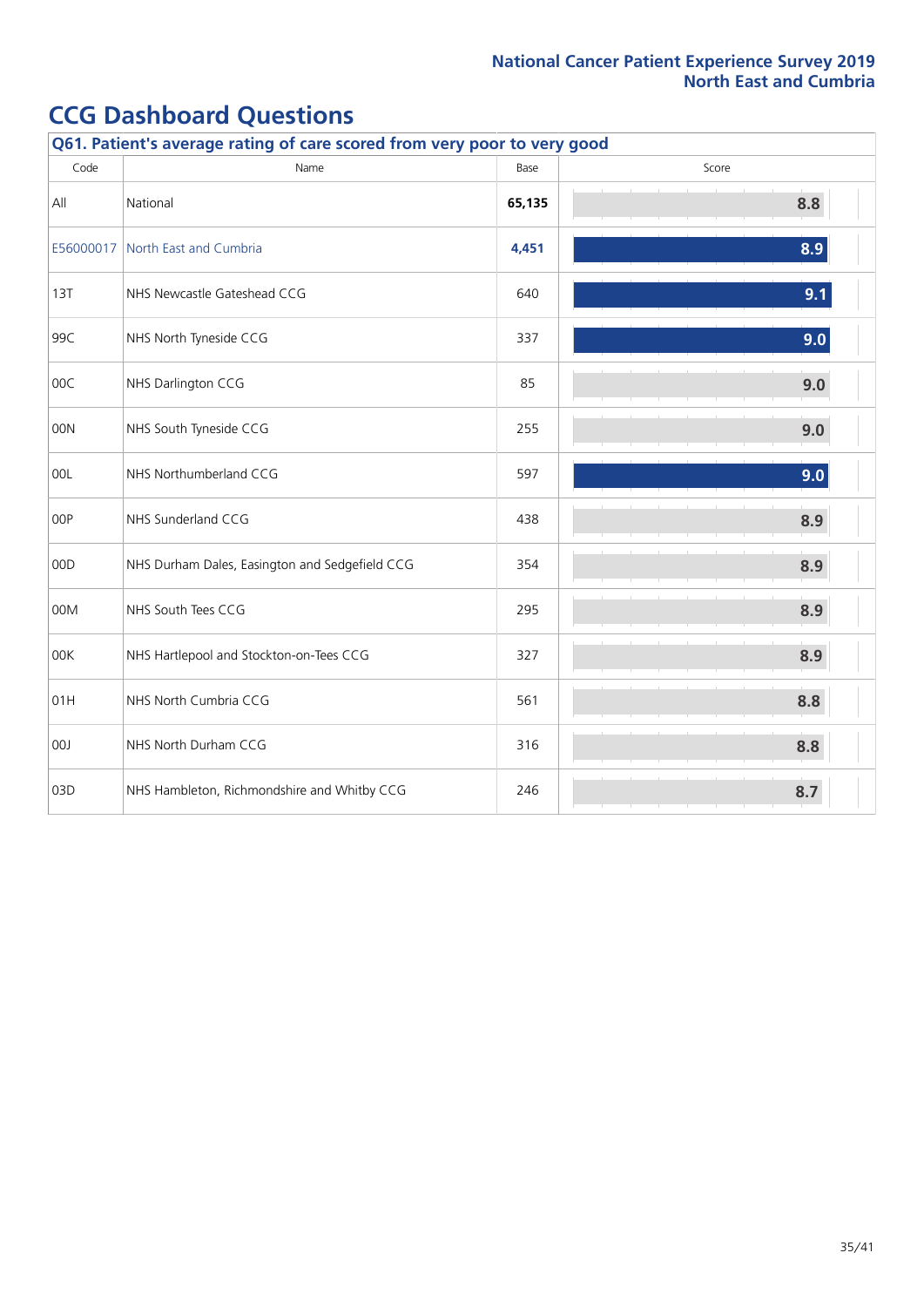|           | Q18. Patient definitely involved as much as they wanted in decisions about care and treatment |        |       |  |  |  |  |
|-----------|-----------------------------------------------------------------------------------------------|--------|-------|--|--|--|--|
| Code      | Name                                                                                          | Base   | Score |  |  |  |  |
| All       | National                                                                                      | 65,989 | 81%   |  |  |  |  |
| E56000017 | North East and Cumbria                                                                        | 4,531  | 83%   |  |  |  |  |
| 00L       | NHS Northumberland CCG                                                                        | 601    | 87%   |  |  |  |  |
| 00K       | NHS Hartlepool and Stockton-on-Tees CCG                                                       | 332    | 86%   |  |  |  |  |
| 00P       | NHS Sunderland CCG                                                                            | 451    | 86%   |  |  |  |  |
| 13T       | NHS Newcastle Gateshead CCG                                                                   | 641    | 85%   |  |  |  |  |
| 99C       | NHS North Tyneside CCG                                                                        | 345    | 84%   |  |  |  |  |
| 00M       | NHS South Tees CCG                                                                            | 298    | 82%   |  |  |  |  |
| 00N       | NHS South Tyneside CCG                                                                        | 261    | 81%   |  |  |  |  |
| 03D       | NHS Hambleton, Richmondshire and Whitby CCG                                                   | 253    | 81%   |  |  |  |  |
| 00D       | NHS Durham Dales, Easington and Sedgefield CCG                                                | 368    | 81%   |  |  |  |  |
| 01H       | NHS North Cumbria CCG                                                                         | 569    | 81%   |  |  |  |  |
| 00C       | NHS Darlington CCG                                                                            | 83     | 79%   |  |  |  |  |
| 00J       | NHS North Durham CCG                                                                          | 329    | 77%   |  |  |  |  |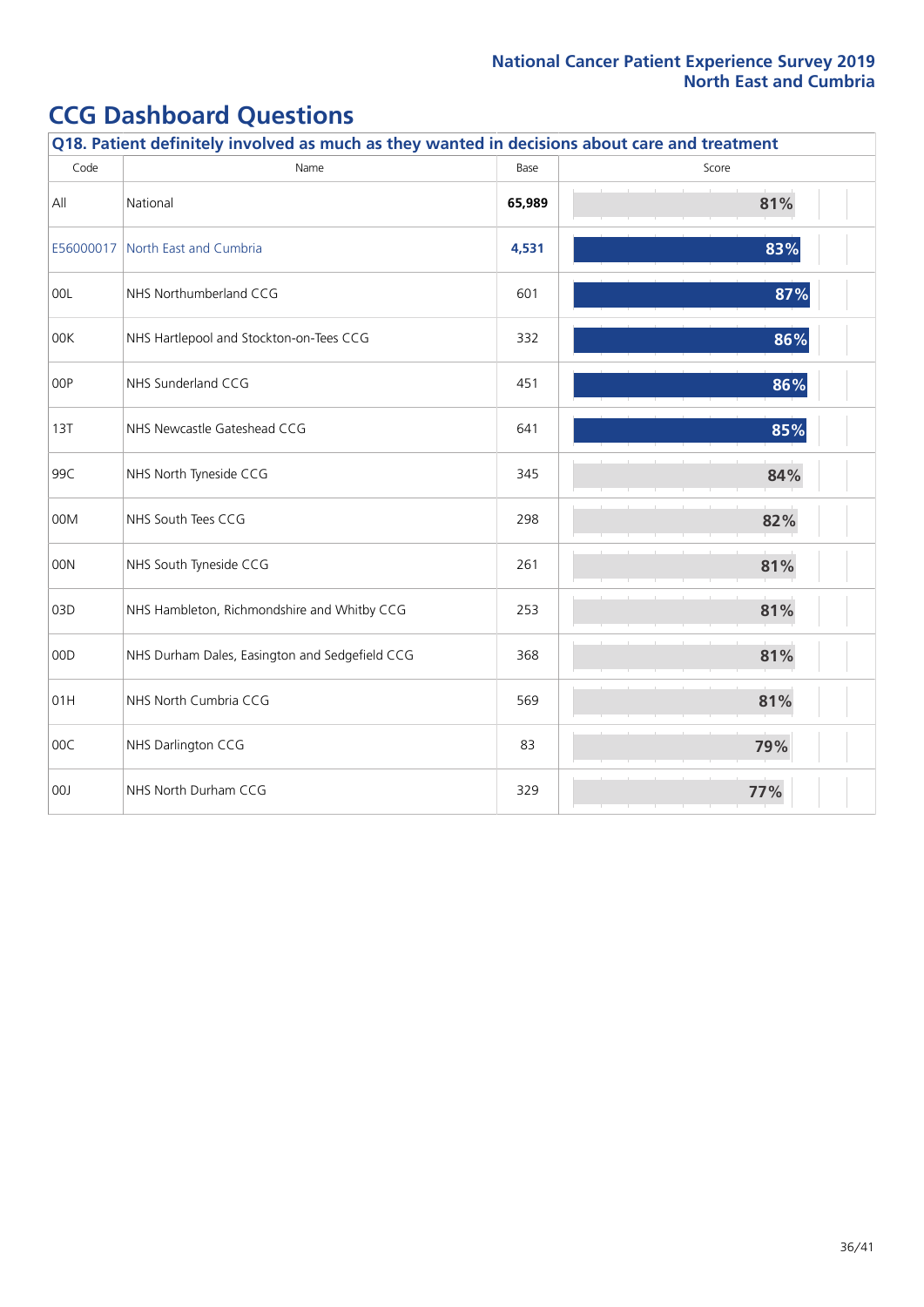| Q19. Patient given the name of a CNS who would support them through their treatment |                                                |        |       |
|-------------------------------------------------------------------------------------|------------------------------------------------|--------|-------|
| Code                                                                                | Name                                           | Base   | Score |
| All                                                                                 | National                                       | 64,196 | 92%   |
| E56000017                                                                           | North East and Cumbria                         | 4,392  | 91%   |
| 00N                                                                                 | NHS South Tyneside CCG                         | 258    | 96%   |
| 00J                                                                                 | NHS North Durham CCG                           | 316    | 94%   |
| 99C                                                                                 | NHS North Tyneside CCG                         | 332    | 94%   |
| 00P                                                                                 | NHS Sunderland CCG                             | 439    | 93%   |
| 00L                                                                                 | NHS Northumberland CCG                         | 581    | 92%   |
| 03D                                                                                 | NHS Hambleton, Richmondshire and Whitby CCG    | 248    | 92%   |
| 00D                                                                                 | NHS Durham Dales, Easington and Sedgefield CCG | 349    | 92%   |
| 13T                                                                                 | NHS Newcastle Gateshead CCG                    | 632    | 91%   |
| 00M                                                                                 | NHS South Tees CCG                             | 294    | 89%   |
| 00C                                                                                 | NHS Darlington CCG                             | 81     | 89%   |
| 00K                                                                                 | NHS Hartlepool and Stockton-on-Tees CCG        | 322    | 88%   |
| 01H                                                                                 | NHS North Cumbria CCG                          | 540    | 85%   |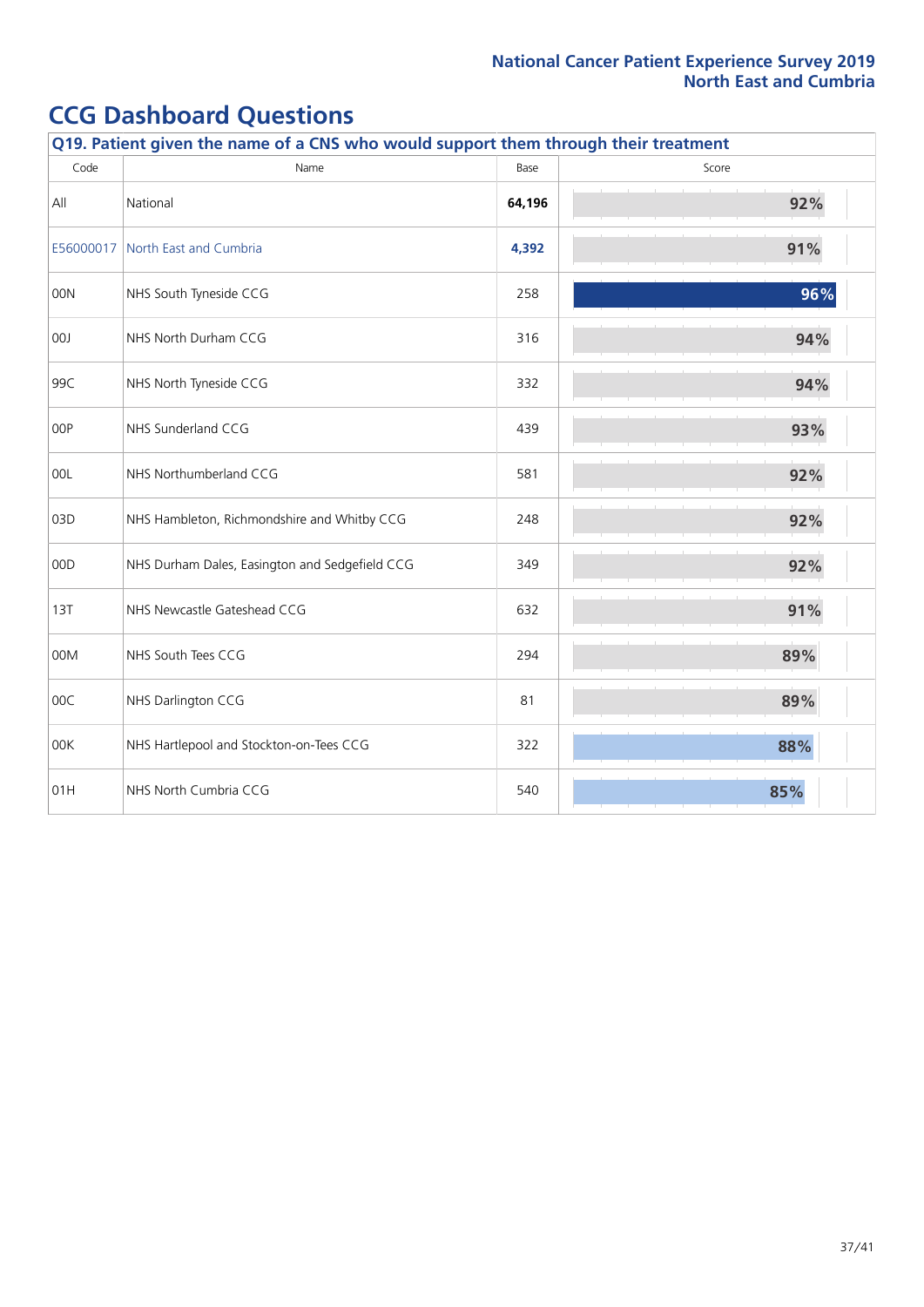| Q20. Patient found it very or quite easy to contact their CNS |                                                |        |       |
|---------------------------------------------------------------|------------------------------------------------|--------|-------|
| Code                                                          | Name                                           | Base   | Score |
| All                                                           | National                                       | 52,999 | 85%   |
|                                                               | E56000017 North East and Cumbria               | 3,619  | 89%   |
| 01H                                                           | NHS North Cumbria CCG                          | 433    | 91%   |
| 00K                                                           | NHS Hartlepool and Stockton-on-Tees CCG        | 254    | 91%   |
| 00J                                                           | NHS North Durham CCG                           | 268    | 90%   |
| 99C                                                           | NHS North Tyneside CCG                         | 274    | 89%   |
| 13T                                                           | NHS Newcastle Gateshead CCG                    | 515    | 89%   |
| 00P                                                           | NHS Sunderland CCG                             | 373    | 89%   |
| 00L                                                           | NHS Northumberland CCG                         | 486    | 88%   |
| 00M                                                           | NHS South Tees CCG                             | 231    | 88%   |
| 03D                                                           | NHS Hambleton, Richmondshire and Whitby CCG    | 206    | 88%   |
| 00D                                                           | NHS Durham Dales, Easington and Sedgefield CCG | 286    | 87%   |
| 00C                                                           | NHS Darlington CCG                             | 64     | 87%   |
| 00N                                                           | NHS South Tyneside CCG                         | 229    | 87%   |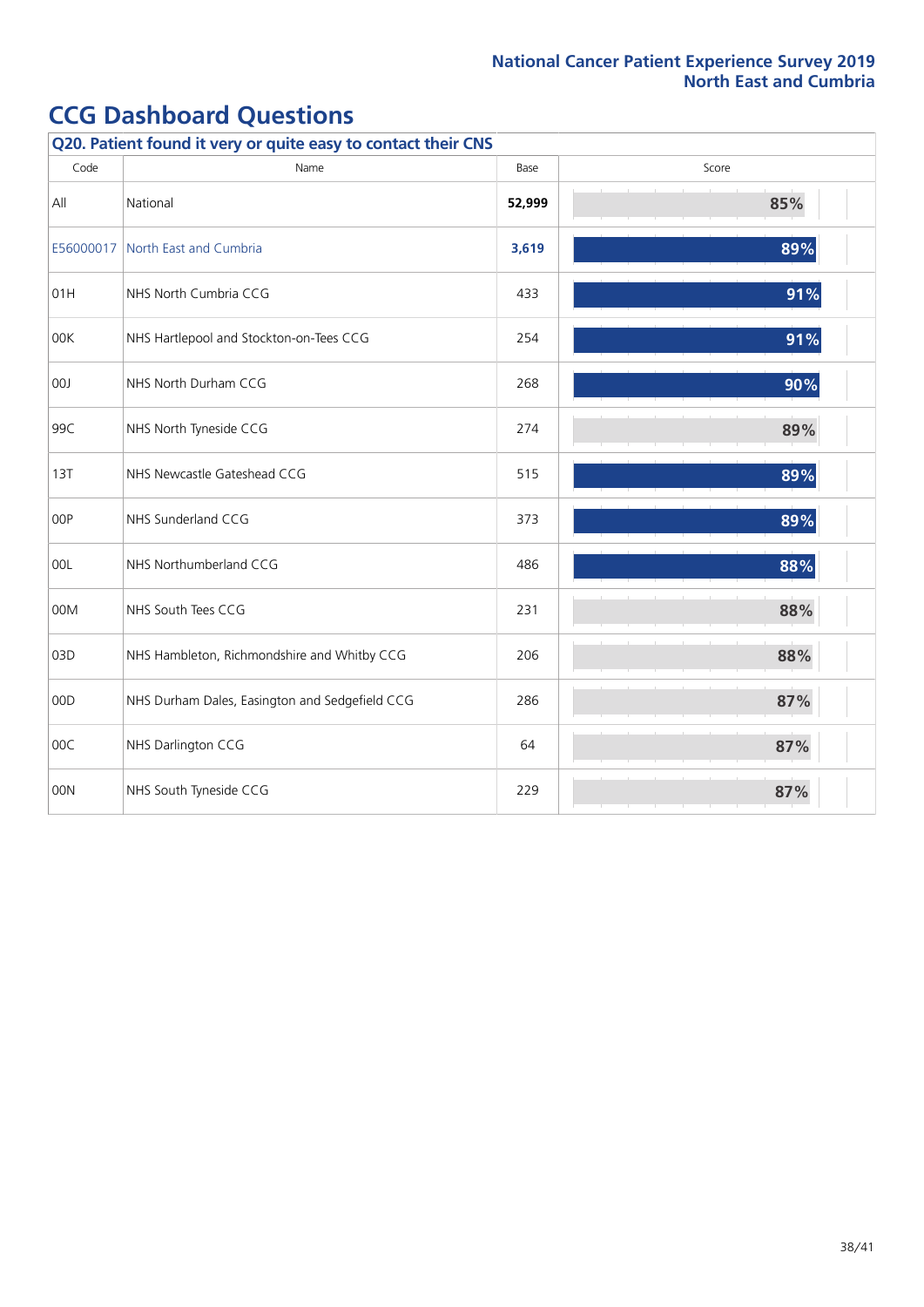| Q39. Patient always felt they were treated with respect and dignity while in hospital |                                                |        |       |
|---------------------------------------------------------------------------------------|------------------------------------------------|--------|-------|
| Code                                                                                  | Name                                           | Base   | Score |
| All                                                                                   | National                                       | 32,875 | 88%   |
| E56000017                                                                             | North East and Cumbria                         | 2,207  | 89%   |
| 99C                                                                                   | NHS North Tyneside CCG                         | 154    | 92%   |
| 13T                                                                                   | NHS Newcastle Gateshead CCG                    | 339    | 92%   |
| 00C                                                                                   | NHS Darlington CCG                             | 42     | 91%   |
| 00J                                                                                   | NHS North Durham CCG                           | 160    | 90%   |
| 00N                                                                                   | NHS South Tyneside CCG                         | 115    | 90%   |
| 00L                                                                                   | NHS Northumberland CCG                         | 274    | 90%   |
| 00K                                                                                   | NHS Hartlepool and Stockton-on-Tees CCG        | 194    | 90%   |
| 03D                                                                                   | NHS Hambleton, Richmondshire and Whitby CCG    | 122    | 89%   |
| 01H                                                                                   | NHS North Cumbria CCG                          | 273    | 88%   |
| 00M                                                                                   | NHS South Tees CCG                             | 163    | 88%   |
| 00P                                                                                   | NHS Sunderland CCG                             | 191    | 86%   |
| 00D                                                                                   | NHS Durham Dales, Easington and Sedgefield CCG | 180    | 86%   |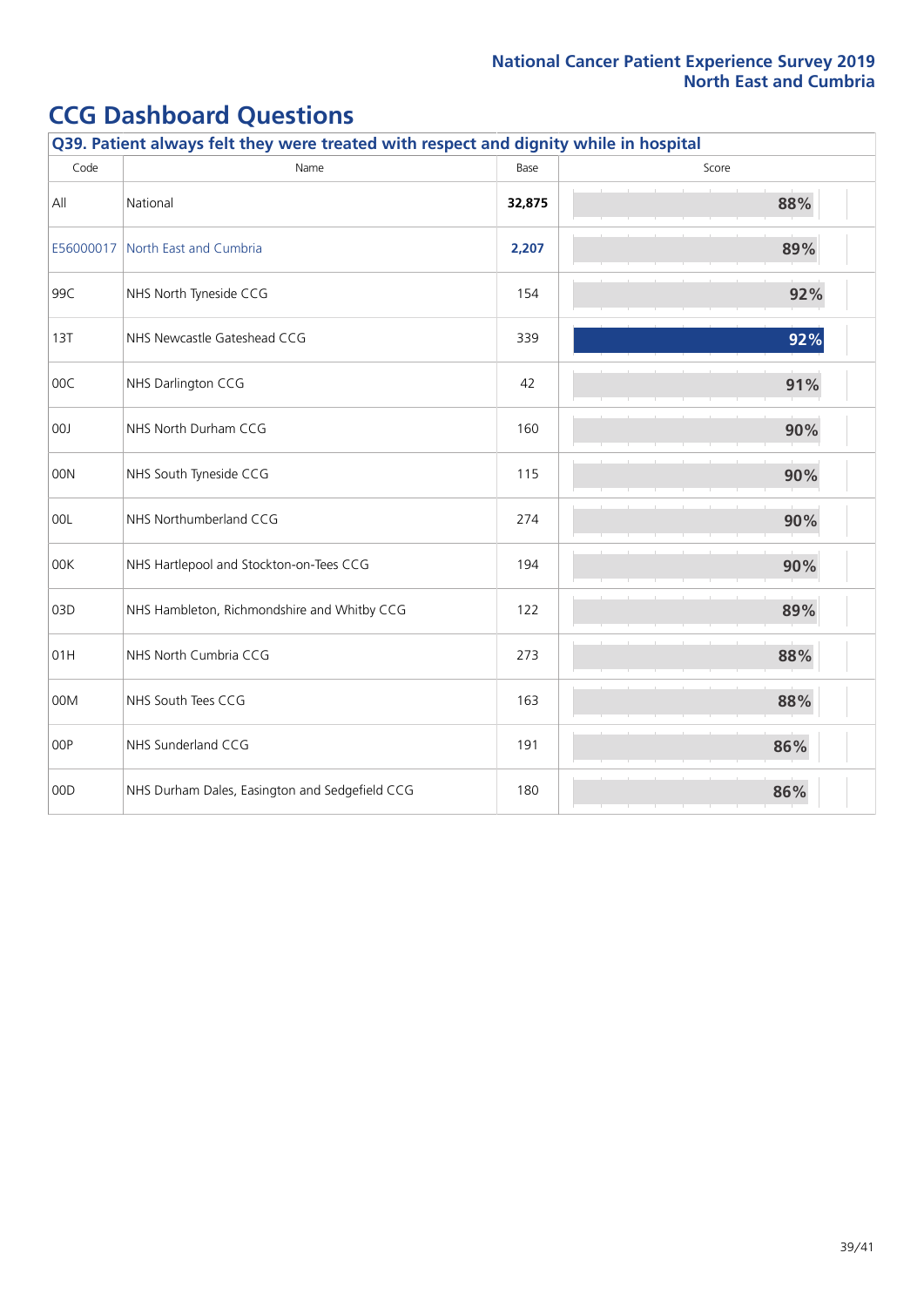| Q41. Hospital staff told patient who to contact if worried about condition or treatment after leaving<br>hospital |                                                |        |       |
|-------------------------------------------------------------------------------------------------------------------|------------------------------------------------|--------|-------|
| Code                                                                                                              | Name                                           | Base   | Score |
| All                                                                                                               | National                                       | 31,541 | 94%   |
| E56000017                                                                                                         | North East and Cumbria                         | 2,128  | 94%   |
| 00C                                                                                                               | NHS Darlington CCG                             | 42     | 98%   |
| 99C                                                                                                               | NHS North Tyneside CCG                         | 148    | 97%   |
| 00N                                                                                                               | NHS South Tyneside CCG                         | 114    | 95%   |
| 13T                                                                                                               | NHS Newcastle Gateshead CCG                    | 327    | 95%   |
| 00K                                                                                                               | NHS Hartlepool and Stockton-on-Tees CCG        | 190    | 95%   |
| 00P                                                                                                               | NHS Sunderland CCG                             | 187    | 95%   |
| 00D                                                                                                               | NHS Durham Dales, Easington and Sedgefield CCG | 168    | 95%   |
| 00J                                                                                                               | NHS North Durham CCG                           | 157    | 94%   |
| 03D                                                                                                               | NHS Hambleton, Richmondshire and Whitby CCG    | 112    | 93%   |
| 00L                                                                                                               | NHS Northumberland CCG                         | 266    | 93%   |
| 00M                                                                                                               | NHS South Tees CCG                             | 155    | 93%   |
| 01H                                                                                                               | NHS North Cumbria CCG                          | 262    | 92%   |